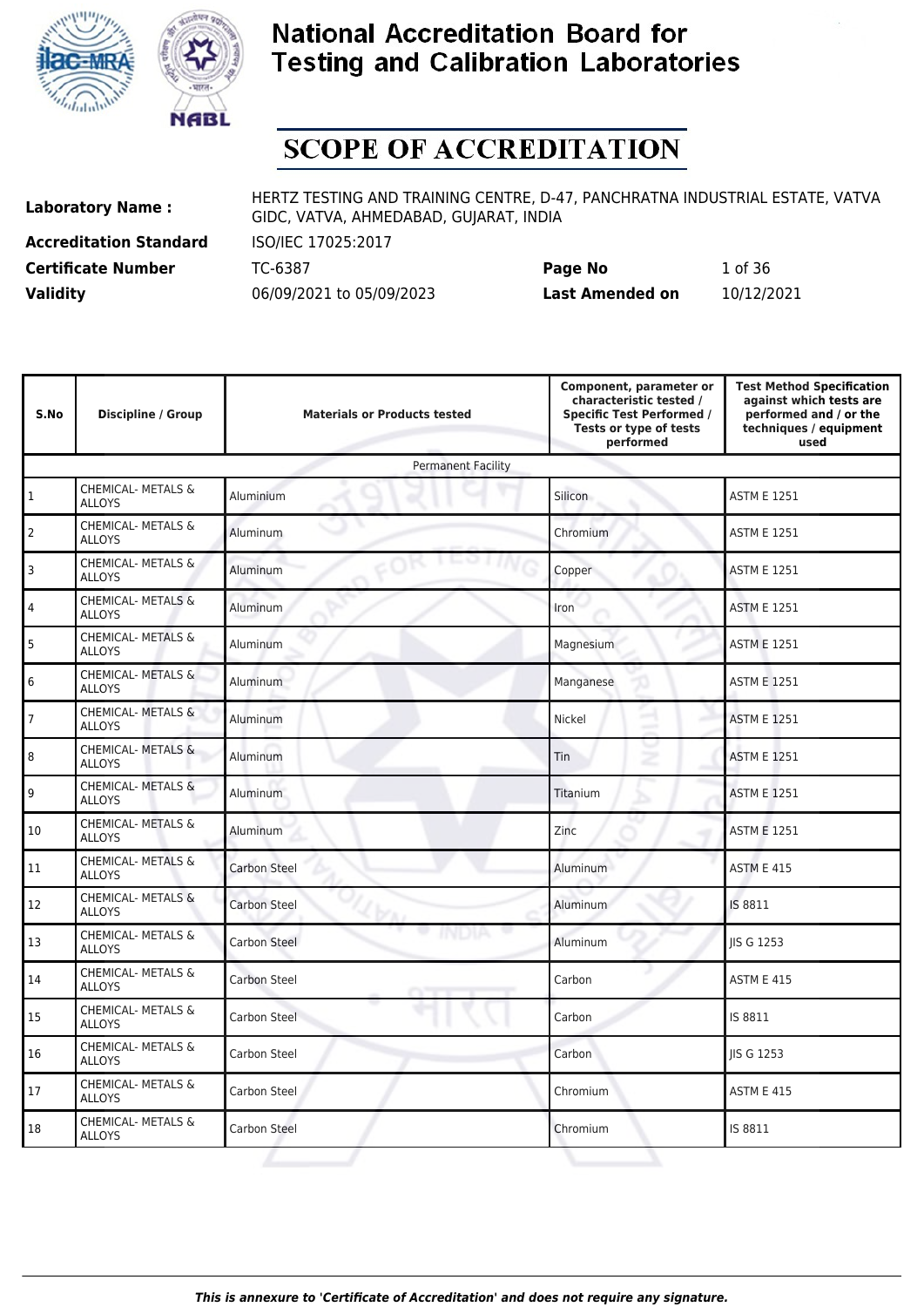



# **SCOPE OF ACCREDITATION**

**Accreditation Standard** ISO/IEC 17025:2017

**Laboratory Name :** HERTZ TESTING AND TRAINING CENTRE, D-47, PANCHRATNA INDUSTRIAL ESTATE, VATVA GIDC, VATVA, AHMEDABAD, GUJARAT, INDIA

**Certificate Number** TC-6387 **Page No** 2 of 36 **Validity** 06/09/2021 to 05/09/2023 **Last Amended on** 10/12/2021

| S.No | <b>Discipline / Group</b>                      | <b>Materials or Products tested</b>     | Component, parameter or<br>characteristic tested /<br><b>Specific Test Performed /</b><br>Tests or type of tests<br>performed | <b>Test Method Specification</b><br>against which tests are<br>performed and / or the<br>techniques / equipment<br>used |
|------|------------------------------------------------|-----------------------------------------|-------------------------------------------------------------------------------------------------------------------------------|-------------------------------------------------------------------------------------------------------------------------|
| 19   | CHEMICAL- METALS &<br><b>ALLOYS</b>            | Carbon Steel                            | Chromium                                                                                                                      | <b>IIS G 1253</b>                                                                                                       |
| 20   | CHEMICAL- METALS &<br><b>ALLOYS</b>            | <b>Carbon Steel</b>                     | Copper                                                                                                                        | <b>ASTM E 415</b>                                                                                                       |
| 21   | CHEMICAL- METALS &<br><b>ALLOYS</b>            | Carbon Steel                            | Copper                                                                                                                        | IS 8811                                                                                                                 |
| 22   | <b>CHEMICAL- METALS &amp;</b><br><b>ALLOYS</b> | <b>Carbon Steel</b>                     | Copper                                                                                                                        | <b>IIS G 1253</b>                                                                                                       |
| 23   | CHEMICAL- METALS &<br><b>ALLOYS</b>            | <b>Carbon Steel</b>                     | Manganese                                                                                                                     | <b>ASTM E 415</b>                                                                                                       |
| 24   | <b>CHEMICAL- METALS &amp;</b><br><b>ALLOYS</b> | Carbon Steel                            | Manganese                                                                                                                     | IS 8811                                                                                                                 |
| 25   | CHEMICAL- METALS &<br><b>ALLOYS</b>            | <b>Carbon Steel</b>                     | Manganese                                                                                                                     | <b>IIS G 1253</b>                                                                                                       |
| 26   | CHEMICAL- METALS &<br><b>ALLOYS</b>            | Carbon Steel                            | Molybdenum                                                                                                                    | <b>ASTM E 415</b>                                                                                                       |
| 27   | CHEMICAL- METALS &<br><b>ALLOYS</b>            | Carbon Steel                            | Molybdenum                                                                                                                    | IS 8811                                                                                                                 |
| 28   | CHEMICAL- METALS &<br><b>ALLOYS</b>            | <b>Carbon Steel</b>                     | Molybdenum                                                                                                                    | <b>IIS G 1253</b>                                                                                                       |
| 29   | CHEMICAL- METALS &<br><b>ALLOYS</b>            | <b>Carbon Steel</b>                     | Nickel                                                                                                                        | <b>ASTM E 415</b>                                                                                                       |
| 30   | CHEMICAL- METALS &<br><b>ALLOYS</b>            | <b>Carbon Steel</b>                     | Nickel                                                                                                                        | IS 8811                                                                                                                 |
| 31   | <b>CHEMICAL- METALS &amp;</b><br><b>ALLOYS</b> | <b>Carbon Steel</b><br><b>O INDIA O</b> | Nickel                                                                                                                        | JIS G 1253                                                                                                              |
| 32   | CHEMICAL- METALS &<br><b>ALLOYS</b>            | <b>Carbon Steel</b>                     | Nitrogen                                                                                                                      | <b>ASTM E 415</b>                                                                                                       |
| 33   | CHEMICAL- METALS &<br><b>ALLOYS</b>            | Carbon Steel<br>۰                       | Nitrogen                                                                                                                      | IS 8811                                                                                                                 |
| 34   | <b>CHEMICAL- METALS &amp;</b><br><b>ALLOYS</b> | Carbon Steel                            | Nitrogen                                                                                                                      | JIS G 1253                                                                                                              |
| 35   | CHEMICAL- METALS &<br><b>ALLOYS</b>            | Carbon Steel                            | Phosphorus                                                                                                                    | <b>ASTM E 415</b>                                                                                                       |
| 36   | CHEMICAL- METALS &<br><b>ALLOYS</b>            | Carbon Steel                            | Phosphorus                                                                                                                    | IS 8811                                                                                                                 |
| 37   | CHEMICAL- METALS &<br><b>ALLOYS</b>            | <b>Carbon Steel</b>                     | Phosphorus                                                                                                                    | <b>IIS G 1253</b>                                                                                                       |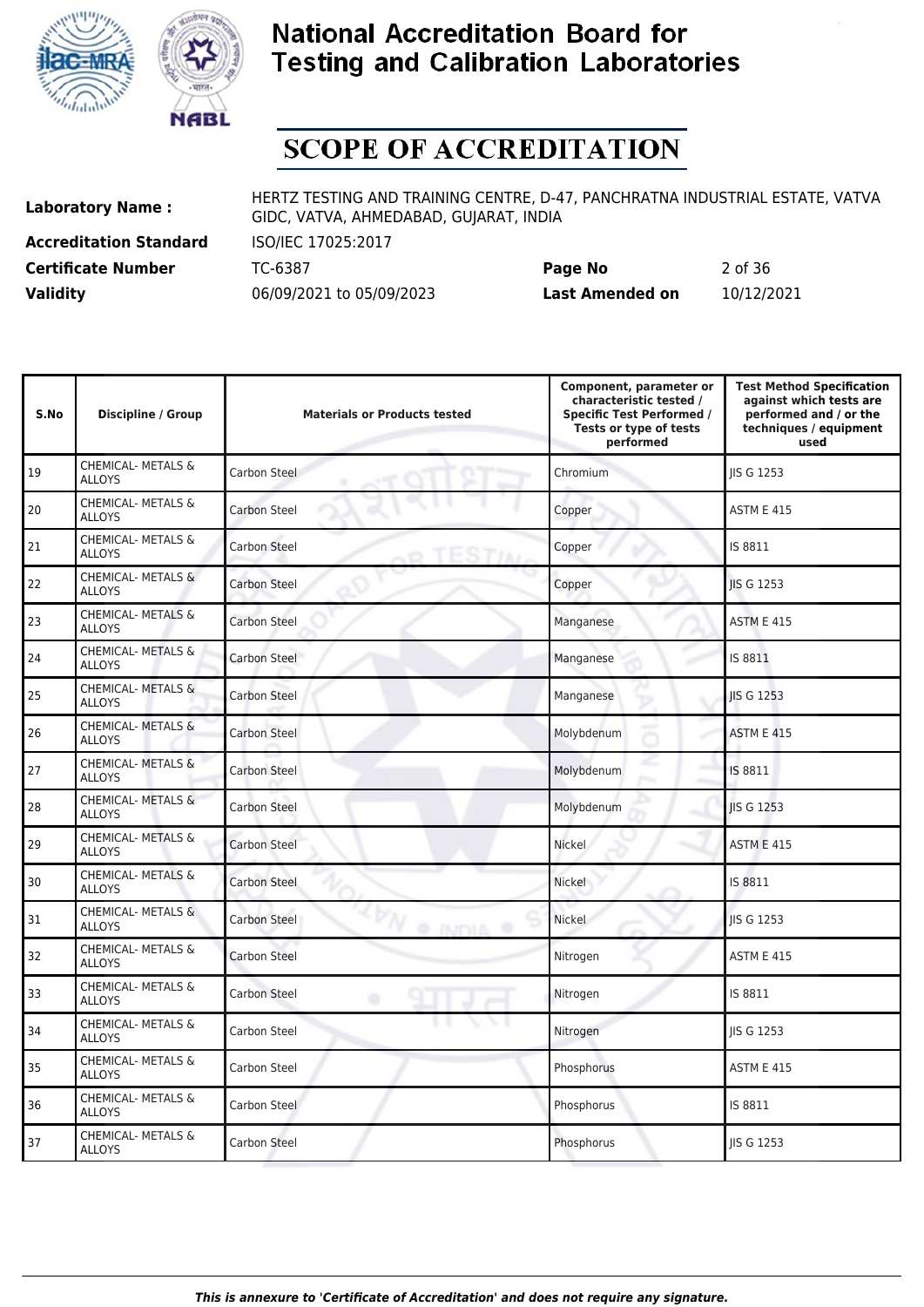



# **SCOPE OF ACCREDITATION**

**Accreditation Standard** ISO/IEC 17025:2017

**Laboratory Name :** HERTZ TESTING AND TRAINING CENTRE, D-47, PANCHRATNA INDUSTRIAL ESTATE, VATVA GIDC, VATVA, AHMEDABAD, GUJARAT, INDIA

**Certificate Number** TC-6387 **Page No** 3 of 36 **Validity** 06/09/2021 to 05/09/2023 **Last Amended on** 10/12/2021

| S.No | <b>Discipline / Group</b>                      | <b>Materials or Products tested</b> | Component, parameter or<br>characteristic tested /<br><b>Specific Test Performed /</b><br>Tests or type of tests<br>performed | <b>Test Method Specification</b><br>against which tests are<br>performed and / or the<br>techniques / equipment<br>used |
|------|------------------------------------------------|-------------------------------------|-------------------------------------------------------------------------------------------------------------------------------|-------------------------------------------------------------------------------------------------------------------------|
| 38   | <b>CHEMICAL- METALS &amp;</b><br><b>ALLOYS</b> | Carbon Steel                        | Silicon                                                                                                                       | <b>ASTM E 415</b>                                                                                                       |
| 39   | <b>CHEMICAL- METALS &amp;</b><br><b>ALLOYS</b> | <b>Carbon Steel</b>                 | Silicon                                                                                                                       | IS 8811                                                                                                                 |
| 40   | CHEMICAL- METALS &<br><b>ALLOYS</b>            | <b>Carbon Steel</b>                 | Silicon                                                                                                                       | JIS G 1253                                                                                                              |
| 41   | CHEMICAL- METALS &<br><b>ALLOYS</b>            | <b>Carbon Steel</b>                 | Sulfur                                                                                                                        | <b>ASTM E 415</b>                                                                                                       |
| 42   | CHEMICAL- METALS &<br><b>ALLOYS</b>            | <b>Carbon Steel</b>                 | Sulfur                                                                                                                        | IS 8811                                                                                                                 |
| 43   | CHEMICAL- METALS &<br><b>ALLOYS</b>            | Carbon Steel                        | Sulfur                                                                                                                        | JIS G 1253                                                                                                              |
| 44   | <b>CHEMICAL- METALS &amp;</b><br><b>ALLOYS</b> | <b>Carbon Steel</b>                 | Vanadium                                                                                                                      | <b>ASTM E 415</b>                                                                                                       |
| 45   | CHEMICAL- METALS &<br><b>ALLOYS</b>            | <b>Carbon Steel</b>                 | Vanadium                                                                                                                      | IS 8811                                                                                                                 |
| 46   | CHEMICAL- METALS &<br><b>ALLOYS</b>            | <b>Carbon Steel</b>                 | Vanadium                                                                                                                      | <b>IIS G 1253</b>                                                                                                       |
| 47   | <b>CHEMICAL- METALS &amp;</b><br><b>ALLOYS</b> | Cast Iron                           | Aluminium                                                                                                                     | <b>ASTM E 1999</b>                                                                                                      |
| 48   | CHEMICAL- METALS &<br><b>ALLOYS</b>            | Cast Iron                           | Aluminium                                                                                                                     | IS 15338                                                                                                                |
| 49   | <b>CHEMICAL- METALS &amp;</b><br><b>ALLOYS</b> | Cast Iron                           | Aluminium                                                                                                                     | <b>IIS G 1253</b>                                                                                                       |
| 50   | <b>CHEMICAL- METALS &amp;</b><br><b>ALLOYS</b> | Cast Iron<br><b>O INDIA O</b>       | Carbon                                                                                                                        | <b>ASTM E 1999</b>                                                                                                      |
| 51   | <b>CHEMICAL- METALS &amp;</b><br><b>ALLOYS</b> | Cast Iron                           | Carbon                                                                                                                        | IS 15338                                                                                                                |
| 52   | <b>CHEMICAL- METALS &amp;</b><br><b>ALLOYS</b> | Cast Iron<br>۰                      | Carbon                                                                                                                        | JIS G 1253                                                                                                              |
| 53   | CHEMICAL- METALS &<br>ALLOYS                   | <b>SALE</b><br>Cast Iron            | Chromium                                                                                                                      | <b>ASTM E 1999</b>                                                                                                      |
| 54   | CHEMICAL- METALS &<br><b>ALLOYS</b>            | Cast Iron                           | Chromium                                                                                                                      | IS 15338                                                                                                                |
| 55   | CHEMICAL- METALS &<br><b>ALLOYS</b>            | Cast Iron                           | Chromium                                                                                                                      | <b>IIS G 1253</b>                                                                                                       |
| 56   | CHEMICAL- METALS &<br><b>ALLOYS</b>            | Cast Iron                           | Copper                                                                                                                        | <b>ASTM E 1999</b>                                                                                                      |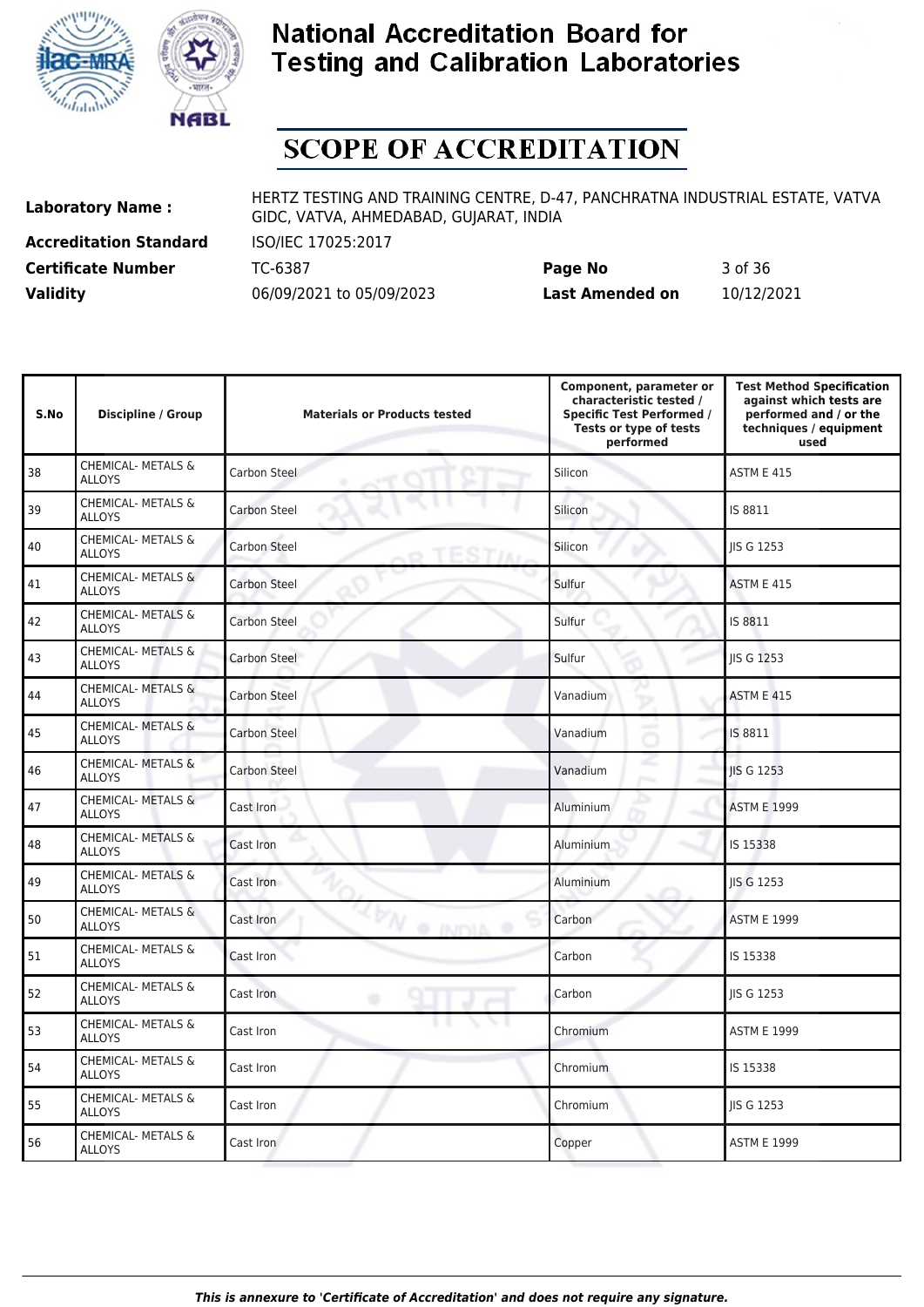



# **SCOPE OF ACCREDITATION**

**Accreditation Standard** ISO/IEC 17025:2017

**Laboratory Name :** HERTZ TESTING AND TRAINING CENTRE, D-47, PANCHRATNA INDUSTRIAL ESTATE, VATVA GIDC, VATVA, AHMEDABAD, GUJARAT, INDIA

**Certificate Number** TC-6387 **Page No** 4 of 36 **Validity** 06/09/2021 to 05/09/2023 **Last Amended on** 10/12/2021

| S.No | <b>Discipline / Group</b>                      | <b>Materials or Products tested</b> | Component, parameter or<br>characteristic tested /<br><b>Specific Test Performed /</b><br>Tests or type of tests<br>performed | <b>Test Method Specification</b><br>against which tests are<br>performed and / or the<br>techniques / equipment<br>used |
|------|------------------------------------------------|-------------------------------------|-------------------------------------------------------------------------------------------------------------------------------|-------------------------------------------------------------------------------------------------------------------------|
| 57   | <b>CHEMICAL- METALS &amp;</b><br><b>ALLOYS</b> | Cast Iron                           | Copper                                                                                                                        | IS 15338                                                                                                                |
| 58   | CHEMICAL- METALS &<br><b>ALLOYS</b>            | Cast Iron                           | Copper                                                                                                                        | <b>IIS G 1253</b>                                                                                                       |
| 59   | CHEMICAL- METALS &<br><b>ALLOYS</b>            | Cast Iron                           | Magnesium                                                                                                                     | <b>ASTM E 1999</b>                                                                                                      |
| 60   | CHEMICAL- METALS &<br><b>ALLOYS</b>            | Cast Iron                           | Magnesium                                                                                                                     | IS 15338                                                                                                                |
| 61   | <b>CHEMICAL- METALS &amp;</b><br><b>ALLOYS</b> | Cast Iron                           | Magnesium                                                                                                                     | <b>IIS G 1253</b>                                                                                                       |
| 62   | <b>CHEMICAL- METALS &amp;</b><br><b>ALLOYS</b> | Cast Iron                           | Manganese                                                                                                                     | <b>ASTM E 1999</b>                                                                                                      |
| 63   | CHEMICAL- METALS &<br><b>ALLOYS</b>            | Cast Iron                           | Manganese                                                                                                                     | IS 15338                                                                                                                |
| 64   | CHEMICAL- METALS &<br><b>ALLOYS</b>            | Cast Iron                           | Manganese                                                                                                                     | <b>IIS G 1253</b>                                                                                                       |
| 65   | CHEMICAL- METALS &<br><b>ALLOYS</b>            | Cast Iron                           | Molybdenum                                                                                                                    | <b>ASTM E 1999</b>                                                                                                      |
| 66   | <b>CHEMICAL- METALS &amp;</b><br><b>ALLOYS</b> | Cast Iron                           | Molybdenum                                                                                                                    | IS 15338                                                                                                                |
| 67   | CHEMICAL- METALS &<br><b>ALLOYS</b>            | Cast Iron                           | Molybdenum                                                                                                                    | <b>IIS G 1253</b>                                                                                                       |
| 68   | CHEMICAL- METALS &<br><b>ALLOYS</b>            | Cast Iron                           | Nickel                                                                                                                        | <b>ASTM E 1999</b>                                                                                                      |
| 69   | CHEMICAL- METALS &<br><b>ALLOYS</b>            | Cast Iron<br><b>O INDIA O</b>       | Nickel                                                                                                                        | IS 15338                                                                                                                |
| 70   | CHEMICAL- METALS &<br><b>ALLOYS</b>            | Cast Iron                           | Nickel                                                                                                                        | JIS G 1253                                                                                                              |
| 71   | CHEMICAL- METALS &<br><b>ALLOYS</b>            | Cast Iron<br>۰                      | Phosphorus                                                                                                                    | <b>ASTM E 1999</b>                                                                                                      |
| 72   | CHEMICAL- METALS &<br><b>ALLOYS</b>            | Cast Iron                           | Phosphorus                                                                                                                    | IS 15338                                                                                                                |
| 73   | CHEMICAL- METALS &<br><b>ALLOYS</b>            | Cast Iron                           | Phosphorus                                                                                                                    | <b>IIS G 1253</b>                                                                                                       |
| 74   | CHEMICAL- METALS &<br><b>ALLOYS</b>            | Cast Iron                           | Silicon                                                                                                                       | <b>ASTM E 1999</b>                                                                                                      |
| 75   | <b>CHEMICAL- METALS &amp;</b><br><b>ALLOYS</b> | Cast Iron                           | Silicon                                                                                                                       | IS 15338                                                                                                                |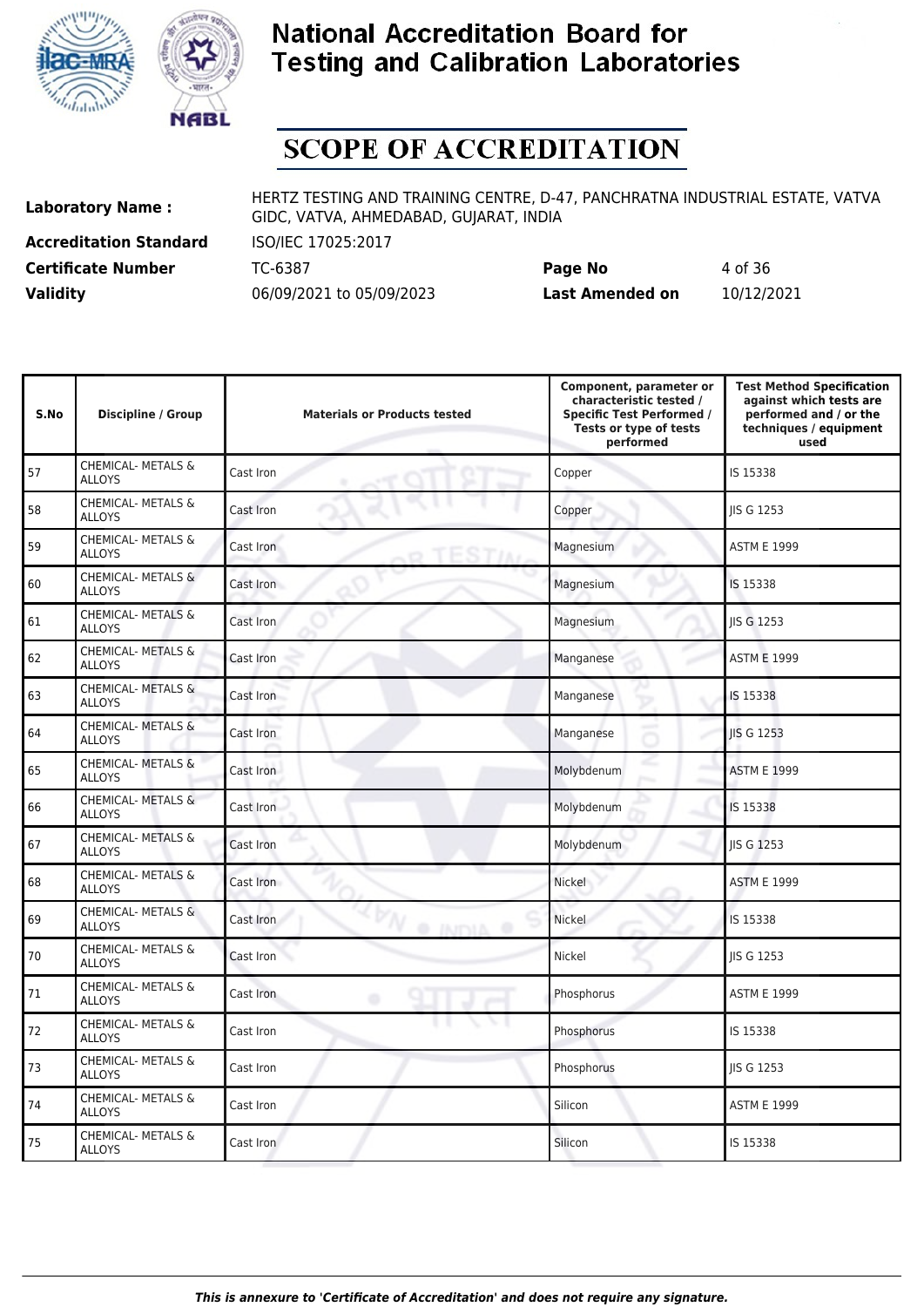



# **SCOPE OF ACCREDITATION**

**Accreditation Standard** ISO/IEC 17025:2017

**Laboratory Name :** HERTZ TESTING AND TRAINING CENTRE, D-47, PANCHRATNA INDUSTRIAL ESTATE, VATVA GIDC, VATVA, AHMEDABAD, GUJARAT, INDIA

**Certificate Number** TC-6387 **Page No** 5 of 36 **Validity** 06/09/2021 to 05/09/2023 **Last Amended on** 10/12/2021

| S.No | <b>Discipline / Group</b>                      | <b>Materials or Products tested</b> | Component, parameter or<br>characteristic tested /<br><b>Specific Test Performed /</b><br>Tests or type of tests<br>performed | <b>Test Method Specification</b><br>against which tests are<br>performed and / or the<br>techniques / equipment<br>used |
|------|------------------------------------------------|-------------------------------------|-------------------------------------------------------------------------------------------------------------------------------|-------------------------------------------------------------------------------------------------------------------------|
| 76   | CHEMICAL- METALS &<br><b>ALLOYS</b>            | Cast Iron                           | Silicon                                                                                                                       | <b>IIS G 1253</b>                                                                                                       |
| 77   | CHEMICAL- METALS &<br><b>ALLOYS</b>            | Cast Iron                           | Sulfur                                                                                                                        | <b>ASTM E 1999</b>                                                                                                      |
| 78   | CHEMICAL- METALS &<br><b>ALLOYS</b>            | Cast Iron                           | Sulfur                                                                                                                        | IS 15338                                                                                                                |
| 79   | <b>CHEMICAL- METALS &amp;</b><br><b>ALLOYS</b> | Cast Iron                           | Sulfur                                                                                                                        | <b>IIS G 1253</b>                                                                                                       |
| 80   | CHEMICAL- METALS &<br><b>ALLOYS</b>            | Cast Iron                           | Tin                                                                                                                           | <b>ASTM E 1999</b>                                                                                                      |
| 81   | CHEMICAL- METALS &<br><b>ALLOYS</b>            | Cast Iron                           | Tin                                                                                                                           | IS 15338                                                                                                                |
| 82   | CHEMICAL- METALS &<br>ALLOYS                   | Cast Iron                           | Tin                                                                                                                           | <b>IIS G 1253</b>                                                                                                       |
| 83   | CHEMICAL- METALS &<br><b>ALLOYS</b>            | Cast Iron                           | Tungsten                                                                                                                      | <b>ASTM E 1999</b>                                                                                                      |
| 84   | CHEMICAL- METALS &<br><b>ALLOYS</b>            | Cast Iron                           | Tungsten                                                                                                                      | IS 15338                                                                                                                |
| 85   | CHEMICAL- METALS &<br><b>ALLOYS</b>            | Cast Iron                           | Tungsten                                                                                                                      | JIS G 1253                                                                                                              |
| 86   | CHEMICAL- METALS &<br><b>ALLOYS</b>            | Cast Iron                           | Vanadium                                                                                                                      | <b>ASTM E 1999</b>                                                                                                      |
| 87   | <b>CHEMICAL- METALS &amp;</b><br><b>ALLOYS</b> | Cast Iron                           | Vanadium                                                                                                                      | IS 15338                                                                                                                |
| 88   | <b>CHEMICAL- METALS &amp;</b><br><b>ALLOYS</b> | Cast Iron<br><b>O INDIA O</b>       | Vanadium                                                                                                                      | <b>IIS G 1253</b>                                                                                                       |
| 89   | CHEMICAL- METALS &<br><b>ALLOYS</b>            | Copper                              | Aluminium                                                                                                                     | <b>BS EN 15079</b>                                                                                                      |
| 90   | CHEMICAL- METALS &<br><b>ALLOYS</b>            | Copper<br>۰                         | Antimony                                                                                                                      | <b>BS EN 15079</b>                                                                                                      |
| 91   | <b>CHEMICAL- METALS &amp;</b><br><b>ALLOYS</b> | Copper                              | Iron                                                                                                                          | <b>BS EN 15079</b>                                                                                                      |
| 92   | CHEMICAL- METALS &<br><b>ALLOYS</b>            | Copper                              | Lead                                                                                                                          | <b>BS EN 15079</b>                                                                                                      |
| 93   | <b>CHEMICAL- METALS &amp;</b><br><b>ALLOYS</b> | Copper                              | Manganese                                                                                                                     | <b>BS EN 15079</b>                                                                                                      |
| 94   | CHEMICAL- METALS &<br><b>ALLOYS</b>            | Copper                              | Nickel                                                                                                                        | <b>BS EN 15079</b>                                                                                                      |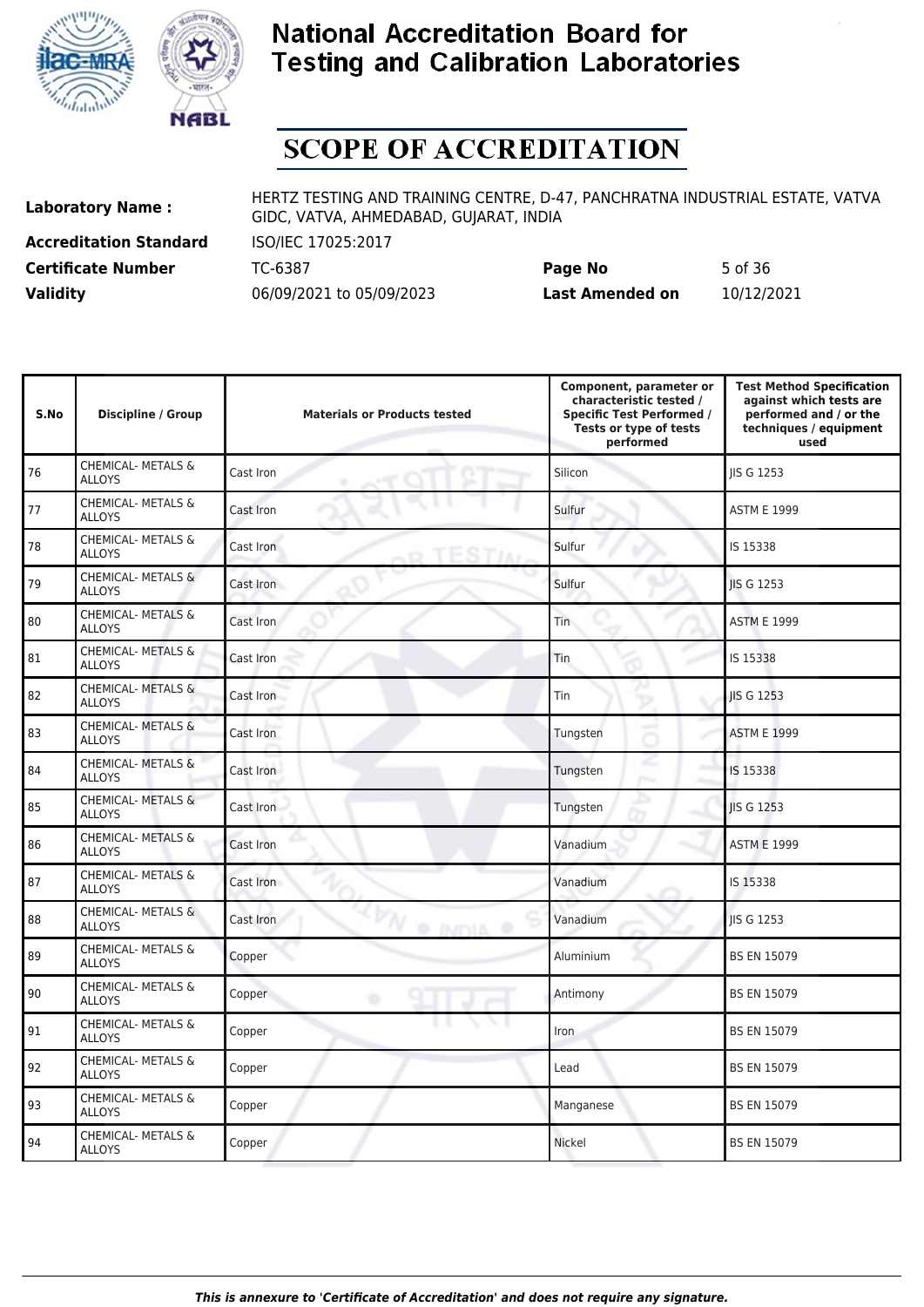



# **SCOPE OF ACCREDITATION**

**Accreditation Standard** ISO/IEC 17025:2017

**Laboratory Name :** HERTZ TESTING AND TRAINING CENTRE, D-47, PANCHRATNA INDUSTRIAL ESTATE, VATVA GIDC, VATVA, AHMEDABAD, GUJARAT, INDIA

**Certificate Number** TC-6387 **Page No** 6 of 36 **Validity** 06/09/2021 to 05/09/2023 **Last Amended on** 10/12/2021

| S.No | <b>Discipline / Group</b>                      | <b>Materials or Products tested</b>        | Component, parameter or<br>characteristic tested /<br><b>Specific Test Performed /</b><br>Tests or type of tests<br>performed | <b>Test Method Specification</b><br>against which tests are<br>performed and / or the<br>techniques / equipment<br>used |
|------|------------------------------------------------|--------------------------------------------|-------------------------------------------------------------------------------------------------------------------------------|-------------------------------------------------------------------------------------------------------------------------|
| 95   | <b>CHEMICAL- METALS &amp;</b><br><b>ALLOYS</b> | Copper                                     | Phosphorus                                                                                                                    | <b>BS EN 15079</b>                                                                                                      |
| 96   | CHEMICAL- METALS &<br><b>ALLOYS</b>            | Copper                                     | Silicon                                                                                                                       | <b>BS EN 15079</b>                                                                                                      |
| 97   | CHEMICAL- METALS &<br><b>ALLOYS</b>            | Copper                                     | Tin                                                                                                                           | <b>BS EN 15079</b>                                                                                                      |
| 98   | <b>CHEMICAL- METALS &amp;</b><br><b>ALLOYS</b> | Copper                                     | Zinc                                                                                                                          | <b>BS EN 15079</b>                                                                                                      |
| 99   | CHEMICAL- METALS &<br><b>ALLOYS</b>            | <b>Stainless Steel</b>                     | <b>Boron</b>                                                                                                                  | <b>ASTM E 1086</b>                                                                                                      |
| 100  | CHEMICAL- METALS &<br><b>ALLOYS</b>            | <b>Stainless Steel</b>                     | Boron                                                                                                                         | IS 9879                                                                                                                 |
| 101  | CHEMICAL- METALS &<br><b>ALLOYS</b>            | <b>Stainless Steel</b>                     | Boron                                                                                                                         | <b>IIS G 1253</b>                                                                                                       |
| 102  | <b>CHEMICAL- METALS &amp;</b><br><b>ALLOYS</b> | <b>Stainless Steel</b>                     | Carbon                                                                                                                        | <b>ASTM E 1086</b>                                                                                                      |
| 103  | CHEMICAL- METALS &<br><b>ALLOYS</b>            | <b>Stainless Steel</b>                     | Carbon                                                                                                                        | IS 9879                                                                                                                 |
| 104  | CHEMICAL- METALS &<br><b>ALLOYS</b>            | <b>Stainless Steel</b>                     | Carbon                                                                                                                        | <b>IIS G 1253</b>                                                                                                       |
| 105  | CHEMICAL- METALS &<br><b>ALLOYS</b>            | <b>Stainless Steel</b>                     | Chromium                                                                                                                      | <b>ASTM E 1086</b>                                                                                                      |
| 106  | <b>CHEMICAL- METALS &amp;</b><br><b>ALLOYS</b> | <b>Stainless Steel</b>                     | Chromium                                                                                                                      | IS 9879                                                                                                                 |
| 107  | CHEMICAL- METALS &<br><b>ALLOYS</b>            | <b>Stainless Steel</b><br><b>O INDIA O</b> | Chromium                                                                                                                      | <b>IIS G 1253</b>                                                                                                       |
| 108  | <b>CHEMICAL- METALS &amp;</b><br><b>ALLOYS</b> | <b>Stainless Steel</b>                     | Copper                                                                                                                        | <b>ASTM E 1086</b>                                                                                                      |
| 109  | CHEMICAL- METALS &<br><b>ALLOYS</b>            | <b>Stainless Steel</b><br>۰                | Copper                                                                                                                        | IS 9879                                                                                                                 |
| 110  | CHEMICAL- METALS &<br><b>ALLOYS</b>            | Stainless Steel                            | Copper                                                                                                                        | <b>IIS G 1253</b>                                                                                                       |
| 111  | CHEMICAL- METALS &<br><b>ALLOYS</b>            | <b>Stainless Steel</b>                     | Manganese                                                                                                                     | <b>ASTM E 1086</b>                                                                                                      |
| 112  | CHEMICAL- METALS &<br><b>ALLOYS</b>            | <b>Stainless Steel</b>                     | Manganese                                                                                                                     | IS 9879                                                                                                                 |
| 113  | CHEMICAL- METALS &<br><b>ALLOYS</b>            | <b>Stainless Steel</b>                     | Manganese                                                                                                                     | JIS G 1253                                                                                                              |
|      |                                                |                                            |                                                                                                                               |                                                                                                                         |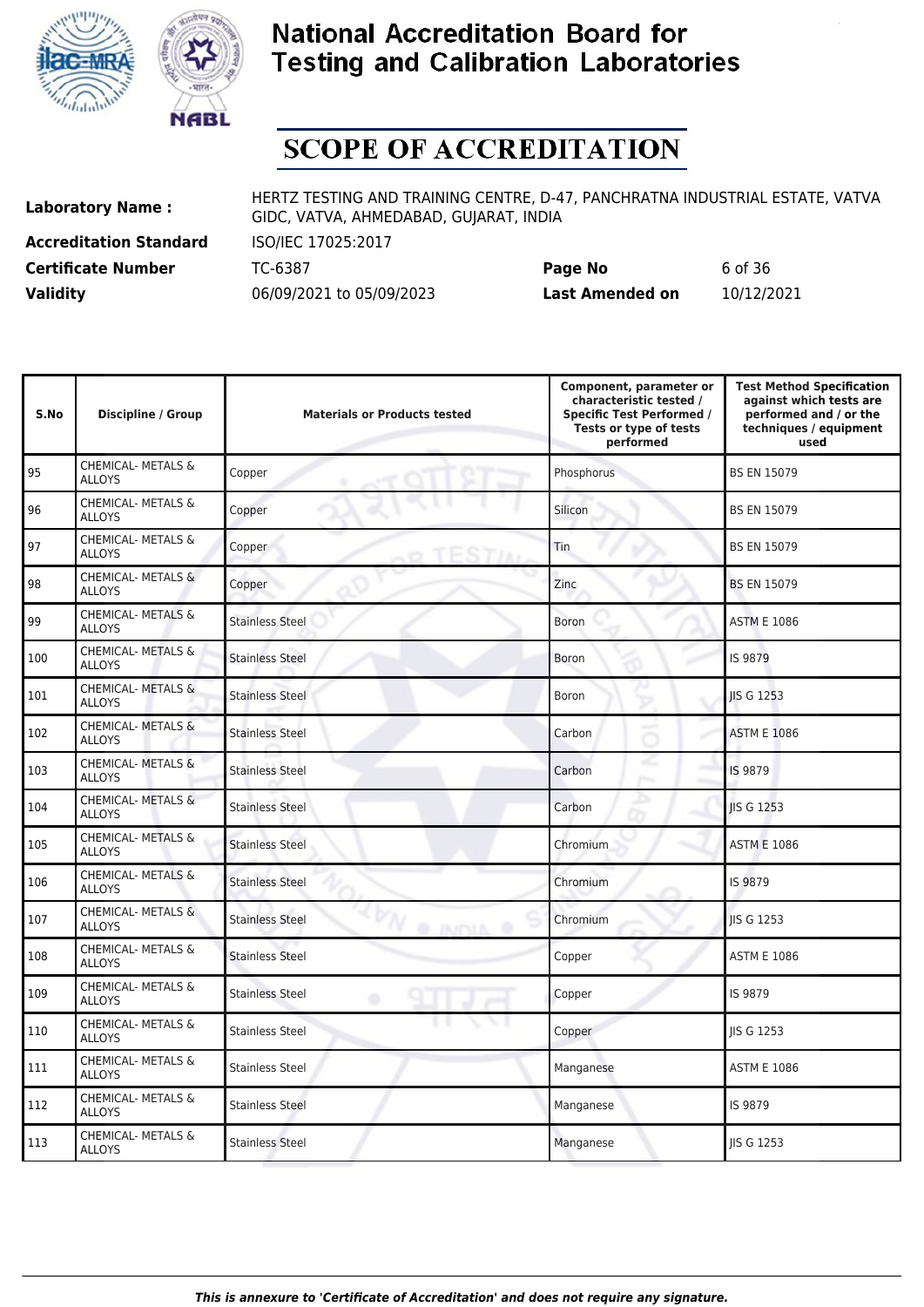



# **SCOPE OF ACCREDITATION**

**Accreditation Standard** ISO/IEC 17025:2017

**Laboratory Name :** HERTZ TESTING AND TRAINING CENTRE, D-47, PANCHRATNA INDUSTRIAL ESTATE, VATVA GIDC, VATVA, AHMEDABAD, GUJARAT, INDIA

**Certificate Number** TC-6387 **Page No** 7 of 36 **Validity** 06/09/2021 to 05/09/2023 **Last Amended on** 10/12/2021

| S.No | <b>Discipline / Group</b>                      | <b>Materials or Products tested</b>        | Component, parameter or<br>characteristic tested /<br><b>Specific Test Performed /</b><br>Tests or type of tests<br>performed | <b>Test Method Specification</b><br>against which tests are<br>performed and / or the<br>techniques / equipment<br>used |
|------|------------------------------------------------|--------------------------------------------|-------------------------------------------------------------------------------------------------------------------------------|-------------------------------------------------------------------------------------------------------------------------|
| 114  | <b>CHEMICAL- METALS &amp;</b><br><b>ALLOYS</b> | <b>Stainless Steel</b>                     | Molybdenum                                                                                                                    | <b>ASTM E 1086</b>                                                                                                      |
| 115  | CHEMICAL- METALS &<br><b>ALLOYS</b>            | <b>Stainless Steel</b>                     | Molybdenum                                                                                                                    | IS 9879                                                                                                                 |
| 116  | CHEMICAL- METALS &<br><b>ALLOYS</b>            | <b>Stainless Steel</b>                     | Molybdenum                                                                                                                    | <b>IIS G 1253</b>                                                                                                       |
| 117  | <b>CHEMICAL- METALS &amp;</b><br><b>ALLOYS</b> | <b>Stainless Steel</b>                     | Nickel                                                                                                                        | <b>ASTM E 1086</b>                                                                                                      |
| 118  | CHEMICAL- METALS &<br><b>ALLOYS</b>            | <b>Stainless Steel</b>                     | Nickel                                                                                                                        | IS 9879                                                                                                                 |
| 119  | <b>CHEMICAL- METALS &amp;</b><br><b>ALLOYS</b> | <b>Stainless Steel</b>                     | <b>Nickel</b>                                                                                                                 | <b>IIS G 1253</b>                                                                                                       |
| 120  | CHEMICAL- METALS &<br><b>ALLOYS</b>            | <b>Stainless Steel</b>                     | Nitrogen                                                                                                                      | <b>ASTM E 1086</b>                                                                                                      |
| 121  | <b>CHEMICAL- METALS &amp;</b><br><b>ALLOYS</b> | <b>Stainless Steel</b>                     | Nitrogen                                                                                                                      | IS 9879                                                                                                                 |
| 122  | CHEMICAL- METALS &<br><b>ALLOYS</b>            | <b>Stainless Steel</b>                     | Nitrogen                                                                                                                      | <b>IIS G 1253</b>                                                                                                       |
| 123  | CHEMICAL- METALS &<br><b>ALLOYS</b>            | <b>Stainless Steel</b>                     | Phosphorus                                                                                                                    | <b>ASTM E 1086</b>                                                                                                      |
| 124  | CHEMICAL- METALS &<br><b>ALLOYS</b>            | <b>Stainless Steel</b>                     | Phosphorus                                                                                                                    | IS 9879                                                                                                                 |
| 125  | <b>CHEMICAL- METALS &amp;</b><br><b>ALLOYS</b> | <b>Stainless Steel</b>                     | Phosphorus                                                                                                                    | <b>IIS G 1253</b>                                                                                                       |
| 126  | CHEMICAL- METALS &<br><b>ALLOYS</b>            | <b>Stainless steel</b><br><b>O INDIA O</b> | Silicon                                                                                                                       | <b>ASTM E 1086</b>                                                                                                      |
| 127  | <b>CHEMICAL- METALS &amp;</b><br><b>ALLOYS</b> | Stainless steel                            | Silicon                                                                                                                       | IS 9879                                                                                                                 |
| 128  | CHEMICAL- METALS &<br><b>ALLOYS</b>            | Stainless steel<br>۰                       | Silicon                                                                                                                       | <b>IIS G 1253</b>                                                                                                       |
| 129  | CHEMICAL- METALS &<br><b>ALLOYS</b>            | Stainless Steel                            | Sulfur                                                                                                                        | <b>ASTM E 1086</b>                                                                                                      |
| 130  | CHEMICAL- METALS &<br><b>ALLOYS</b>            | <b>Stainless Steel</b>                     | Sulfur                                                                                                                        | IS 9879                                                                                                                 |
| 131  | CHEMICAL- METALS &<br><b>ALLOYS</b>            | <b>Stainless Steel</b>                     | Sulfur                                                                                                                        | <b>IIS G 1253</b>                                                                                                       |
| 132  | CHEMICAL- METALS &<br><b>ALLOYS</b>            | <b>Stainless Steel</b>                     | Titanium                                                                                                                      | <b>ASTM E 1086</b>                                                                                                      |
|      |                                                |                                            |                                                                                                                               |                                                                                                                         |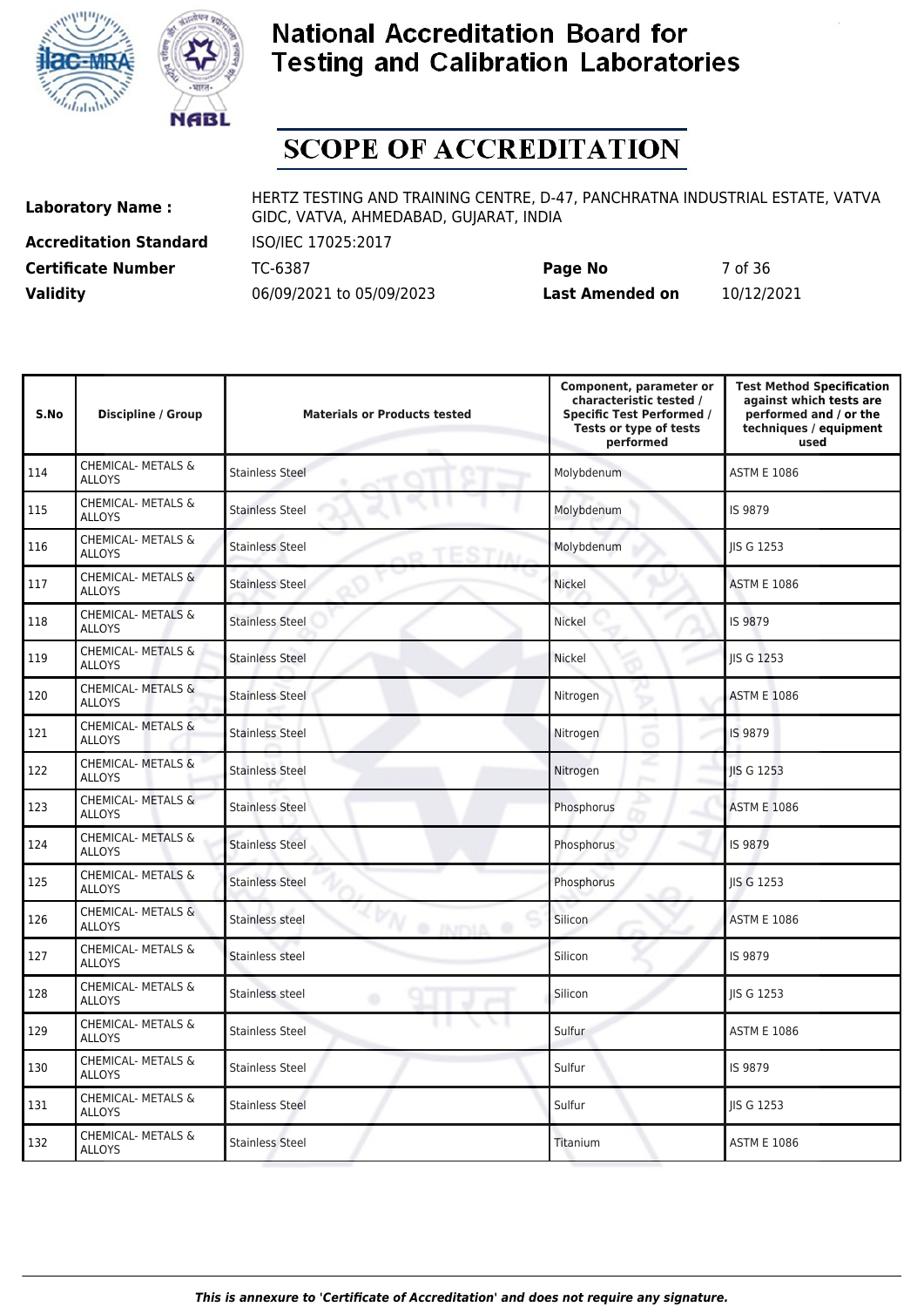



# **SCOPE OF ACCREDITATION**

**Accreditation Standard** ISO/IEC 17025:2017

**Laboratory Name :** HERTZ TESTING AND TRAINING CENTRE, D-47, PANCHRATNA INDUSTRIAL ESTATE, VATVA GIDC, VATVA, AHMEDABAD, GUJARAT, INDIA

**Certificate Number** TC-6387 **Page No** 8 of 36 **Validity** 06/09/2021 to 05/09/2023 **Last Amended on** 10/12/2021

| S.No | <b>Discipline / Group</b>                                       | <b>Materials or Products tested</b>           | Component, parameter or<br>characteristic tested /<br><b>Specific Test Performed /</b><br>Tests or type of tests<br>performed | <b>Test Method Specification</b><br>against which tests are<br>performed and / or the<br>techniques / equipment<br>used |
|------|-----------------------------------------------------------------|-----------------------------------------------|-------------------------------------------------------------------------------------------------------------------------------|-------------------------------------------------------------------------------------------------------------------------|
| 133  | <b>CHEMICAL- METALS &amp;</b><br><b>ALLOYS</b>                  | <b>Stainless Steel</b>                        | Titanium                                                                                                                      | IS 9879                                                                                                                 |
| 134  | <b>CHEMICAL- METALS &amp;</b><br><b>ALLOYS</b>                  | <b>Stainless Steel</b>                        | Titanium                                                                                                                      | <b>IIS G 1253</b>                                                                                                       |
| 135  | CHEMICAL- METALS &<br><b>ALLOYS</b>                             | <b>Stainless Steel</b>                        | Vanadium                                                                                                                      | <b>ASTM E 1086</b>                                                                                                      |
| 136  | CHEMICAL- METALS &<br><b>ALLOYS</b>                             | <b>Stainless Steel</b>                        | Vanadium                                                                                                                      | IS 9879                                                                                                                 |
| 137  | CHEMICAL- METALS &<br><b>ALLOYS</b>                             | <b>Stainless Steel</b>                        | Vanadium                                                                                                                      | JIS G 1253                                                                                                              |
| 138  | MECHANICAL-<br><b>MECHANICAL PROPERTIES</b><br>OF METALS        | All Ferrous Metallic Material                 | <b>Ultimate Tensile Strength</b>                                                                                              | ASTM A 370                                                                                                              |
| 139  | MECHANICAL-<br><b>MECHANICAL PROPERTIES</b><br>OF METALS        | All Ferrous Metallic Material                 | <b>Bend Test</b>                                                                                                              | ASTM A 370                                                                                                              |
| 140  | <b>MECHANICAL-</b><br><b>MECHANICAL PROPERTIES</b><br>OF METALS | All Ferrous Metallic Material                 | c<br><b>Bend Test</b>                                                                                                         | ASTM E290                                                                                                               |
| 141  | MECHANICAL-<br>MECHANICAL PROPERTIES<br>OF METALS               | All Ferrous Metallic Material                 | <b>Bend Test</b>                                                                                                              | IS 1239                                                                                                                 |
| 142  | MECHANICAL-<br>MECHANICAL PROPERTIES<br>OF METALS               | All Ferrous Metallic Material                 | <b>Bend Test</b>                                                                                                              | IS 1599                                                                                                                 |
| 143  | <b>MECHANICAL-</b><br><b>MECHANICAL PROPERTIES</b><br>OF METALS | All Ferrous Metallic Material<br><b>INDIA</b> | Bend Test for welded specimen                                                                                                 | <b>ASME Sec IX</b>                                                                                                      |
| 144  | MECHANICAL-<br>MECHANICAL PROPERTIES<br>OF METALS               | All Ferrous Metallic Material                 | Bend Test for welded specimen   ASTM E190                                                                                     |                                                                                                                         |
| 145  | MECHANICAL-<br>MECHANICAL PROPERTIES<br>OF METALS               | All Ferrous Metallic Material                 | Bend Test for welded specimen   EN 5173                                                                                       |                                                                                                                         |
| 146  | MECHANICAL-<br>MECHANICAL PROPERTIES<br>OF METALS               | All Ferrous Metallic Material                 | Bend Test for welded specimen<br>(Transverse)                                                                                 | IS 3600 (Part 6)                                                                                                        |
| 147  | MECHANICAL-<br>MECHANICAL PROPERTIES<br>OF METALS               | All Ferrous Metallic Material                 | Bend Test for welded<br>specimen(longitudinal)                                                                                | IS 3600 (Part 7)                                                                                                        |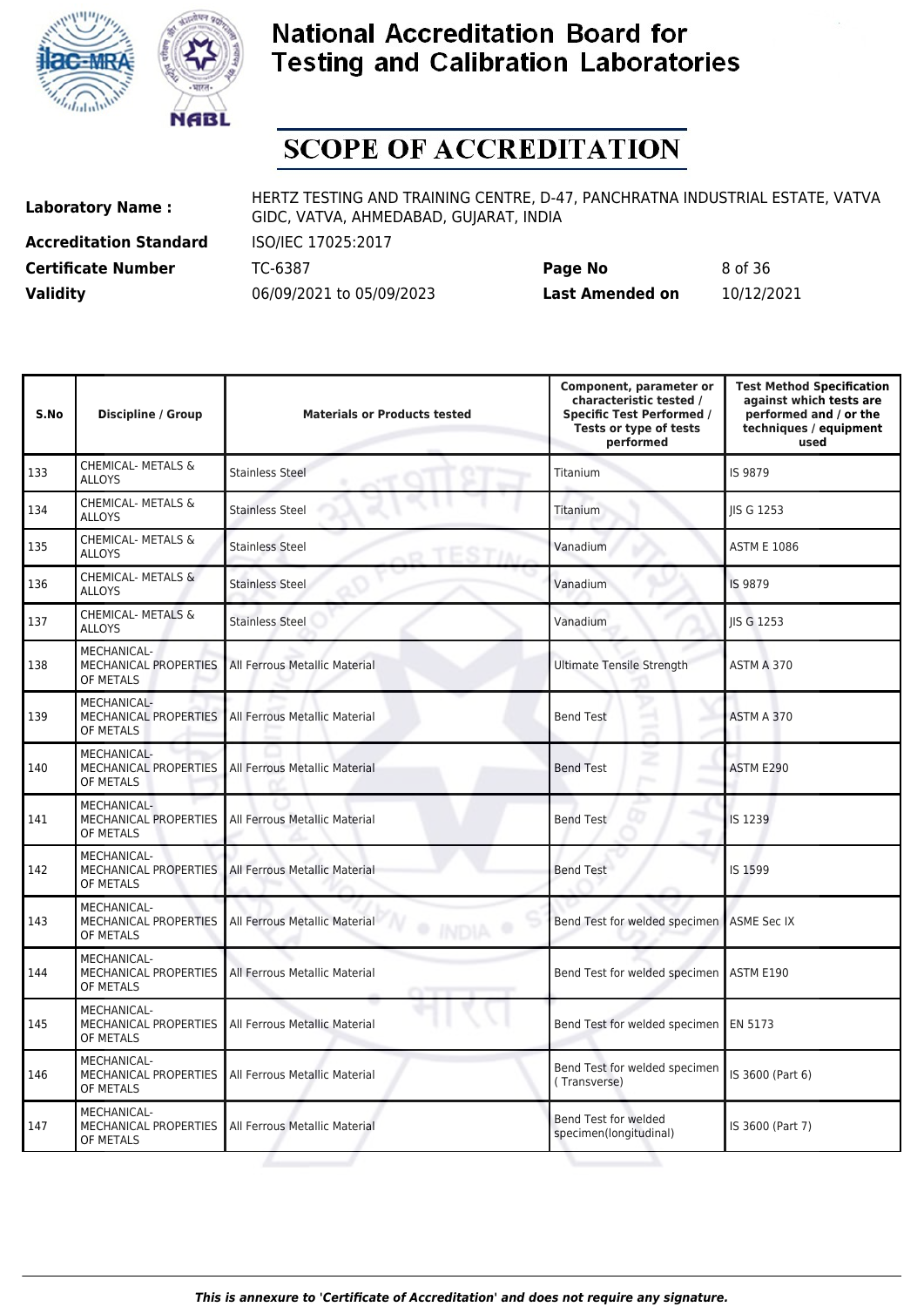



# **SCOPE OF ACCREDITATION**

**Accreditation Standard** ISO/IEC 17025:2017

**Laboratory Name :** HERTZ TESTING AND TRAINING CENTRE, D-47, PANCHRATNA INDUSTRIAL ESTATE, VATVA GIDC, VATVA, AHMEDABAD, GUJARAT, INDIA

**Certificate Number** TC-6387 **Page No** 9 of 36 **Validity** 06/09/2021 to 05/09/2023 **Last Amended on** 10/12/2021

| S.No | <b>Discipline / Group</b>                                       | <b>Materials or Products tested</b> | Component, parameter or<br>characteristic tested /<br><b>Specific Test Performed /</b><br>Tests or type of tests<br>performed | <b>Test Method Specification</b><br>against which tests are<br>performed and / or the<br>techniques / equipment<br>used |
|------|-----------------------------------------------------------------|-------------------------------------|-------------------------------------------------------------------------------------------------------------------------------|-------------------------------------------------------------------------------------------------------------------------|
| 148  | MECHANICAL-<br>MECHANICAL PROPERTIES<br>OF METALS               | All Ferrous Metallic Material       | <b>Brinell Hardness</b><br>Test(2.5/187.5)                                                                                    | ASTM A 370                                                                                                              |
| 149  | MECHANICAL-<br>MECHANICAL PROPERTIES<br>OF METALS               | All Ferrous Metallic Material       | <b>Brinell Hardness</b><br>Test(2.5/187.5)                                                                                    | ASTM E 10                                                                                                               |
| 150  | MECHANICAL-<br><b>MECHANICAL PROPERTIES</b><br>OF METALS        | All Ferrous Metallic Material       | <b>Brinell Hardness</b><br>Test(2.5/187.5)                                                                                    | IS 1500 (Part 1)                                                                                                        |
| 151  | MECHANICAL-<br><b>MECHANICAL PROPERTIES</b><br>OF METALS        | All Ferrous Metallic Material       | <b>Brinell Hardness</b><br>Test(2.5/187.5)                                                                                    | ISO 6506-1                                                                                                              |
| 152  | MECHANICAL-<br>MECHANICAL PROPERTIES<br>OF METALS               | All Ferrous Metallic Material       | <b>Charpy Impact Test</b>                                                                                                     | ASTM A 370                                                                                                              |
| 153  | MECHANICAL-<br>MECHANICAL PROPERTIES<br>OF METALS               | All Ferrous Metallic Material       | Charpy Impact Test                                                                                                            | ASTM E 23                                                                                                               |
| 154  | <b>MECHANICAL-</b><br><b>MECHANICAL PROPERTIES</b><br>OF METALS | All Ferrous Metallic Material       | Charpy Impact Test                                                                                                            | EN ISO 148-1                                                                                                            |
| 155  | MECHANICAL-<br>MECHANICAL PROPERTIES<br>OF METALS               | All Ferrous Metallic Material       | <b>Charpy Impact Test</b>                                                                                                     | IS 1757 Part-1                                                                                                          |
| 156  | MECHANICAL-<br>MECHANICAL PROPERTIES<br>OF METALS               | All Ferrous Metallic Material       | Elongation                                                                                                                    | ASTM A 370                                                                                                              |
| 157  | MECHANICAL-<br>MECHANICAL PROPERTIES<br>OF METALS               | All Ferrous Metallic Material       | Elongation                                                                                                                    | <b>ASTM E8</b>                                                                                                          |
| 158  | MECHANICAL-<br><b>MECHANICAL PROPERTIES</b><br>OF METALS        | All Ferrous Metallic Material       | Elongation                                                                                                                    | EN 15614-1                                                                                                              |
| 159  | <b>MECHANICAL-</b><br>MECHANICAL PROPERTIES<br>OF METALS        | All Ferrous Metallic Material       | Elongation                                                                                                                    | <b>IBR REG. 1950</b>                                                                                                    |
| 160  | MECHANICAL-<br><b>MECHANICAL PROPERTIES</b><br>OF METALS        | All Ferrous Metallic Material       | Elongation                                                                                                                    | IS 1608 (Part 1)                                                                                                        |
| 161  | <b>MECHANICAL-</b><br><b>MECHANICAL PROPERTIES</b><br>OF METALS | All Ferrous Metallic Material       | Elongation                                                                                                                    | ISO 6892-1                                                                                                              |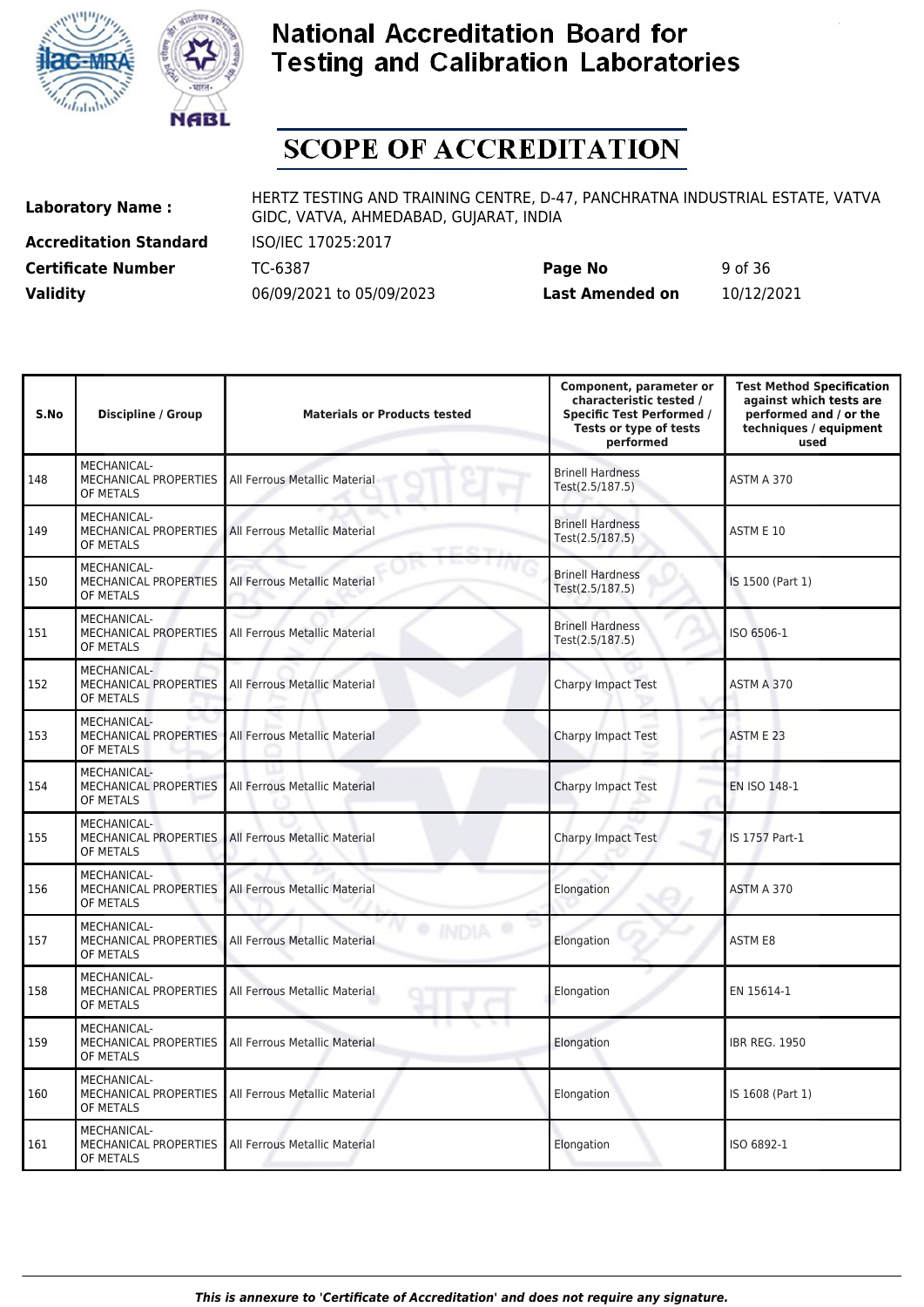



# **SCOPE OF ACCREDITATION**

**Accreditation Standard** ISO/IEC 17025:2017

**Laboratory Name :** HERTZ TESTING AND TRAINING CENTRE, D-47, PANCHRATNA INDUSTRIAL ESTATE, VATVA GIDC, VATVA, AHMEDABAD, GUJARAT, INDIA

**Certificate Number** TC-6387 **Page No** 10 of 36 **Validity** 06/09/2021 to 05/09/2023 **Last Amended on** 10/12/2021

| S.No | <b>Discipline / Group</b>                                | <b>Materials or Products tested</b> | Component, parameter or<br>characteristic tested /<br><b>Specific Test Performed /</b><br>Tests or type of tests<br>performed | <b>Test Method Specification</b><br>against which tests are<br>performed and / or the<br>techniques / equipment<br>used |
|------|----------------------------------------------------------|-------------------------------------|-------------------------------------------------------------------------------------------------------------------------------|-------------------------------------------------------------------------------------------------------------------------|
| 162  | <b>MECHANICAL-</b><br>MECHANICAL PROPERTIES<br>OF METALS | All Ferrous Metallic Material       | <b>Reduction of Area</b>                                                                                                      | ASME Sec. II SA 770                                                                                                     |
| 163  | <b>MECHANICAL-</b><br>MECHANICAL PROPERTIES<br>OF METALS | All Ferrous Metallic Material       | <b>Reduction of Area</b>                                                                                                      | ASTM A 370                                                                                                              |
| 164  | MECHANICAL-<br><b>MECHANICAL PROPERTIES</b><br>OF METALS | All Ferrous Metallic Material       | <b>Reduction of Area</b>                                                                                                      | <b>ASTM E8</b>                                                                                                          |
| 165  | <b>MECHANICAL-</b><br>MECHANICAL PROPERTIES<br>OF METALS | All Ferrous Metallic Material       | Reduction of Area                                                                                                             | EN 15614-1                                                                                                              |
| 166  | MECHANICAL-<br>MECHANICAL PROPERTIES<br>OF METALS        | All Ferrous Metallic Material       | <b>Reduction of Area</b>                                                                                                      | <b>IBR REG. 1950</b>                                                                                                    |
| 167  | MECHANICAL-<br>MECHANICAL PROPERTIES<br>OF METALS        | All Ferrous Metallic Material       | Reduction of Area                                                                                                             | IS 1608 (Part 1)                                                                                                        |
| 168  | MECHANICAL-<br>MECHANICAL PROPERTIES<br>OF METALS        | All Ferrous Metallic Material       | <b>Reduction of Area</b>                                                                                                      | ISO 6892-1                                                                                                              |
| 169  | MECHANICAL-<br>MECHANICAL PROPERTIES<br>OF METALS        | All Ferrous Metallic Material       | <b>Rockwell Hardness Test</b>                                                                                                 | ASTM A 370                                                                                                              |
| 170  | MECHANICAL-<br>MECHANICAL PROPERTIES<br>OF METALS        | All Ferrous Metallic Material       | Rockwell Hardness Test                                                                                                        | ASTM A 370                                                                                                              |
| 171  | MECHANICAL-<br>MECHANICAL PROPERTIES<br>OF METALS        | All Ferrous Metallic Material       | <b>Rockwell Hardness Test</b>                                                                                                 | ASTM A 370                                                                                                              |
| 172  | MECHANICAL-<br><b>MECHANICAL PROPERTIES</b><br>OF METALS | All Ferrous Metallic Material       | <b>Rockwell Hardness Test</b>                                                                                                 | ASTM A 370                                                                                                              |
| 173  | <b>MECHANICAL-</b><br>MECHANICAL PROPERTIES<br>OF METALS | All Ferrous Metallic Material       | <b>Rockwell Hardness Test</b>                                                                                                 | ASTM E 18                                                                                                               |
| 174  | <b>MECHANICAL-</b><br>MECHANICAL PROPERTIES<br>OF METALS | All Ferrous Metallic Material       | Rockwell Hardness Test                                                                                                        | ASTM E 18                                                                                                               |
| 175  | MECHANICAL-<br>MECHANICAL PROPERTIES<br>OF METALS        | All Ferrous Metallic Material       | <b>Rockwell Hardness Test</b>                                                                                                 | ASTM E 18                                                                                                               |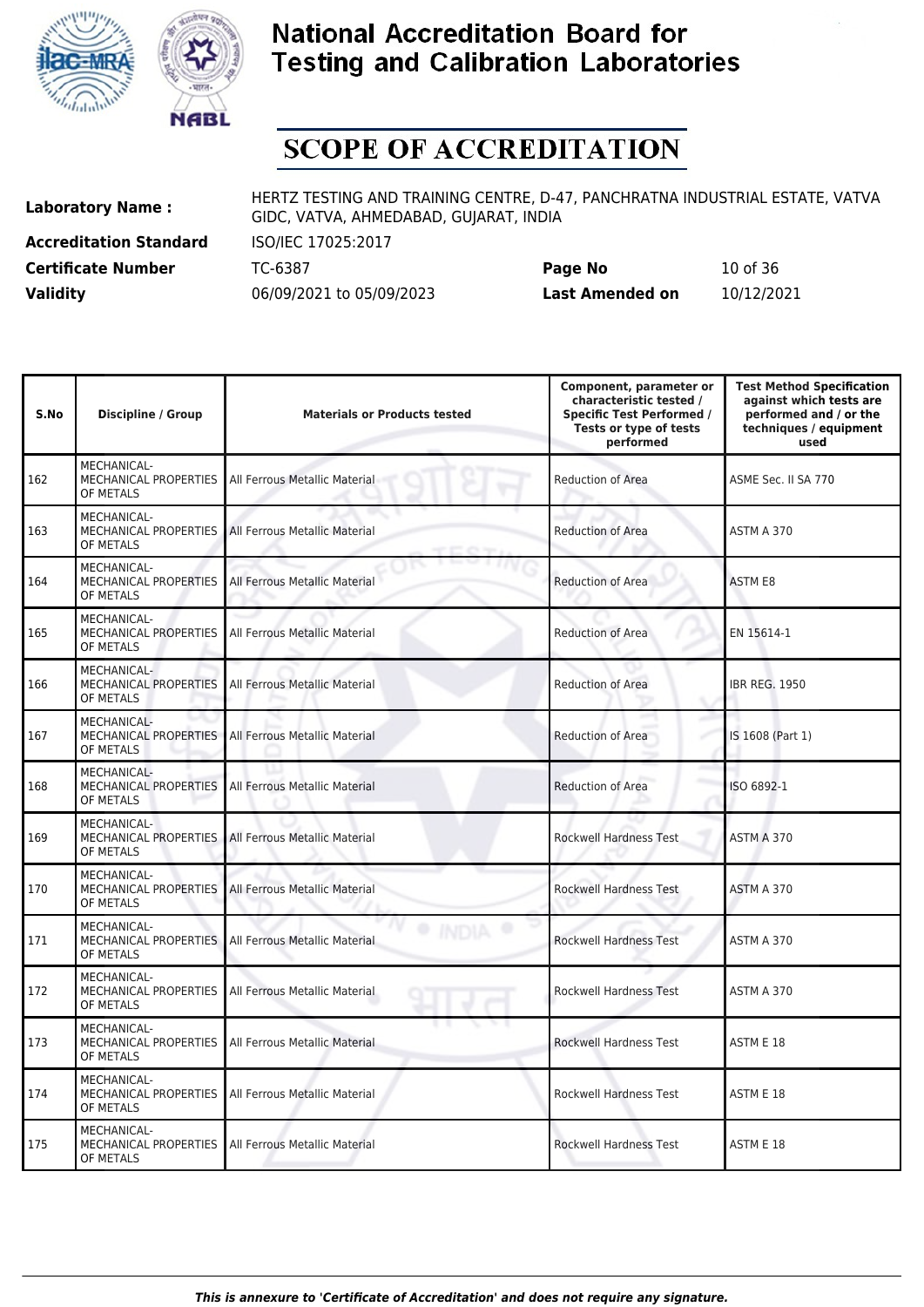



# **SCOPE OF ACCREDITATION**

**Accreditation Standard** ISO/IEC 17025:2017

**Laboratory Name :** HERTZ TESTING AND TRAINING CENTRE, D-47, PANCHRATNA INDUSTRIAL ESTATE, VATVA GIDC, VATVA, AHMEDABAD, GUJARAT, INDIA

**Certificate Number** TC-6387 **Page No** 11 of 36 **Validity** 06/09/2021 to 05/09/2023 **Last Amended on** 10/12/2021

| S.No | <b>Discipline / Group</b>                                       | <b>Materials or Products tested</b> | Component, parameter or<br>characteristic tested /<br><b>Specific Test Performed /</b><br>Tests or type of tests<br>performed | <b>Test Method Specification</b><br>against which tests are<br>performed and / or the<br>techniques / equipment<br>used |
|------|-----------------------------------------------------------------|-------------------------------------|-------------------------------------------------------------------------------------------------------------------------------|-------------------------------------------------------------------------------------------------------------------------|
| 176  | MECHANICAL-<br>MECHANICAL PROPERTIES<br>OF METALS               | All Ferrous Metallic Material       | <b>Rockwell Hardness Test</b>                                                                                                 | ASTM E 18                                                                                                               |
| 177  | <b>MECHANICAL-</b><br><b>MECHANICAL PROPERTIES</b><br>OF METALS | All Ferrous Metallic Material       | <b>Rockwell Hardness Test</b>                                                                                                 | ASTM E 18                                                                                                               |
| 178  | <b>MECHANICAL-</b><br>MECHANICAL PROPERTIES<br>OF METALS        | All Ferrous Metallic Material       | <b>Rockwell Hardness Test</b>                                                                                                 | IS 1586 Part 1 & 3                                                                                                      |
| 179  | <b>MECHANICAL-</b><br><b>MECHANICAL PROPERTIES</b><br>OF METALS | All Ferrous Metallic Material       | <b>Rockwell Hardness Test</b>                                                                                                 | IS 1586 Part 1 & 3                                                                                                      |
| 180  | MECHANICAL-<br>MECHANICAL PROPERTIES<br>OF METALS               | All Ferrous Metallic Material       | <b>Rockwell Hardness Test</b>                                                                                                 | IS 1586 Part 1 & 3                                                                                                      |
| 181  | MECHANICAL-<br>MECHANICAL PROPERTIES<br>OF METALS               | All Ferrous Metallic Material       | <b>Rockwell Hardness Test</b>                                                                                                 | IS 1586 Part 1 & 3                                                                                                      |
| 182  | MECHANICAL-<br><b>MECHANICAL PROPERTIES</b><br>OF METALS        | All Ferrous Metallic Material       | <b>Rockwell Hardness Test</b>                                                                                                 | IS 1586 Part 1 & 3                                                                                                      |
| 183  | MECHANICAL-<br>MECHANICAL PROPERTIES<br>OF METALS               | All Ferrous Metallic Material       | <b>Rockwell Hardness Test</b>                                                                                                 | ISO 6508-1                                                                                                              |
| 184  | MECHANICAL-<br>MECHANICAL PROPERTIES<br>OF METALS               | All Ferrous Metallic Material       | <b>Rockwell Hardness Test</b>                                                                                                 | ISO 6508-1                                                                                                              |
| 185  | MECHANICAL-<br>MECHANICAL PROPERTIES<br>OF METALS               | All Ferrous Metallic Material       | <b>Rockwell Hardness Test</b>                                                                                                 | ISO 6508-1                                                                                                              |
| 186  | <b>MECHANICAL-</b><br>MECHANICAL PROPERTIES<br>OF METALS        | All Ferrous Metallic Material       | <b>Rockwell Hardness Test</b>                                                                                                 | ISO 6508-1                                                                                                              |
| 187  | MECHANICAL-<br>MECHANICAL PROPERTIES<br>OF METALS               | All Ferrous Metallic Material       | Rockwell Hardness Test                                                                                                        | ISO 6508-1                                                                                                              |
| 188  | MECHANICAL-<br>MECHANICAL PROPERTIES<br>OF METALS               | All Ferrous Metallic Material       | <b>Ultimate Tensile Strength</b>                                                                                              | API 1104                                                                                                                |
| 189  | <b>MECHANICAL-</b><br>MECHANICAL PROPERTIES<br>OF METALS        | All Ferrous Metallic Material       | <b>Ultimate Tensile Strength</b>                                                                                              | <b>ASME Sec IX</b>                                                                                                      |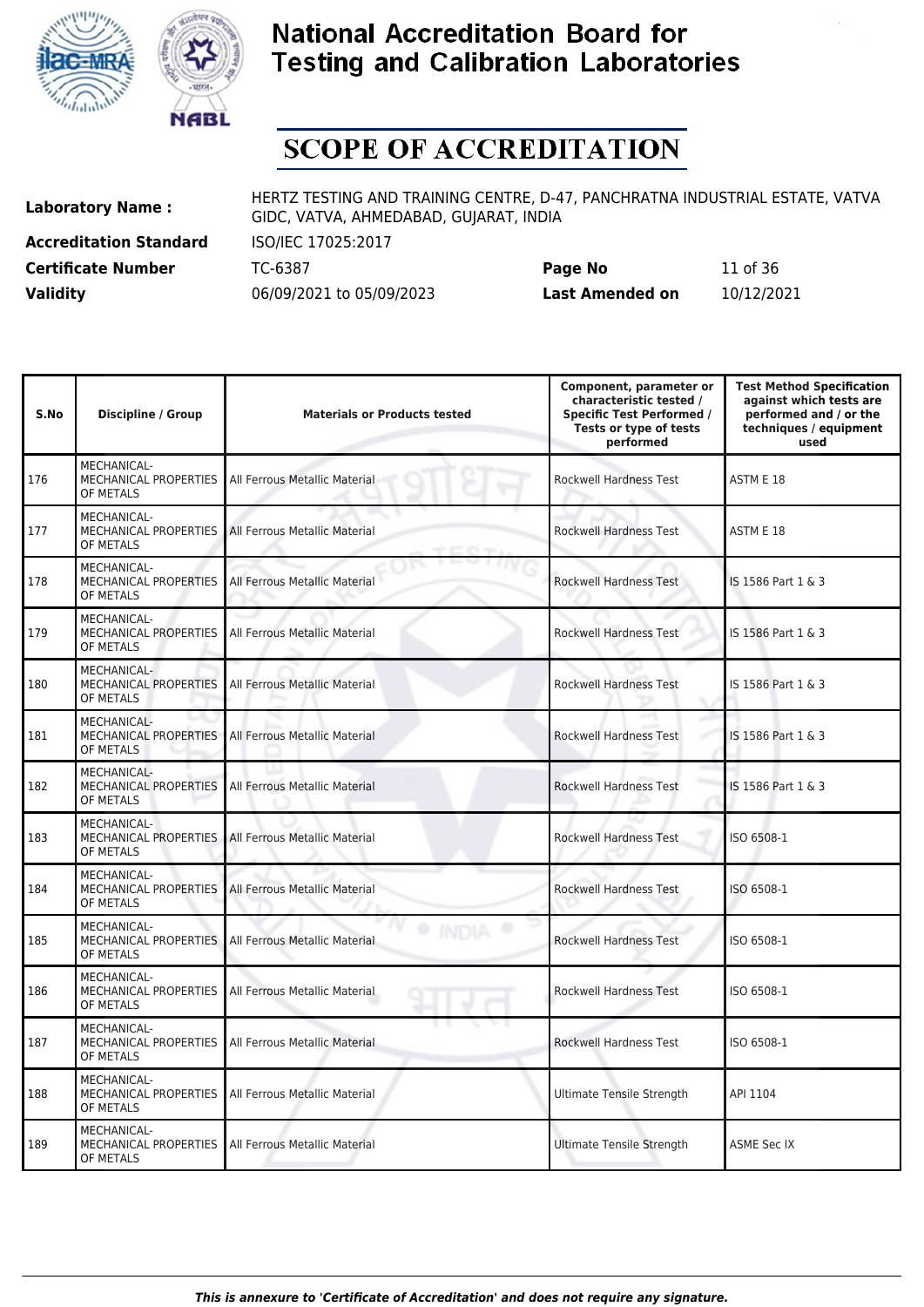



# **SCOPE OF ACCREDITATION**

**Accreditation Standard** ISO/IEC 17025:2017

**Laboratory Name :** HERTZ TESTING AND TRAINING CENTRE, D-47, PANCHRATNA INDUSTRIAL ESTATE, VATVA GIDC, VATVA, AHMEDABAD, GUJARAT, INDIA

**Certificate Number** TC-6387 **Page No** 12 of 36 **Validity** 06/09/2021 to 05/09/2023 **Last Amended on** 10/12/2021

| S.No | <b>Discipline / Group</b>                                       | <b>Materials or Products tested</b> | Component, parameter or<br>characteristic tested /<br><b>Specific Test Performed /</b><br>Tests or type of tests<br>performed | <b>Test Method Specification</b><br>against which tests are<br>performed and / or the<br>techniques / equipment<br>used |
|------|-----------------------------------------------------------------|-------------------------------------|-------------------------------------------------------------------------------------------------------------------------------|-------------------------------------------------------------------------------------------------------------------------|
| 190  | MECHANICAL-<br>MECHANICAL PROPERTIES<br>OF METALS               | All Ferrous Metallic Material       | <b>Ultimate Tensile Strength</b>                                                                                              | ASME Sec. II SA 770                                                                                                     |
| 191  | <b>MECHANICAL-</b><br><b>MECHANICAL PROPERTIES</b><br>OF METALS | All Ferrous Metallic Material       | <b>Ultimate Tensile Strength</b>                                                                                              | ASTM A 370                                                                                                              |
| 192  | <b>MECHANICAL-</b><br>MECHANICAL PROPERTIES<br>OF METALS        | All Ferrous Metallic Material       | <b>Ultimate Tensile Strength</b>                                                                                              | <b>ASTM E8</b>                                                                                                          |
| 193  | <b>MECHANICAL-</b><br><b>MECHANICAL PROPERTIES</b><br>OF METALS | All Ferrous Metallic Material       | <b>Ultimate Tensile Strength</b>                                                                                              | <b>ASTM E8/E8M</b>                                                                                                      |
| 194  | MECHANICAL-<br>MECHANICAL PROPERTIES<br>OF METALS               | All Ferrous Metallic Material       | <b>Ultimate Tensile Strength</b>                                                                                              | <b>IBR REG. 1950</b>                                                                                                    |
| 195  | MECHANICAL-<br>MECHANICAL PROPERTIES<br>OF METALS               | All Ferrous Metallic Material       | <b>Ultimate Tensile Strength</b>                                                                                              | <b>IBR REG. 1950</b>                                                                                                    |
| 196  | MECHANICAL-<br><b>MECHANICAL PROPERTIES</b><br>OF METALS        | All Ferrous Metallic Material       | <b>Ultimate Tensile Strength</b>                                                                                              | IS 1608                                                                                                                 |
| 197  | MECHANICAL-<br>MECHANICAL PROPERTIES<br>OF METALS               | All Ferrous Metallic Material       | <b>Ultimate Tensile Strength</b>                                                                                              | IS 1608 (Part 1)                                                                                                        |
| 198  | MECHANICAL-<br><b>MECHANICAL PROPERTIES</b><br>OF METALS        | All Ferrous Metallic Material       | <b>Ultimate Tensile Strength</b>                                                                                              | ISO 6892                                                                                                                |
| 199  | MECHANICAL-<br>MECHANICAL PROPERTIES<br>OF METALS               | All Ferrous Metallic Material       | <b>Ultimate Tensile Strength</b>                                                                                              | ISO 6892-1                                                                                                              |
| 200  | MECHANICAL-<br>MECHANICAL PROPERTIES<br>OF METALS               | All Ferrous Metallic Material       | <b>Vickers Hardness Test</b>                                                                                                  | ASTM A 370                                                                                                              |
| 201  | MECHANICAL-<br>MECHANICAL PROPERTIES<br>OF METALS               | All Ferrous Metallic Material       | <b>Vickers Hardness Test</b>                                                                                                  | ASTM A 370                                                                                                              |
| 202  | MECHANICAL-<br>MECHANICAL PROPERTIES<br>OF METALS               | All Ferrous Metallic Material       | <b>Vickers Hardness Test</b>                                                                                                  | ASTM E 92                                                                                                               |
| 203  | <b>MECHANICAL-</b><br>MECHANICAL PROPERTIES<br>OF METALS        | All Ferrous Metallic Material       | <b>Vickers Hardness Test</b>                                                                                                  | ASTM E 92                                                                                                               |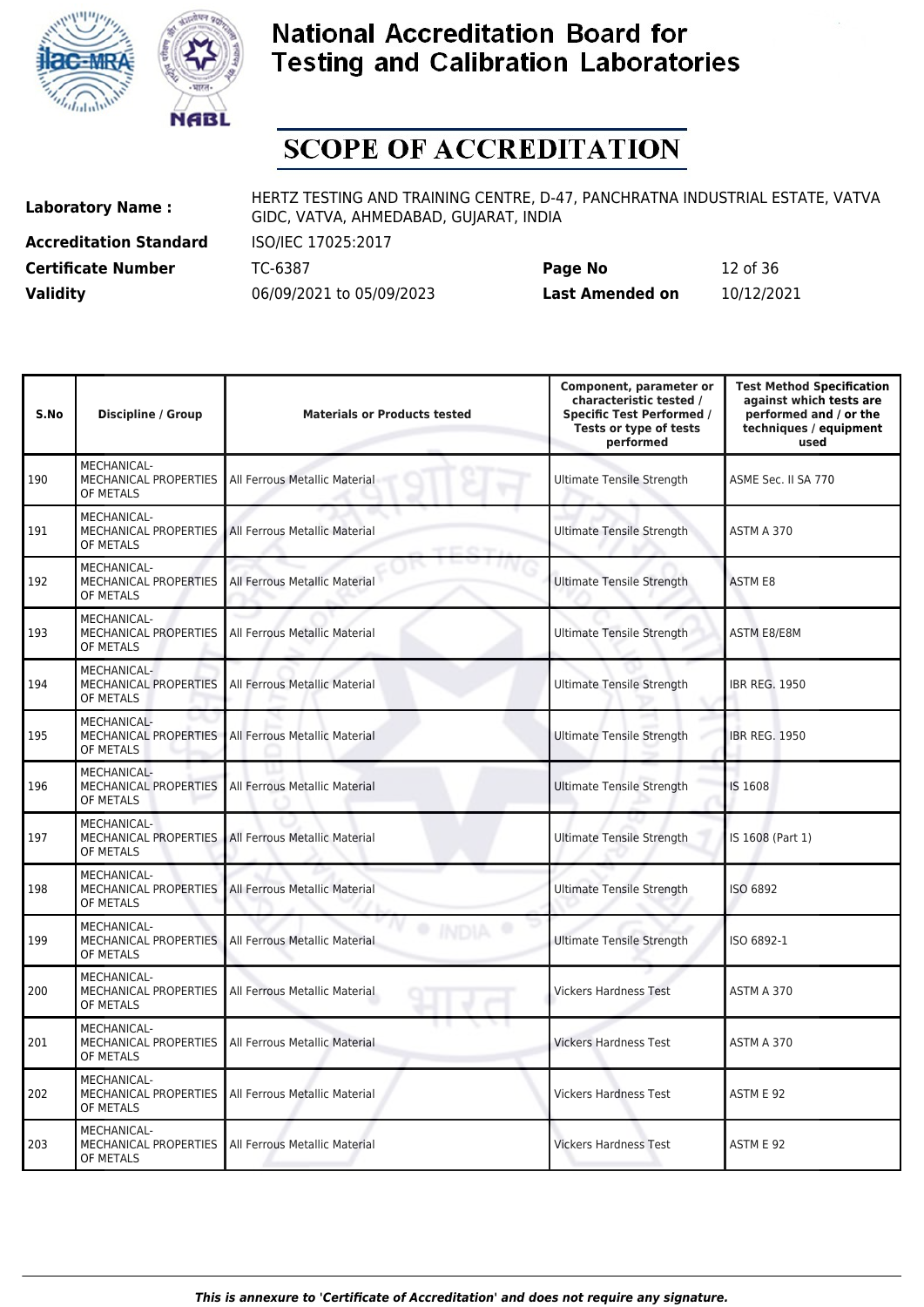



# **SCOPE OF ACCREDITATION**

**Accreditation Standard** ISO/IEC 17025:2017

**Laboratory Name :** HERTZ TESTING AND TRAINING CENTRE, D-47, PANCHRATNA INDUSTRIAL ESTATE, VATVA GIDC, VATVA, AHMEDABAD, GUJARAT, INDIA

**Certificate Number** TC-6387 **Page No** 13 of 36 **Validity** 06/09/2021 to 05/09/2023 **Last Amended on** 10/12/2021

| S.No | <b>Discipline / Group</b>                                       | <b>Materials or Products tested</b> | Component, parameter or<br>characteristic tested /<br><b>Specific Test Performed /</b><br>Tests or type of tests<br>performed | <b>Test Method Specification</b><br>against which tests are<br>performed and / or the<br>techniques / equipment<br>used |
|------|-----------------------------------------------------------------|-------------------------------------|-------------------------------------------------------------------------------------------------------------------------------|-------------------------------------------------------------------------------------------------------------------------|
| 204  | MECHANICAL-<br>MECHANICAL PROPERTIES<br>OF METALS               | All Ferrous Metallic Material       | <b>Vickers Hardness Test</b>                                                                                                  | IS 1501 Part 1                                                                                                          |
| 205  | MECHANICAL-<br>MECHANICAL PROPERTIES<br>OF METALS               | All Ferrous Metallic Material       | <b>Vickers Hardness Test</b>                                                                                                  | IS 1501 Part 1                                                                                                          |
| 206  | MECHANICAL-<br>MECHANICAL PROPERTIES<br>OF METALS               | All Ferrous Metallic Material       | <b>Vickers Hardness Test</b>                                                                                                  | ISO 6507-1                                                                                                              |
| 207  | MECHANICAL-<br><b>MECHANICAL PROPERTIES</b><br>OF METALS        | All Ferrous Metallic Material       | <b>Vickers Hardness Test</b>                                                                                                  | ISO 6507-1                                                                                                              |
| 208  | MECHANICAL-<br>MECHANICAL PROPERTIES<br>OF METALS               | All Ferrous Metallic Material       | Welded specimen                                                                                                               | EN 15614-1                                                                                                              |
| 209  | MECHANICAL-<br>MECHANICAL PROPERTIES<br>OF METALS               | All Ferrous Metallic Material       | Yield Stress (0.2% / 1.0% Proof<br>Stress)                                                                                    | ASME Sec. II SA 770                                                                                                     |
| 210  | <b>MECHANICAL-</b><br><b>MECHANICAL PROPERTIES</b><br>OF METALS | All Ferrous Metallic Material       | Yield Stress (0.2% / 1.0% Proof<br>Stress)                                                                                    | ASME Sec. II SA 770                                                                                                     |
| 211  | MECHANICAL-<br>MECHANICAL PROPERTIES<br>OF METALS               | All Ferrous Metallic Material       | Yield Stress (0.2% / 1.0% Proof<br>Stress)                                                                                    | ASTM A 370                                                                                                              |
| 212  | MECHANICAL-<br>MECHANICAL PROPERTIES<br>OF METALS               | All Ferrous Metallic Material       | Yield stress (0.2% / 1.0% Proof<br>Stress)                                                                                    | ASTM A 370                                                                                                              |
| 213  | MECHANICAL-<br>MECHANICAL PROPERTIES<br>OF METALS               | All Ferrous Metallic Material       | Yield Stress (0.2% / 1.0% Proof<br>Stress)                                                                                    | <b>ASTM E8</b>                                                                                                          |
| 214  | MECHANICAL-<br>MECHANICAL PROPERTIES<br>OF METALS               | All Ferrous Metallic Material       | Yield Stress (0.2% / 1.0% Proof<br>Stress)                                                                                    | ASTM E8 / E8M                                                                                                           |
| 215  | MECHANICAL-<br>MECHANICAL PROPERTIES<br>OF METALS               | All Ferrous Metallic Material       | Yield Stress (0.2% / 1.0% Proof<br>Stress)                                                                                    | <b>IBR REG. 1950</b>                                                                                                    |
| 216  | MECHANICAL-<br>MECHANICAL PROPERTIES<br>OF METALS               | All Ferrous Metallic Material       | Yield Stress (0.2% / 1.0% Proof<br>Stress)                                                                                    | <b>IBR REG. 1950</b>                                                                                                    |
| 217  | <b>MECHANICAL-</b><br>MECHANICAL PROPERTIES<br>OF METALS        | All Ferrous Metallic Material       | Yield Stress (0.2% / 1.0% Proof<br>Stress)                                                                                    | IS 1608 (Part 1)                                                                                                        |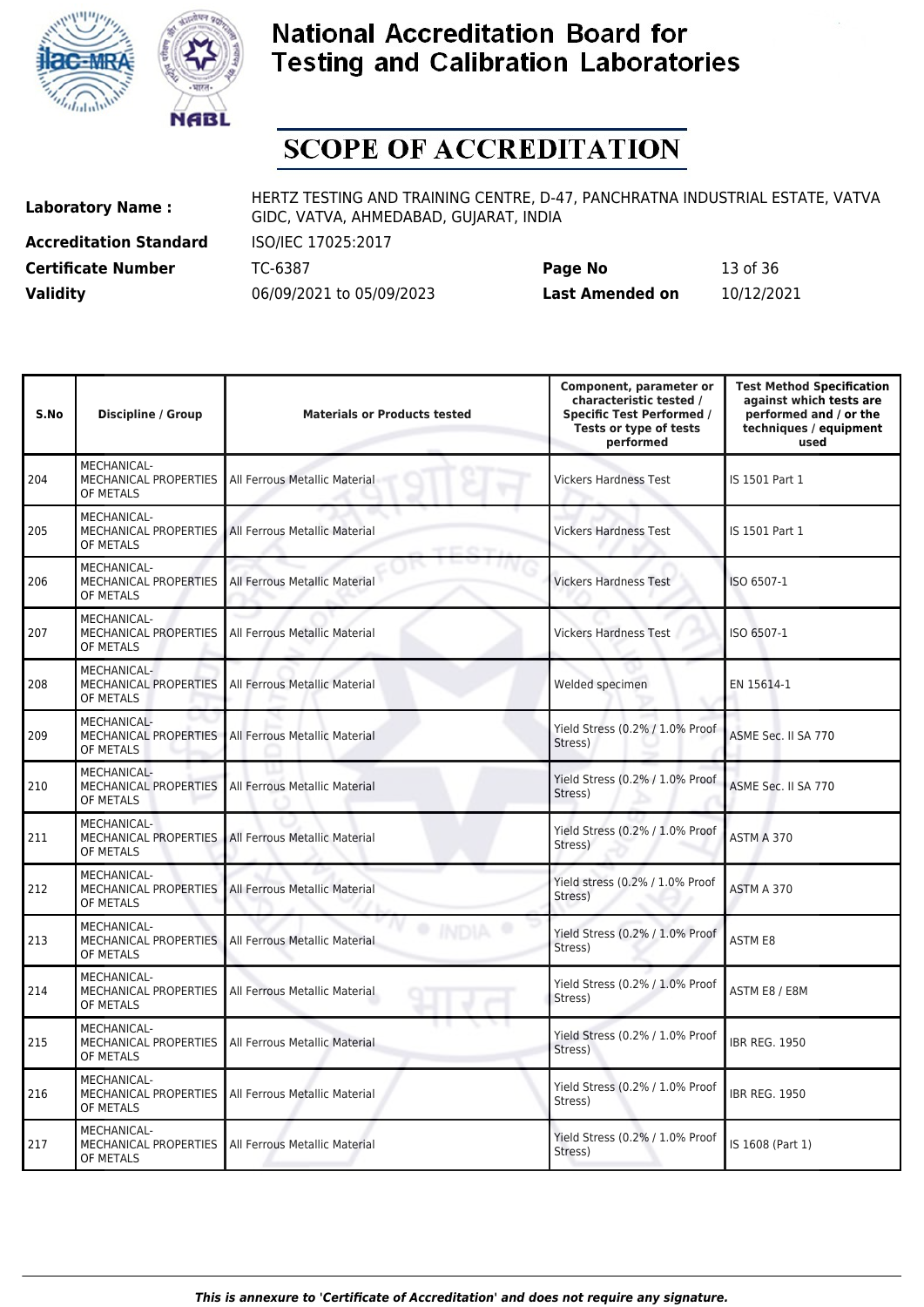



# **SCOPE OF ACCREDITATION**

**Accreditation Standard** ISO/IEC 17025:2017

**Laboratory Name :** HERTZ TESTING AND TRAINING CENTRE, D-47, PANCHRATNA INDUSTRIAL ESTATE, VATVA GIDC, VATVA, AHMEDABAD, GUJARAT, INDIA

**Certificate Number** TC-6387 **Page No** 14 of 36 **Validity** 06/09/2021 to 05/09/2023 **Last Amended on** 10/12/2021

| S.No | <b>Discipline / Group</b>                                | <b>Materials or Products tested</b>                      | Component, parameter or<br>characteristic tested /<br><b>Specific Test Performed /</b><br>Tests or type of tests<br>performed | <b>Test Method Specification</b><br>against which tests are<br>performed and / or the<br>techniques / equipment<br>used |
|------|----------------------------------------------------------|----------------------------------------------------------|-------------------------------------------------------------------------------------------------------------------------------|-------------------------------------------------------------------------------------------------------------------------|
| 218  | MECHANICAL-<br>MECHANICAL PROPERTIES<br>OF METALS        | All Ferrous Metallic Material                            | Yield Stress (0.2% / 1.0% Proof<br>Stress)                                                                                    | IS 1608 (Part 1)                                                                                                        |
| 219  | MECHANICAL-<br>MECHANICAL PROPERTIES<br>OF METALS        | All Ferrous Metallic Material                            | Yield Stress (0.2% / 1.0% Proof<br>Stress)                                                                                    | ISO 6892-1                                                                                                              |
| 220  | MECHANICAL-<br>MECHANICAL PROPERTIES<br>OF METALS        | All Ferrous Metallic Material                            | Yield Stress (0.2% / 1.0% Proof<br>Stress)                                                                                    | ISO 6892-1                                                                                                              |
| 221  | MECHANICAL-<br>MECHANICAL PROPERTIES<br>OF METALS        | All Ferrous Metallic Material Nuts                       | Proof Load - Nuts                                                                                                             | ASTM A 194                                                                                                              |
| 222  | MECHANICAL-<br>MECHANICAL PROPERTIES<br>OF METALS        | All Ferrous Metallic Material Nuts                       | Proof Load - Nuts                                                                                                             | ASTM A 370                                                                                                              |
| 223  | MECHANICAL-<br>MECHANICAL PROPERTIES<br>OF METALS        | All Ferrous Metallic Material Nuts                       | Proof Load - Nuts                                                                                                             | IS 1367 (Part 6)                                                                                                        |
| 224  | MECHANICAL-<br>MECHANICAL PROPERTIES<br>OF METALS        | All Ferrous Metallic Material Tube to Tube Sheet Mock Up | Pull Out Test / Push Out Test                                                                                                 | ASME Sec. VIII Div. 1                                                                                                   |
| 225  | MECHANICAL-<br>MECHANICAL PROPERTIES<br>OF METALS        | All Ferrous Metallic Material Tubes & Pipes              | Flaring Test and Flange Test                                                                                                  | ASTM A 370                                                                                                              |
| 226  | MECHANICAL-<br><b>MECHANICAL PROPERTIES</b><br>OF METALS | All Ferrous Metallic Material Tubes & Pipes              | Flaring Test and Flange Test                                                                                                  | ASTM A1016/A1016M                                                                                                       |
| 227  | MECHANICAL-<br>MECHANICAL PROPERTIES<br>OF METALS        | All Ferrous Metallic Material Tubes & Pipes              | Flaring Test and Flange Test                                                                                                  | ASTM A370                                                                                                               |
| 228  | MECHANICAL-<br>MECHANICAL PROPERTIES<br>OF METALS        | All Ferrous Metallic Material Tubes & Pipes              | Flaring Test and Flange Test                                                                                                  | <b>BS EN ISO 8493</b>                                                                                                   |
| 229  | MECHANICAL-<br>MECHANICAL PROPERTIES<br>OF METALS        | All Ferrous Metallic Material Tubes & Pipes              | Flaring Test and Flange Test                                                                                                  | IS 2335                                                                                                                 |
| 230  | MECHANICAL-<br>MECHANICAL PROPERTIES<br>OF METALS        | All Ferrous Metallic Material Tubes & Pipes              | <b>Flattening Test</b>                                                                                                        | ASTM A 370                                                                                                              |
| 231  | MECHANICAL-<br>MECHANICAL PROPERTIES<br>OF METALS        | All Ferrous Metallic Material Tubes & Pipes              | <b>Flattening Test</b>                                                                                                        | ASTM A1016 / A1016M                                                                                                     |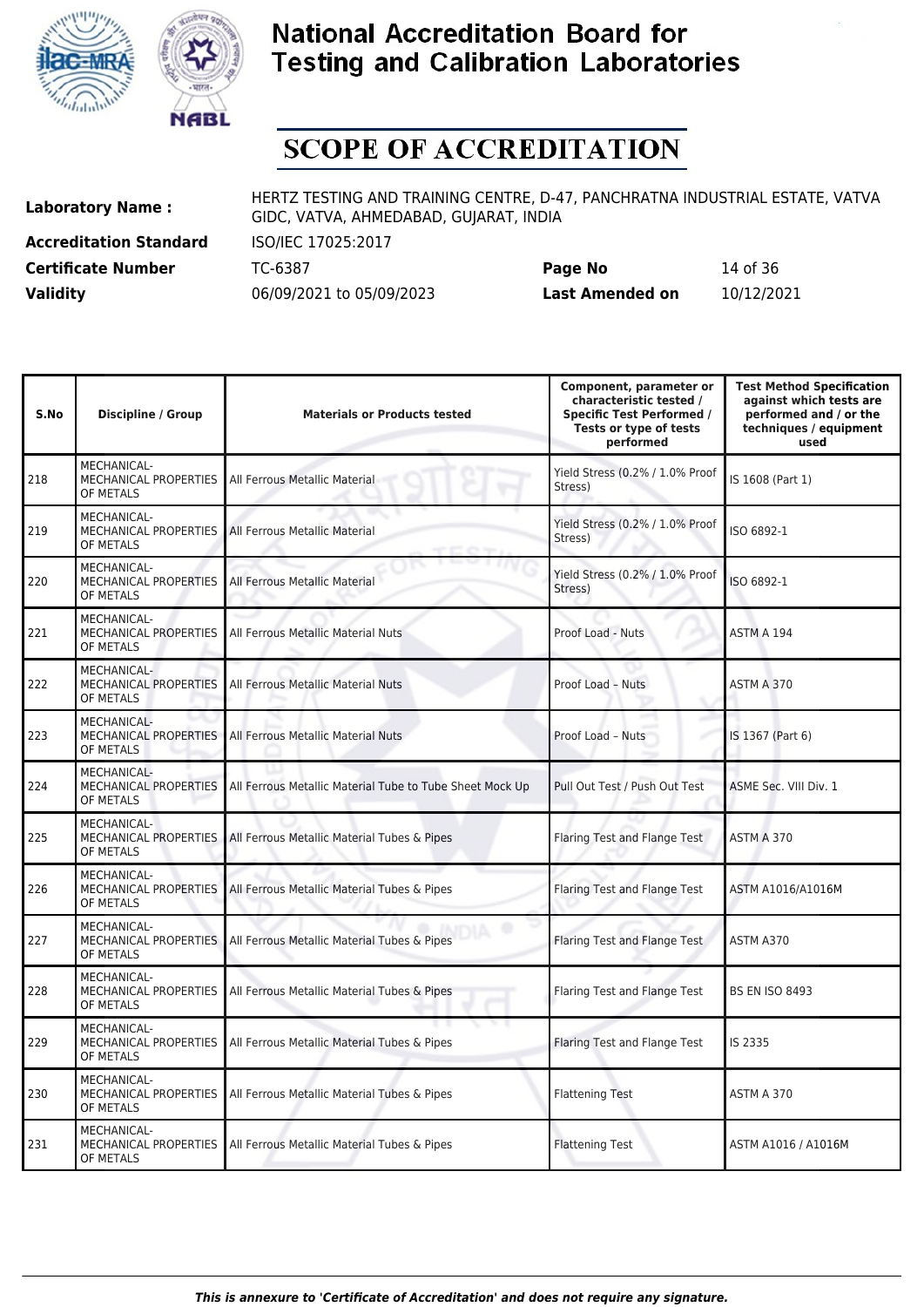



# **SCOPE OF ACCREDITATION**

**Accreditation Standard** ISO/IEC 17025:2017

**Laboratory Name :** HERTZ TESTING AND TRAINING CENTRE, D-47, PANCHRATNA INDUSTRIAL ESTATE, VATVA GIDC, VATVA, AHMEDABAD, GUJARAT, INDIA

**Certificate Number** TC-6387 **Page No** 15 of 36 **Validity** 06/09/2021 to 05/09/2023 **Last Amended on** 10/12/2021

| S.No | <b>Discipline / Group</b>                                | <b>Materials or Products tested</b>            | Component, parameter or<br>characteristic tested /<br><b>Specific Test Performed /</b><br>Tests or type of tests<br>performed | <b>Test Method Specification</b><br>against which tests are<br>performed and / or the<br>techniques / equipment<br>used |
|------|----------------------------------------------------------|------------------------------------------------|-------------------------------------------------------------------------------------------------------------------------------|-------------------------------------------------------------------------------------------------------------------------|
| 232  | MECHANICAL-<br>MECHANICAL PROPERTIES<br>OF METALS        | All Ferrous Metallic Material Tubes & Pipes    | <b>Flattening Test</b>                                                                                                        | ASTM A999 / A999M                                                                                                       |
| 233  | MECHANICAL-<br>MECHANICAL PROPERTIES<br>OF METALS        | All Ferrous Metallic Material Tubes & Pipes    | <b>Flattening Test</b>                                                                                                        | <b>BS EN ISO 8492</b>                                                                                                   |
| 234  | MECHANICAL-<br>MECHANICAL PROPERTIES<br>OF METALS        | All Ferrous Metallic Material Tubes & Pipes    | <b>Flattening Test</b>                                                                                                        | <b>IS 2328</b>                                                                                                          |
| 235  | MECHANICAL-<br>MECHANICAL PROPERTIES<br>OF METALS        | All Ferrous Metallic Material(Welded material) | <b>Charpy Impact Test</b>                                                                                                     | IS 3600 (Part 2)                                                                                                        |
| 236  | MECHANICAL-<br><b>MECHANICAL PROPERTIES</b><br>OF METALS | All ferrous metallic materials                 | <b>Ultimate Tensile Strength</b>                                                                                              | ASME Sec. II SA 770                                                                                                     |
| 237  | MECHANICAL-<br>MECHANICAL PROPERTIES<br>OF METALS        | All Non-Ferrous Metallic Material              | <b>Bend Test</b>                                                                                                              | ASTM E290                                                                                                               |
| 238  | MECHANICAL-<br>MECHANICAL PROPERTIES<br>OF METALS        | All Non-Ferrous Metallic Material              | <b>Bend Test</b>                                                                                                              | IS 1599                                                                                                                 |
| 239  | MECHANICAL-<br>MECHANICAL PROPERTIES<br>OF METALS        | All Non-Ferrous Metallic Material              | <b>Brinell Hardness</b><br>Test(2.5/187.5)                                                                                    | ASTM E 10                                                                                                               |
| 240  | MECHANICAL-<br>MECHANICAL PROPERTIES<br>OF METALS        | All Non-Ferrous Metallic Material              | <b>Brinell Hardness</b><br>Test(2.5/187.5)                                                                                    | IS 1500 (Part 1)                                                                                                        |
| 241  | MECHANICAL-<br>MECHANICAL PROPERTIES<br>OF METALS        | All Non-Ferrous Metallic Material              | <b>Brinell Hardness</b><br>Test(2.5/187.5)                                                                                    | ISO 6506-1                                                                                                              |
| 242  | MECHANICAL-<br>MECHANICAL PROPERTIES<br>OF METALS        | All Non-Ferrous Metallic Material              | Charpy Impact Test                                                                                                            | ASTM E 23                                                                                                               |
| 243  | <b>MECHANICAL-</b><br>MECHANICAL PROPERTIES<br>OF METALS | All Non-Ferrous Metallic Material              | <b>Charpy Impact Test</b>                                                                                                     | EN ISO 148-1                                                                                                            |
| 244  | MECHANICAL-<br>MECHANICAL PROPERTIES<br>OF METALS        | All Non-Ferrous Metallic Material              | Charpy Impact Test                                                                                                            | IS 1757 (Part 1)                                                                                                        |
| 245  | MECHANICAL-<br><b>MECHANICAL PROPERTIES</b><br>OF METALS | All Non-Ferrous Metallic Material              | Charpy Impact Test                                                                                                            | IS 3600 (Part 2)                                                                                                        |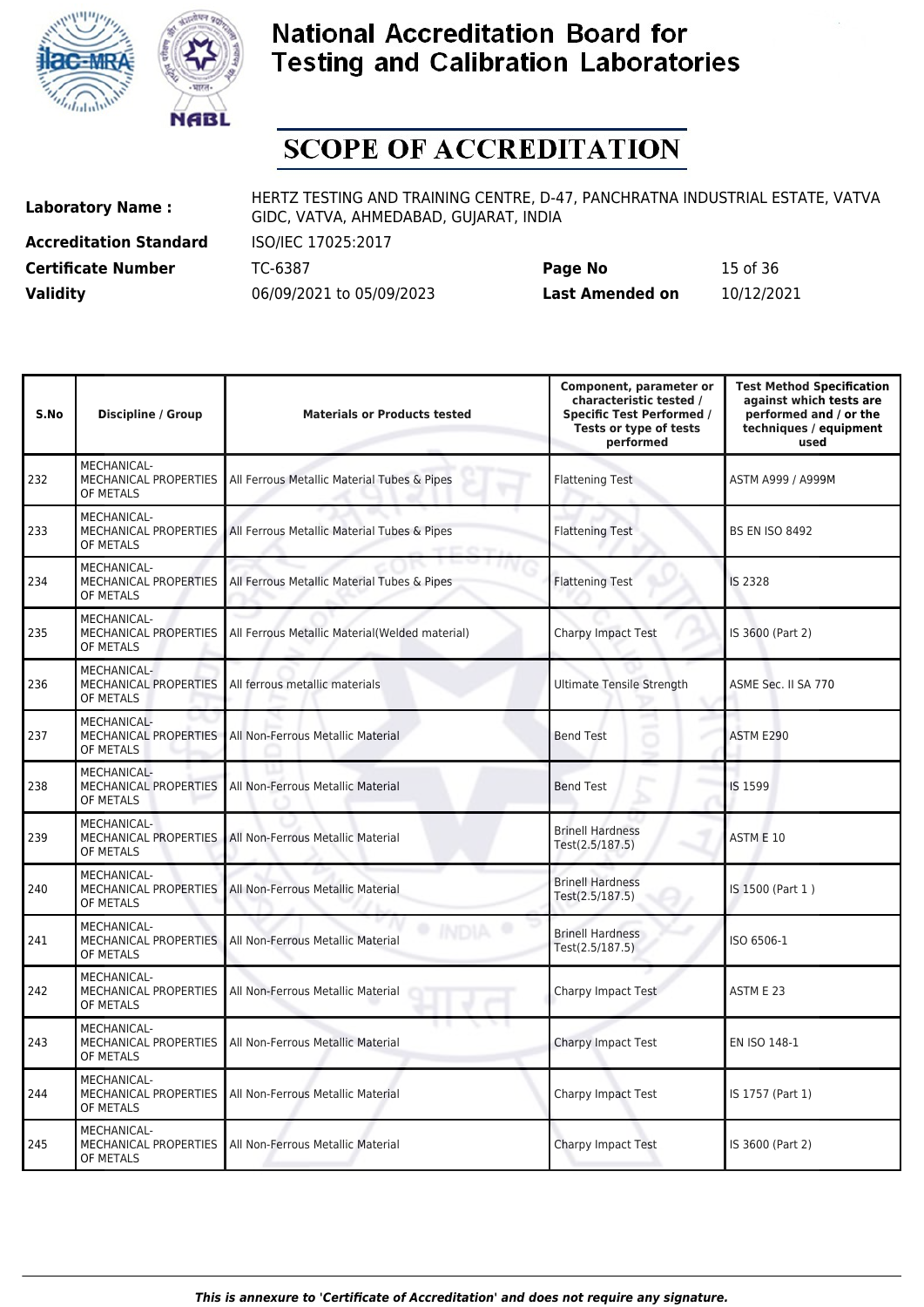



# **SCOPE OF ACCREDITATION**

**Accreditation Standard** ISO/IEC 17025:2017

**Laboratory Name :** HERTZ TESTING AND TRAINING CENTRE, D-47, PANCHRATNA INDUSTRIAL ESTATE, VATVA GIDC, VATVA, AHMEDABAD, GUJARAT, INDIA

**Certificate Number** TC-6387 **Page No** 16 of 36 **Validity** 06/09/2021 to 05/09/2023 **Last Amended on** 10/12/2021

| S.No | <b>Discipline / Group</b>                                       | <b>Materials or Products tested</b> | Component, parameter or<br>characteristic tested /<br><b>Specific Test Performed /</b><br>Tests or type of tests<br>performed | <b>Test Method Specification</b><br>against which tests are<br>performed and / or the<br>techniques / equipment<br>used |
|------|-----------------------------------------------------------------|-------------------------------------|-------------------------------------------------------------------------------------------------------------------------------|-------------------------------------------------------------------------------------------------------------------------|
| 246  | <b>MECHANICAL-</b><br>MECHANICAL PROPERTIES<br>OF METALS        | All Non-Ferrous Metallic Material   | Elongation                                                                                                                    | <b>ASTM E8</b>                                                                                                          |
| 247  | <b>MECHANICAL-</b><br>MECHANICAL PROPERTIES<br>OF METALS        | All Non-Ferrous Metallic Material   | Elongation                                                                                                                    | <b>IBR REG. 1950</b>                                                                                                    |
| 248  | MECHANICAL-<br><b>MECHANICAL PROPERTIES</b><br>OF METALS        | All Non-Ferrous Metallic Material   | Elongation                                                                                                                    | IS 1608 (Part 1)                                                                                                        |
| 249  | MECHANICAL-<br>MECHANICAL PROPERTIES<br>OF METALS               | All Non-Ferrous Metallic Material   | Elongation                                                                                                                    | ISO 6892-1                                                                                                              |
| 250  | MECHANICAL-<br>MECHANICAL PROPERTIES<br>OF METALS               | All Non-Ferrous Metallic Material   | <b>Reduction of Area</b>                                                                                                      | ASTM E8                                                                                                                 |
| 251  | <b>MECHANICAL-</b><br>MECHANICAL PROPERTIES<br>OF METALS        | All Non-Ferrous Metallic Material   | Reduction of Area                                                                                                             | <b>IBR REG. 1950</b>                                                                                                    |
| 252  | MECHANICAL-<br>MECHANICAL PROPERTIES<br>OF METALS               | All Non-Ferrous Metallic Material   | <b>Reduction of Area</b>                                                                                                      | IS 1608 (Part 1)                                                                                                        |
| 253  | MECHANICAL-<br>MECHANICAL PROPERTIES<br>OF METALS               | All Non-Ferrous Metallic Material   | <b>Reduction of Area</b>                                                                                                      | ISO 6892-1                                                                                                              |
| 254  | MECHANICAL-<br><b>MECHANICAL PROPERTIES</b><br>OF METALS        | All Non-Ferrous Metallic Material   | Rockwell Hardness Test                                                                                                        | ASTM A 370                                                                                                              |
| 255  | MECHANICAL-<br>MECHANICAL PROPERTIES<br>OF METALS               | All Non-Ferrous Metallic Material   | <b>Rockwell Hardness Test</b>                                                                                                 | ASTM A 370                                                                                                              |
| 256  | MECHANICAL-<br><b>MECHANICAL PROPERTIES</b><br>OF METALS        | All Non-Ferrous Metallic Material   | <b>Rockwell Hardness Test</b>                                                                                                 | ASTM A 370                                                                                                              |
| 257  | <b>MECHANICAL-</b><br><b>MECHANICAL PROPERTIES</b><br>OF METALS | All Non-Ferrous Metallic Material   | <b>Rockwell Hardness Test</b>                                                                                                 | ASTM A 370                                                                                                              |
| 258  | MECHANICAL-<br>MECHANICAL PROPERTIES<br>OF METALS               | All Non-Ferrous Metallic Material   | Rockwell Hardness Test                                                                                                        | ASTM A 370                                                                                                              |
| 259  | MECHANICAL-<br>MECHANICAL PROPERTIES<br>OF METALS               | All Non-Ferrous Metallic Material   | <b>Rockwell Hardness Test</b>                                                                                                 | ASTM E 18                                                                                                               |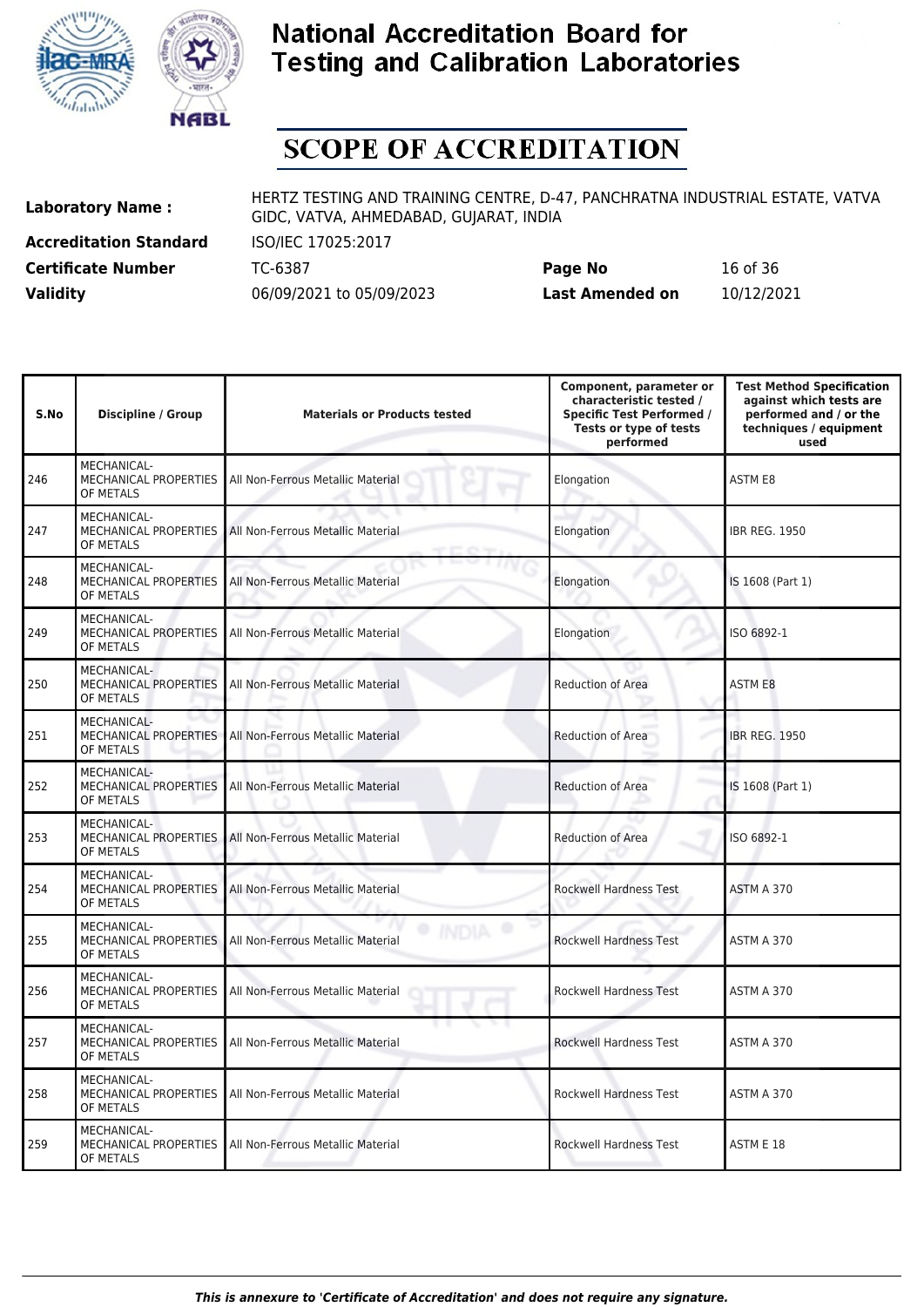



# **SCOPE OF ACCREDITATION**

**Accreditation Standard** ISO/IEC 17025:2017

**Laboratory Name :** HERTZ TESTING AND TRAINING CENTRE, D-47, PANCHRATNA INDUSTRIAL ESTATE, VATVA GIDC, VATVA, AHMEDABAD, GUJARAT, INDIA

**Certificate Number** TC-6387 **Page No** 17 of 36 **Validity** 06/09/2021 to 05/09/2023 **Last Amended on** 10/12/2021

| S.No | <b>Discipline / Group</b>                                | <b>Materials or Products tested</b> | Component, parameter or<br>characteristic tested /<br><b>Specific Test Performed /</b><br>Tests or type of tests<br>performed | <b>Test Method Specification</b><br>against which tests are<br>performed and / or the<br>techniques / equipment<br>used |
|------|----------------------------------------------------------|-------------------------------------|-------------------------------------------------------------------------------------------------------------------------------|-------------------------------------------------------------------------------------------------------------------------|
| 260  | MECHANICAL-<br>MECHANICAL PROPERTIES<br>OF METALS        | All Non-Ferrous Metallic Material   | <b>Rockwell Hardness Test</b>                                                                                                 | ASTM E 18                                                                                                               |
| 261  | MECHANICAL-<br>MECHANICAL PROPERTIES<br>OF METALS        | All Non-Ferrous Metallic Material   | <b>Rockwell Hardness Test</b>                                                                                                 | ASTM E 18                                                                                                               |
| 262  | MECHANICAL-<br>MECHANICAL PROPERTIES<br>OF METALS        | All Non-Ferrous Metallic Material   | <b>Rockwell Hardness Test</b>                                                                                                 | ASTM E 18                                                                                                               |
| 263  | MECHANICAL-<br>MECHANICAL PROPERTIES<br>OF METALS        | All Non-Ferrous Metallic Material   | <b>Rockwell Hardness Test</b>                                                                                                 | ASTM E 18                                                                                                               |
| 264  | MECHANICAL-<br><b>MECHANICAL PROPERTIES</b><br>OF METALS | All Non-Ferrous Metallic Material   | <b>Rockwell Hardness Test</b>                                                                                                 | IS 1586 Part 1 & 3                                                                                                      |
| 265  | MECHANICAL-<br>MECHANICAL PROPERTIES<br>OF METALS        | All Non-Ferrous Metallic Material   | <b>Rockwell Hardness Test</b>                                                                                                 | IS 1586 Part 1 & 3                                                                                                      |
| 266  | MECHANICAL-<br>MECHANICAL PROPERTIES<br>OF METALS        | All Non-Ferrous Metallic Material   | Rockwell Hardness Test                                                                                                        | IS 1586 Part 1 & 3                                                                                                      |
| 267  | MECHANICAL-<br>MECHANICAL PROPERTIES<br>OF METALS        | All Non-Ferrous Metallic Material   | <b>Rockwell Hardness Test</b>                                                                                                 | IS 1586 Part 1 & 3                                                                                                      |
| 268  | MECHANICAL-<br>MECHANICAL PROPERTIES<br>OF METALS        | All Non-Ferrous Metallic Material   | <b>Rockwell Hardness Test</b>                                                                                                 | IS 1586 Part 1 & 3                                                                                                      |
| 269  | <b>MECHANICAL-</b><br>MECHANICAL PROPERTIES<br>OF METALS | All Non-Ferrous Metallic Material   | <b>Rockwell Hardness Test</b>                                                                                                 | ISO 6508-1                                                                                                              |
| 270  | MECHANICAL-<br><b>MECHANICAL PROPERTIES</b><br>OF METALS | All Non-Ferrous Metallic Material   | <b>Rockwell Hardness Test</b>                                                                                                 | ISO 6508-1                                                                                                              |
| 271  | MECHANICAL-<br>MECHANICAL PROPERTIES<br>OF METALS        | All Non-Ferrous Metallic Material   | <b>Rockwell Hardness Test</b>                                                                                                 | ISO 6508-1                                                                                                              |
| 272  | MECHANICAL-<br>MECHANICAL PROPERTIES<br>OF METALS        | All Non-Ferrous Metallic Material   | Rockwell Hardness Test                                                                                                        | ISO 6508-1                                                                                                              |
| 273  | MECHANICAL-<br>MECHANICAL PROPERTIES<br>OF METALS        | All Non-Ferrous Metallic Material   | <b>Rockwell Hardness Test</b>                                                                                                 | ISO 6508-1                                                                                                              |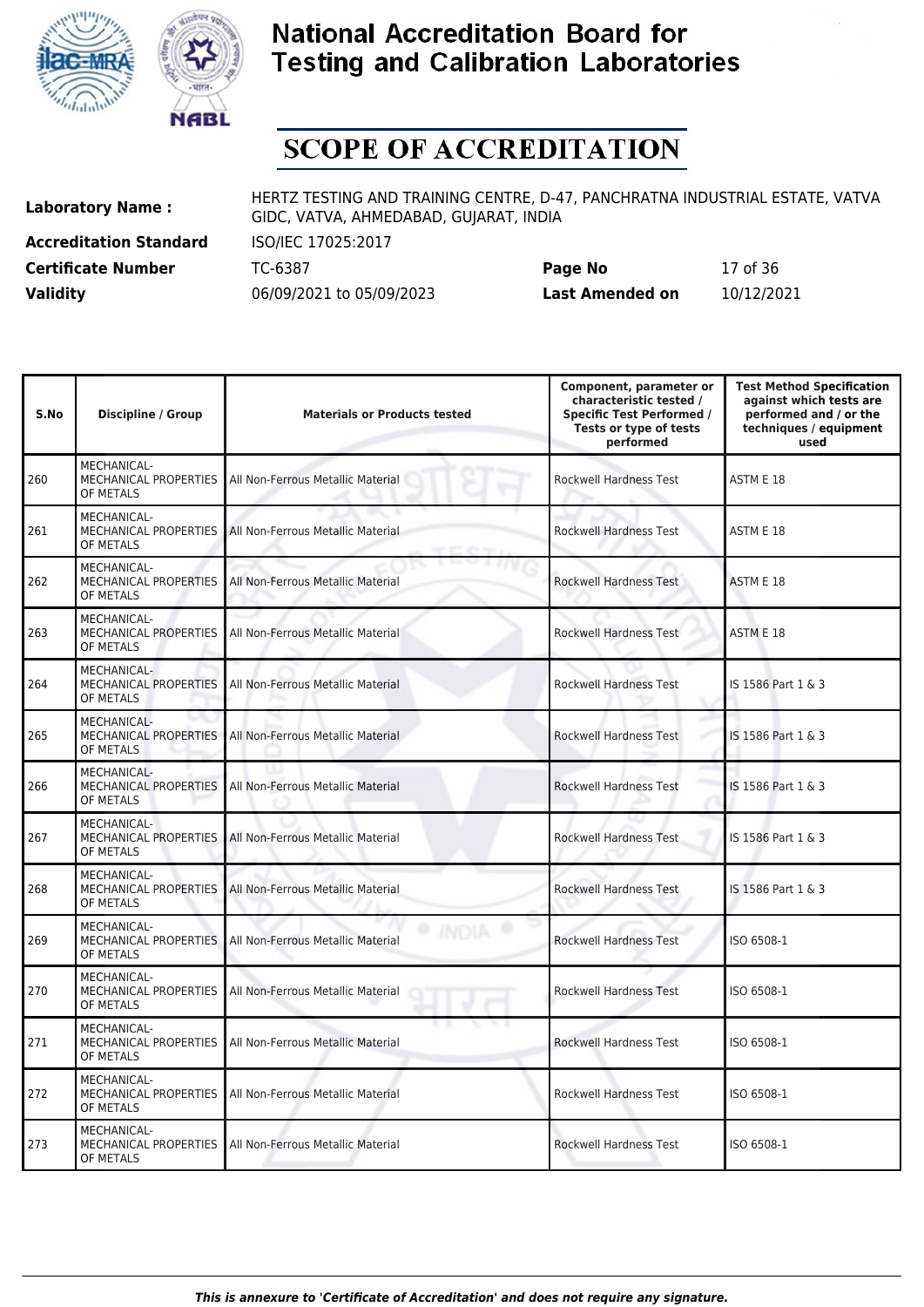



# **SCOPE OF ACCREDITATION**

**Accreditation Standard** ISO/IEC 17025:2017

**Laboratory Name :** HERTZ TESTING AND TRAINING CENTRE, D-47, PANCHRATNA INDUSTRIAL ESTATE, VATVA GIDC, VATVA, AHMEDABAD, GUJARAT, INDIA

**Certificate Number** TC-6387 **Page No** 18 of 36 **Validity** 06/09/2021 to 05/09/2023 **Last Amended on** 10/12/2021

| S.No | <b>Discipline / Group</b>                                       | <b>Materials or Products tested</b> | Component, parameter or<br>characteristic tested /<br><b>Specific Test Performed /</b><br>Tests or type of tests<br>performed | <b>Test Method Specification</b><br>against which tests are<br>performed and / or the<br>techniques / equipment<br>used |
|------|-----------------------------------------------------------------|-------------------------------------|-------------------------------------------------------------------------------------------------------------------------------|-------------------------------------------------------------------------------------------------------------------------|
| 274  | MECHANICAL-<br>MECHANICAL PROPERTIES<br>OF METALS               | All Non-Ferrous Metallic Material   | <b>Ultimate Tensile Strength</b>                                                                                              | <b>ASTM E8</b>                                                                                                          |
| 275  | <b>MECHANICAL-</b><br><b>MECHANICAL PROPERTIES</b><br>OF METALS | All Non-Ferrous Metallic Material   | <b>Ultimate Tensile Strength</b>                                                                                              | <b>ASTM E8</b>                                                                                                          |
| 276  | <b>MECHANICAL-</b><br>MECHANICAL PROPERTIES<br>OF METALS        | All Non-Ferrous Metallic Material   | <b>Ultimate Tensile Strength</b>                                                                                              | <b>IBR REG. 1950</b>                                                                                                    |
| 277  | <b>MECHANICAL-</b><br><b>MECHANICAL PROPERTIES</b><br>OF METALS | All Non-Ferrous Metallic Material   | <b>Ultimate Tensile Strength</b>                                                                                              | <b>IBR REG. 1950</b>                                                                                                    |
| 278  | MECHANICAL-<br><b>MECHANICAL PROPERTIES</b><br>OF METALS        | All Non-Ferrous Metallic Material   | <b>Ultimate Tensile Strength</b>                                                                                              | IS 1608 (Part 1)                                                                                                        |
| 279  | MECHANICAL-<br>MECHANICAL PROPERTIES<br>OF METALS               | All Non-Ferrous Metallic Material   | <b>Ultimate Tensile Strength</b>                                                                                              | IS 1608 (Part 1)                                                                                                        |
| 280  | MECHANICAL-<br><b>MECHANICAL PROPERTIES</b><br>OF METALS        | All Non-Ferrous Metallic Material   | <b>Ultimate Tensile Strength</b>                                                                                              | <b>ISO 6892</b>                                                                                                         |
| 281  | MECHANICAL-<br>MECHANICAL PROPERTIES<br>OF METALS               | All Non-Ferrous Metallic Material   | <b>Ultimate Tensile Strength</b>                                                                                              | ISO 6892-1                                                                                                              |
| 282  | MECHANICAL-<br>MECHANICAL PROPERTIES<br>OF METALS               | All Non-Ferrous Metallic Material   | <b>Vickers Hardness Test</b>                                                                                                  | ASTM E 92                                                                                                               |
| 283  | MECHANICAL-<br>MECHANICAL PROPERTIES<br>OF METALS               | All Non-Ferrous Metallic Material   | <b>Vickers Hardness Test</b>                                                                                                  | ASTM E 92                                                                                                               |
| 284  | <b>MECHANICAL-</b><br>MECHANICAL PROPERTIES<br>OF METALS        | All Non-Ferrous Metallic Material   | <b>Vickers Hardness Test</b>                                                                                                  | IS 1501-1                                                                                                               |
| 285  | <b>MECHANICAL-</b><br>MECHANICAL PROPERTIES<br>OF METALS        | All Non-Ferrous Metallic Material   | <b>Vickers Hardness Test</b>                                                                                                  | IS 1501-1                                                                                                               |
| 286  | MECHANICAL-<br>MECHANICAL PROPERTIES<br>OF METALS               | All Non-Ferrous Metallic Material   | <b>Vickers Hardness Test</b>                                                                                                  | ISO 6507-1                                                                                                              |
| 287  | <b>MECHANICAL-</b><br>MECHANICAL PROPERTIES<br>OF METALS        | All Non-Ferrous Metallic Material   | <b>Vickers Hardness Test</b>                                                                                                  | ISO 6507-1                                                                                                              |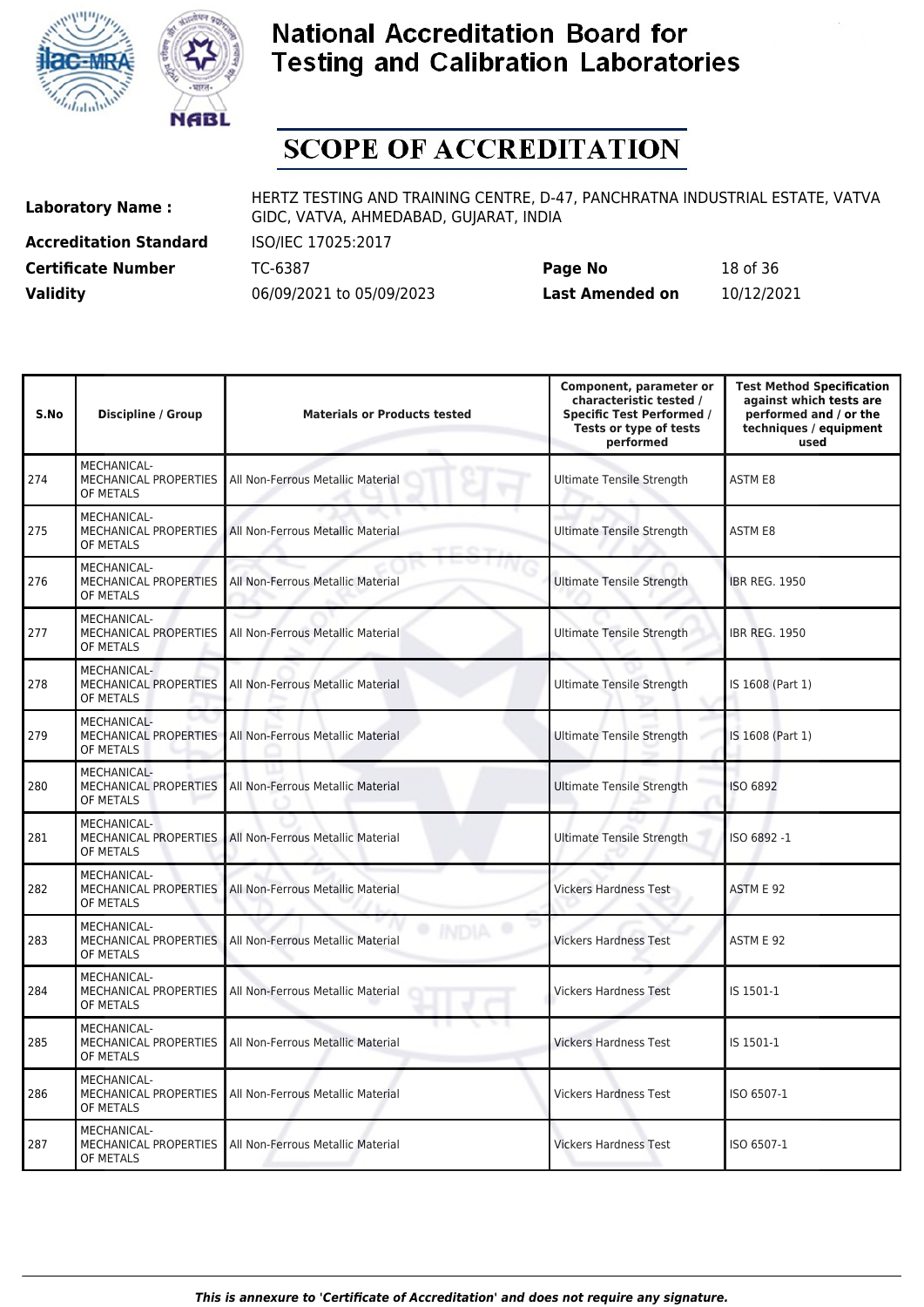



# **SCOPE OF ACCREDITATION**

**Accreditation Standard** ISO/IEC 17025:2017

**Laboratory Name :** HERTZ TESTING AND TRAINING CENTRE, D-47, PANCHRATNA INDUSTRIAL ESTATE, VATVA GIDC, VATVA, AHMEDABAD, GUJARAT, INDIA

**Certificate Number** TC-6387 **Page No** 19 of 36 **Validity** 06/09/2021 to 05/09/2023 **Last Amended on** 10/12/2021

| S.No | <b>Discipline / Group</b>                                | <b>Materials or Products tested</b>             | Component, parameter or<br>characteristic tested /<br><b>Specific Test Performed /</b><br>Tests or type of tests<br>performed | <b>Test Method Specification</b><br>against which tests are<br>performed and / or the<br>techniques / equipment<br>used |
|------|----------------------------------------------------------|-------------------------------------------------|-------------------------------------------------------------------------------------------------------------------------------|-------------------------------------------------------------------------------------------------------------------------|
| 288  | MECHANICAL-<br>MECHANICAL PROPERTIES<br>OF METALS        | All Non-Ferrous Metallic Material               | Yield Stress (0.2% / 1.0% Proof<br>Stress)                                                                                    | <b>ASTM E8</b>                                                                                                          |
| 289  | MECHANICAL-<br>MECHANICAL PROPERTIES<br>OF METALS        | All Non-Ferrous Metallic Material               | Yield Stress (0.2% / 1.0% Proof<br>Stress)                                                                                    | <b>ASTM E8</b>                                                                                                          |
| 290  | MECHANICAL-<br>MECHANICAL PROPERTIES<br>OF METALS        | All Non-Ferrous Metallic Material               | Yield Stress (0.2% / 1.0% Proof<br>Stress)                                                                                    | <b>IBR REG. 1950</b>                                                                                                    |
| 291  | MECHANICAL-<br>MECHANICAL PROPERTIES<br>OF METALS        | All Non-Ferrous Metallic Material               | Yield Stress (0.2% / 1.0% Proof<br>Stress)                                                                                    | <b>IBR REG. 1950</b>                                                                                                    |
| 292  | MECHANICAL-<br>MECHANICAL PROPERTIES<br>OF METALS        | All Non-Ferrous Metallic Material               | Yield Stress (0.2% / 1.0% Proof<br>Stress)                                                                                    | IS 1608 (Part 1)                                                                                                        |
| 293  | MECHANICAL-<br><b>MECHANICAL PROPERTIES</b><br>OF METALS | All Non-Ferrous Metallic Material               | Yield Stress (0.2% / 1.0% Proof<br>Stress)                                                                                    | IS 1608 (Part 1)                                                                                                        |
| 294  | <b>MECHANICAL-</b><br>MECHANICAL PROPERTIES<br>OF METALS | All Non-Ferrous Metallic Material               | Yield Stress (0.2% / 1.0% Proof<br>Stress)                                                                                    | ISO 6892-1                                                                                                              |
| 295  | MECHANICAL-<br><b>MECHANICAL PROPERTIES</b><br>OF METALS | All Non-Ferrous Metallic Material               | Yield Stress (0.2% / 1.0% Proof<br>Stress)                                                                                    | ISO 6892-1                                                                                                              |
| 296  | MECHANICAL-<br>MECHANICAL PROPERTIES<br>OF METALS        | All Non-Ferrous Metallic Material Nuts          | Proof Load - Nuts                                                                                                             | ASTM A 194                                                                                                              |
| 297  | MECHANICAL-<br>MECHANICAL PROPERTIES<br>OF METALS        | All Non-Ferrous Metallic Material Nuts          | Proof Load - Nuts                                                                                                             | ASTM A 370                                                                                                              |
| 298  | MECHANICAL-<br><b>MECHANICAL PROPERTIES</b><br>OF METALS | All Non-Ferrous Metallic Material Nuts          | Proof Load - Nuts                                                                                                             | IS 1367 (Part 6)                                                                                                        |
| 299  | <b>MECHANICAL-</b><br>MECHANICAL PROPERTIES<br>OF METALS | All Non-Ferrous Metallic Material Tubes & Pipes | Flaring Test and Flange Test                                                                                                  | ASTM A1016/A1016M                                                                                                       |
| 300  | <b>MECHANICAL-</b><br>MECHANICAL PROPERTIES<br>OF METALS | All Non-Ferrous Metallic Material Tubes & Pipes | Flaring Test and Flange Test                                                                                                  | <b>BS EN ISO 8492</b>                                                                                                   |
| 301  | MECHANICAL-<br>MECHANICAL PROPERTIES<br>OF METALS        | All Non-Ferrous Metallic Material Tubes & Pipes | Flaring Test and Flange Test                                                                                                  | <b>BS EN ISO 8493</b>                                                                                                   |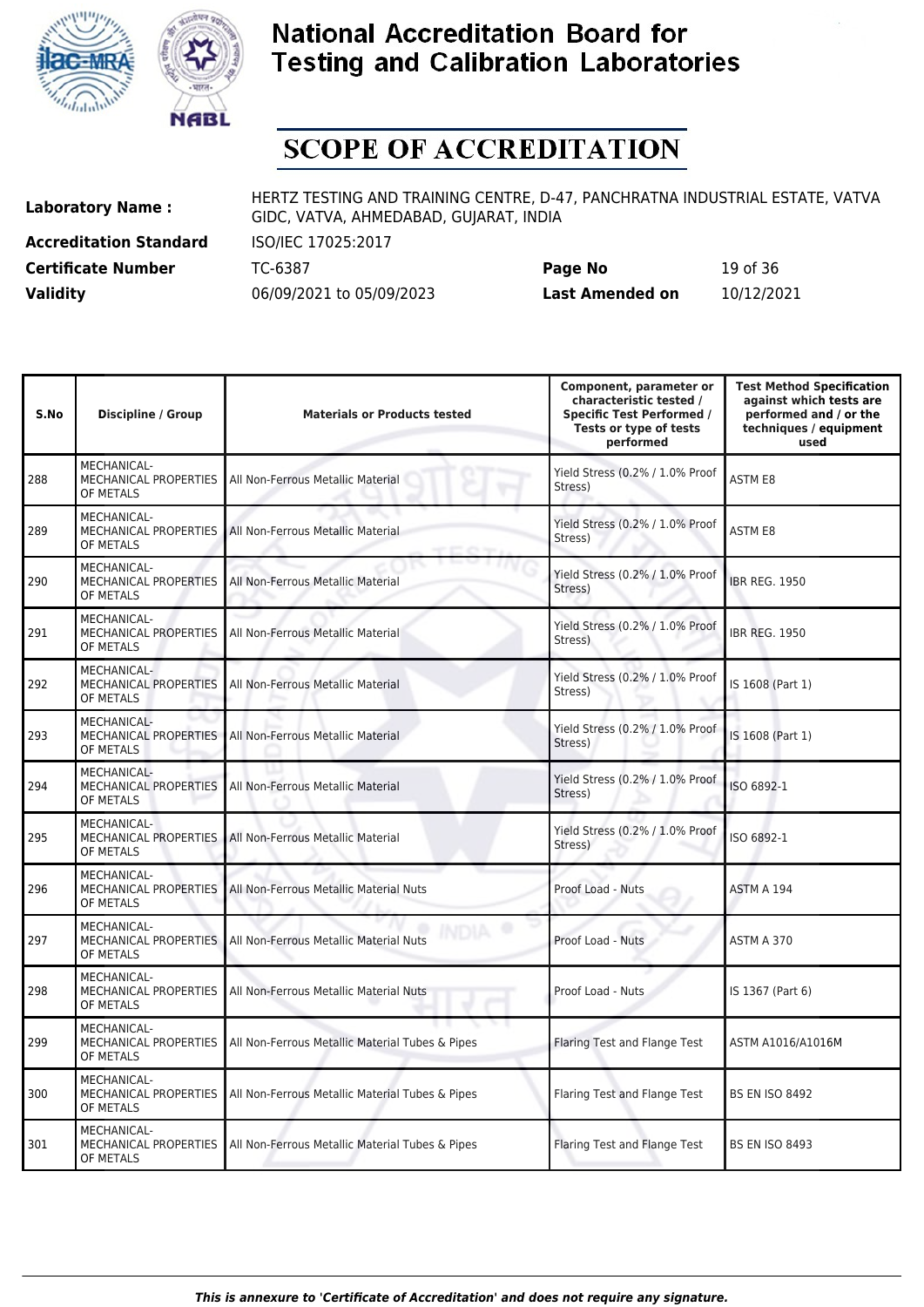



# **SCOPE OF ACCREDITATION**

**Accreditation Standard** ISO/IEC 17025:2017

**Laboratory Name :** HERTZ TESTING AND TRAINING CENTRE, D-47, PANCHRATNA INDUSTRIAL ESTATE, VATVA GIDC, VATVA, AHMEDABAD, GUJARAT, INDIA

**Certificate Number** TC-6387 **Page No** 20 of 36 **Validity** 06/09/2021 to 05/09/2023 **Last Amended on** 10/12/2021

| S.No | <b>Discipline / Group</b>                                       | <b>Materials or Products tested</b>                              | Component, parameter or<br>characteristic tested /<br><b>Specific Test Performed /</b><br>Tests or type of tests<br>performed | <b>Test Method Specification</b><br>against which tests are<br>performed and / or the<br>techniques / equipment<br>used |
|------|-----------------------------------------------------------------|------------------------------------------------------------------|-------------------------------------------------------------------------------------------------------------------------------|-------------------------------------------------------------------------------------------------------------------------|
| 302  | <b>MECHANICAL-</b><br>MECHANICAL PROPERTIES<br>OF METALS        | All Non-Ferrous Metallic Material Tubes & Pipes                  | Flaring Test and Flange Test                                                                                                  | <b>BS EN ISO 8494</b>                                                                                                   |
| 303  | MECHANICAL-<br>MECHANICAL PROPERTIES<br>OF METALS               | All Non-Ferrous Metallic Material Tubes & Pipes                  | Flaring Test and Flange Test                                                                                                  | IS 2335                                                                                                                 |
| 304  | MECHANICAL-<br><b>MECHANICAL PROPERTIES</b><br>OF METALS        | All Non-Ferrous Metallic Material Tubes & Pipes                  | <b>Flattening Test</b>                                                                                                        | ASTM A 370                                                                                                              |
| 305  | <b>MECHANICAL-</b><br><b>MECHANICAL PROPERTIES</b><br>OF METALS | All Non-Ferrous Metallic Material Tubes & Pipes                  | <b>Flattening Test</b>                                                                                                        | ASTM A1016 / A1016M                                                                                                     |
| 306  | MECHANICAL-<br><b>MECHANICAL PROPERTIES</b><br>OF METALS        | All Non-Ferrous Metallic Material Tubes & Pipes                  | <b>Flattening Test</b>                                                                                                        | ASTM A999 / A999M                                                                                                       |
| 307  | MECHANICAL-<br><b>MECHANICAL PROPERTIES</b><br>OF METALS        | All Non-Ferrous Metallic Material Tubes & Pipes                  | <b>Flattening Test</b>                                                                                                        | <b>BS EN ISO 8492</b>                                                                                                   |
| 308  | MECHANICAL-<br><b>MECHANICAL PROPERTIES</b><br>OF METALS        | All Non-Ferrous Metallic Material Tubes & Pipes                  | <b>Flattening Test</b>                                                                                                        | IS 2328                                                                                                                 |
| 309  | MECHANICAL-<br>MECHANICAL PROPERTIES<br>OF METALS               | All Non-Ferrous Metallic Materials Tube to Tube Sheet Mock<br>Up | Pull Out Test / Push Out Test                                                                                                 | ASME Sec VIII Division 1 Non-<br>mandatory Appendix A                                                                   |
| 310  | <b>MECHANICAL-</b><br>MECHANICAL PROPERTIES<br>OF METALS        | Nickel and nickel alloys                                         | Elongation                                                                                                                    | EN 15614-1                                                                                                              |
| 311  | <b>MECHANICAL-</b><br>MECHANICAL PROPERTIES<br>OF METALS        | Nickel and nickel alloys                                         | Reduction of Area                                                                                                             | EN 15614-1                                                                                                              |
| 312  | MECHANICAL-<br><b>MECHANICAL PROPERTIES</b><br>OF METALS        | Nickel and nickel alloys                                         | Yield Stress (0.2% / 1.0% Proof<br>Stress)                                                                                    | EN 15614-1                                                                                                              |
| 313  | <b>MECHANICAL-</b><br>MECHANICAL PROPERTIES<br>OF METALS        | Nickel and nickel alloys                                         | Yield Stress (0.2% / 1.0% Proof<br>Stress)                                                                                    | EN 15614-1                                                                                                              |
| 314  | MECHANICAL-<br>MECHANICAL PROPERTIES<br>OF METALS               | Weld & Weld Test Specimens                                       | <b>Bend Test</b>                                                                                                              | <b>ASME Sec IX</b>                                                                                                      |
| 315  | MECHANICAL-<br>MECHANICAL PROPERTIES<br>OF METALS               | Weld & Weld Test Specimens                                       | <b>Bend Test</b>                                                                                                              | IS 1599                                                                                                                 |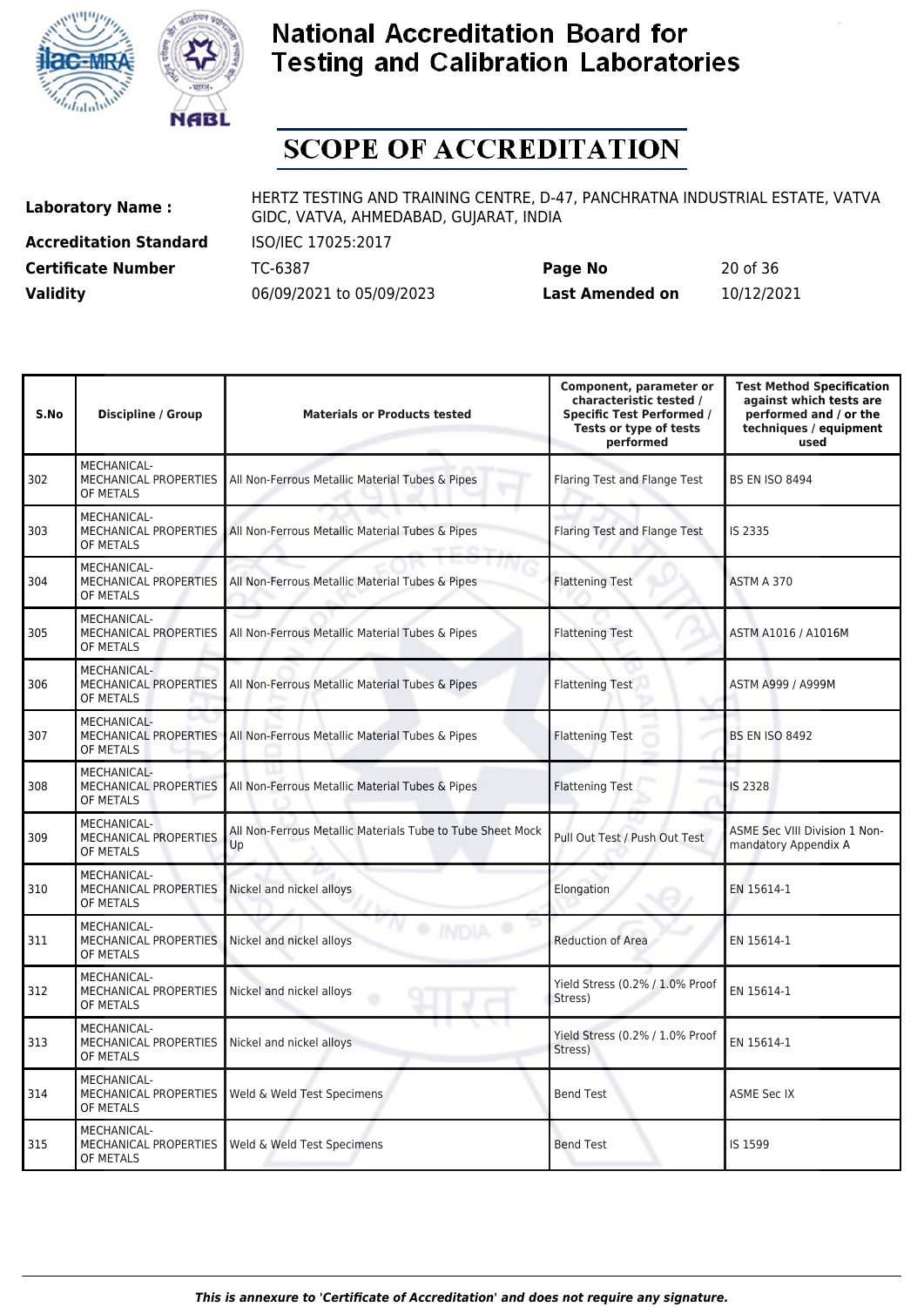



# **SCOPE OF ACCREDITATION**

**Accreditation Standard** ISO/IEC 17025:2017 **Certificate Number Page 10-12 TC-6387** 

**Laboratory Name :** HERTZ TESTING AND TRAINING CENTRE, D-47, PANCHRATNA INDUSTRIAL ESTATE, VATVA GIDC, VATVA, AHMEDABAD, GUJARAT, INDIA

| <b>Certificate Number</b> | TC-6387                  | Page No         | 21 of 36   |
|---------------------------|--------------------------|-----------------|------------|
| <b>Validity</b>           | 06/09/2021 to 05/09/2023 | Last Amended on | 10/12/2021 |

| S.No | <b>Discipline / Group</b>                                | <b>Materials or Products tested</b> | Component, parameter or<br>characteristic tested /<br><b>Specific Test Performed /</b><br>Tests or type of tests<br>performed | <b>Test Method Specification</b><br>against which tests are<br>performed and / or the<br>techniques / equipment<br>used |
|------|----------------------------------------------------------|-------------------------------------|-------------------------------------------------------------------------------------------------------------------------------|-------------------------------------------------------------------------------------------------------------------------|
| 316  | MECHANICAL-<br>MECHANICAL PROPERTIES<br>OF METALS        | Weld & Welded Test Specimens        | <b>Bend Test</b>                                                                                                              | ASTM A 370                                                                                                              |
| 317  | MECHANICAL-<br>MECHANICAL PROPERTIES<br>OF METALS        | Weld & Welded Test Specimens        | Bend Test                                                                                                                     | ASTM E190                                                                                                               |
| 318  | MECHANICAL-<br>MECHANICAL PROPERTIES<br>OF METALS        | Weld & Welded Test Specimens        | <b>Bend Test</b>                                                                                                              | ASTM E290                                                                                                               |
| 319  | MECHANICAL-<br>MECHANICAL PROPERTIES<br>OF METALS        | Weld & Welded Test Specimens        | <b>Bend Test</b>                                                                                                              | EN 5173                                                                                                                 |
| 320  | MECHANICAL-<br><b>MECHANICAL PROPERTIES</b><br>OF METALS | Weld & Welded Test Specimens        | <b>Bend Test</b><br>x                                                                                                         | IS 1239                                                                                                                 |
| 321  | MECHANICAL-<br><b>MECHANICAL PROPERTIES</b><br>OF METALS | Weld & Welded Test Specimens        | -<br><b>Bend Test</b>                                                                                                         | IS 3600 (Part 6)                                                                                                        |
| 322  | MECHANICAL-<br>MECHANICAL PROPERTIES<br>OF METALS        | Weld & Welded Test Specimens        | <b>Bend Test</b>                                                                                                              | IS 3600 (Part 7)                                                                                                        |
| 323  | MECHANICAL-<br>MECHANICAL PROPERTIES<br>OF METALS        | Weld & Welded Test Specimens        | <b>Brinell Hardness</b><br>Test(2.5/187.5)                                                                                    | ASTM A 370                                                                                                              |
| 324  | MECHANICAL-<br>MECHANICAL PROPERTIES<br>OF METALS        | Weld & Welded Test Specimens        | <b>Brinell Hardness</b><br>Test(2.5/187.5)                                                                                    | ASTM E 10                                                                                                               |
| 325  | MECHANICAL-<br>MECHANICAL PROPERTIES<br>OF METALS        | Weld & Welded Test Specimens        | <b>Brinell Hardness</b><br>Test(2.5/187.5)                                                                                    | EN 1043-1                                                                                                               |
| 326  | MECHANICAL-<br>MECHANICAL PROPERTIES<br>OF METALS        | Weld & Welded Test Specimens        | <b>Brinell Hardness</b><br>Test(2.5/187.5)                                                                                    | IS 1500 (Part 1)                                                                                                        |
| 327  | MECHANICAL-<br>MECHANICAL PROPERTIES<br>OF METALS        | Weld & Welded Test Specimens        | <b>Brinell Hardness</b><br>Test(2.5/187.5)                                                                                    | ISO 6506-1                                                                                                              |
| 328  | <b>MECHANICAL-</b><br>MECHANICAL PROPERTIES<br>OF METALS | Weld & Welded Test Specimens        | Charpy Impact Test                                                                                                            | ASTM A 370                                                                                                              |
| 329  | <b>MECHANICAL-</b><br>MECHANICAL PROPERTIES<br>OF METALS | Weld & Welded Test Specimens        | Charpy Impact Test                                                                                                            | ASTM E 23                                                                                                               |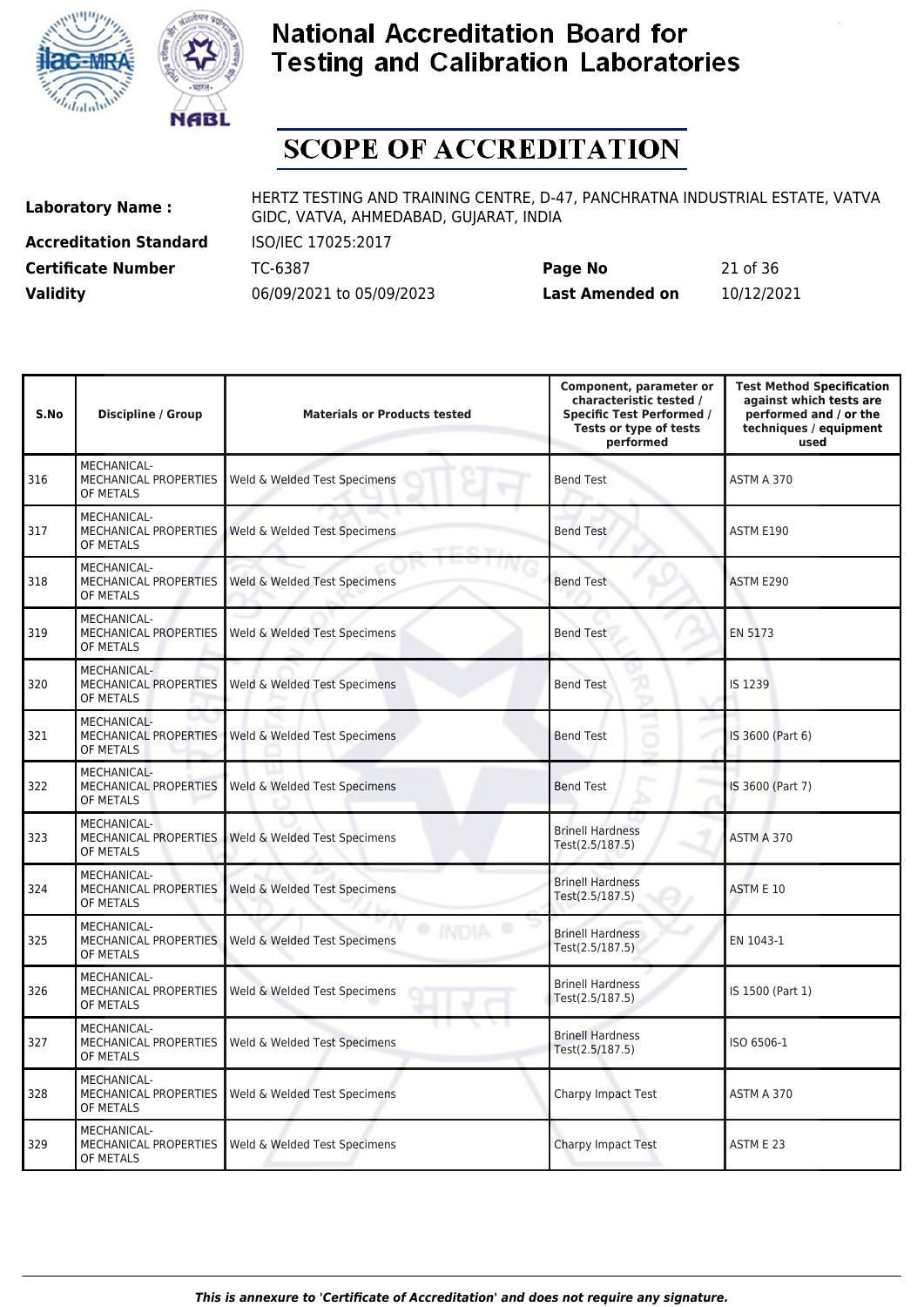



# **SCOPE OF ACCREDITATION**

**Accreditation Standard** ISO/IEC 17025:2017

**Laboratory Name :** HERTZ TESTING AND TRAINING CENTRE, D-47, PANCHRATNA INDUSTRIAL ESTATE, VATVA GIDC, VATVA, AHMEDABAD, GUJARAT, INDIA

**Certificate Number** TC-6387 **Page No** 22 of 36 **Validity** 06/09/2021 to 05/09/2023 **Last Amended on** 10/12/2021

| S.No | <b>Discipline / Group</b>                                       | <b>Materials or Products tested</b> | Component, parameter or<br>characteristic tested /<br><b>Specific Test Performed /</b><br>Tests or type of tests<br>performed | <b>Test Method Specification</b><br>against which tests are<br>performed and / or the<br>techniques / equipment<br>used |
|------|-----------------------------------------------------------------|-------------------------------------|-------------------------------------------------------------------------------------------------------------------------------|-------------------------------------------------------------------------------------------------------------------------|
| 330  | MECHANICAL-<br>MECHANICAL PROPERTIES<br>OF METALS               | Weld & Welded Test Specimens        | Charpy Impact Test                                                                                                            | EN ISO 148-1                                                                                                            |
| 331  | MECHANICAL-<br><b>MECHANICAL PROPERTIES</b><br>OF METALS        | Weld & Welded Test Specimens        | Charpy Impact Test                                                                                                            | IS 1757 (Part 1)                                                                                                        |
| 332  | <b>MECHANICAL-</b><br><b>MECHANICAL PROPERTIES</b><br>OF METALS | Weld & Welded Test Specimens        | Charpy Impact Test                                                                                                            | IS 3600 (Part 2)                                                                                                        |
| 333  | <b>MECHANICAL-</b><br><b>MECHANICAL PROPERTIES</b><br>OF METALS | Weld & Welded Test Specimens        | Cruciform tensile test                                                                                                        | IS 3600 (Part 1)                                                                                                        |
| 334  | MECHANICAL-<br><b>MECHANICAL PROPERTIES</b><br>OF METALS        | Weld & Welded Test Specimens        | Cruciform tensile test                                                                                                        | IS 3600 (Part 1)                                                                                                        |
| 335  | <b>MECHANICAL-</b><br><b>MECHANICAL PROPERTIES</b><br>OF METALS | Weld & Welded Test Specimens        | a,<br>Elongation                                                                                                              | ASTM A 370                                                                                                              |
| 336  | MECHANICAL-<br>MECHANICAL PROPERTIES<br>OF METALS               | Weld & Welded Test Specimens        | Elongation                                                                                                                    | <b>ASTM E8</b>                                                                                                          |
| 337  | MECHANICAL-<br>MECHANICAL PROPERTIES<br>OF METALS               | Weld & Welded Test Specimens        | Elongation                                                                                                                    | EN 15614-1                                                                                                              |
| 338  | MECHANICAL-<br>MECHANICAL PROPERTIES<br>OF METALS               | Weld & Welded Test Specimens        | Elongation                                                                                                                    | <b>IBR REG. 1950</b>                                                                                                    |
| 339  | <b>MECHANICAL-</b><br><b>MECHANICAL PROPERTIES</b><br>OF METALS | Weld & Welded Test Specimens        | Elongation                                                                                                                    | IS 1608 (Part 1)                                                                                                        |
| 340  | MECHANICAL-<br>MECHANICAL PROPERTIES<br>OF METALS               | Weld & Welded Test Specimens        | Elongation                                                                                                                    | ISO 5178                                                                                                                |
| 341  | MECHANICAL-<br>MECHANICAL PROPERTIES<br>OF METALS               | Weld & Welded Test Specimens        | Elongation                                                                                                                    | ISO 6892-1                                                                                                              |
| 342  | MECHANICAL-<br>MECHANICAL PROPERTIES<br>OF METALS               | Weld & Welded Test Specimens        | Reduction of Area                                                                                                             | ASME Sec. II SA 770                                                                                                     |
| 343  | MECHANICAL-<br>MECHANICAL PROPERTIES<br>OF METALS               | Weld & Welded Test Specimens        | Reduction of Area                                                                                                             | ASTM A 370                                                                                                              |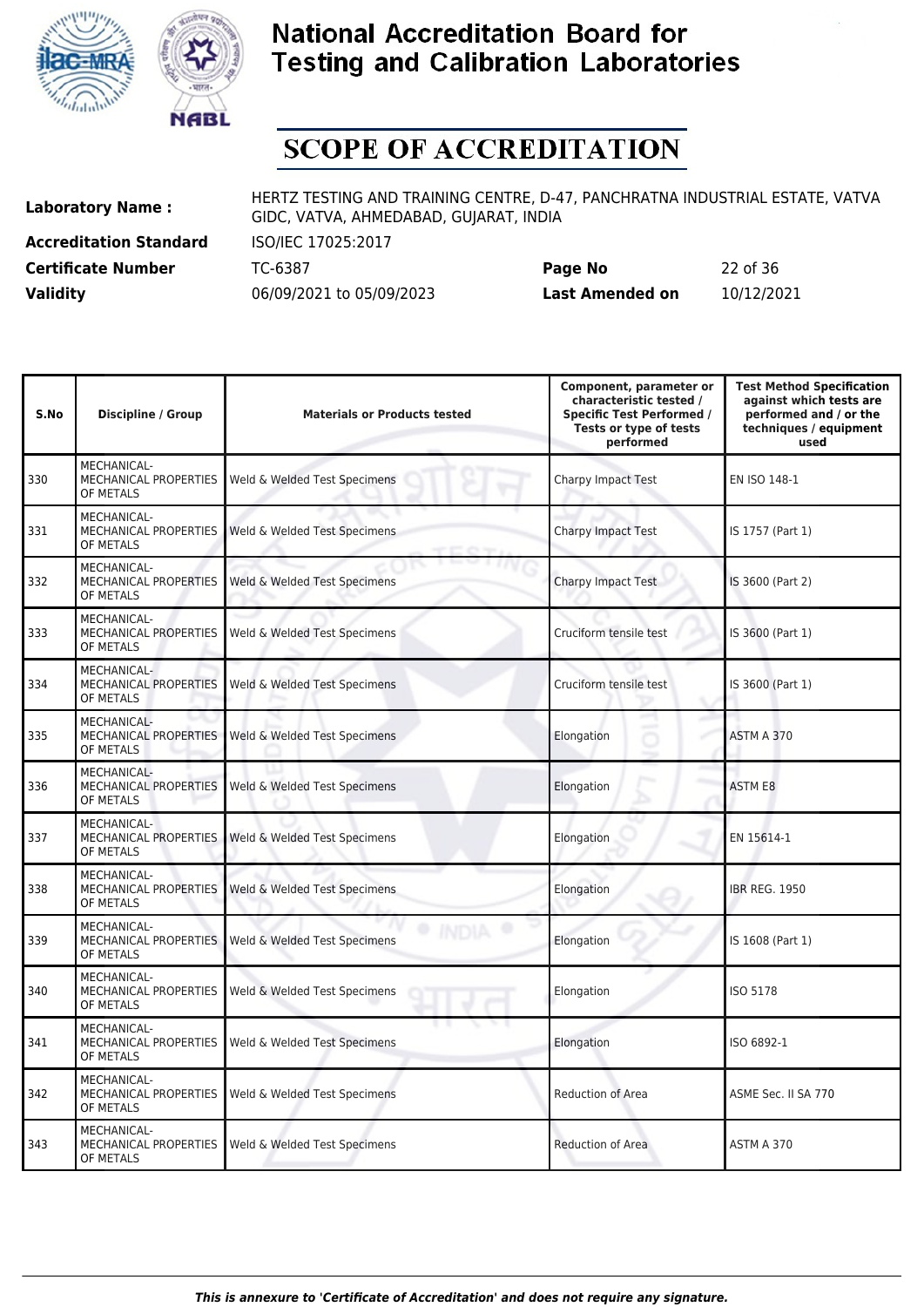



# **SCOPE OF ACCREDITATION**

**Accreditation Standard** ISO/IEC 17025:2017

**Laboratory Name :** HERTZ TESTING AND TRAINING CENTRE, D-47, PANCHRATNA INDUSTRIAL ESTATE, VATVA GIDC, VATVA, AHMEDABAD, GUJARAT, INDIA

**Certificate Number** TC-6387 **Page No** 23 of 36 **Validity** 06/09/2021 to 05/09/2023 **Last Amended on** 10/12/2021

| S.No | <b>Discipline / Group</b>                                | <b>Materials or Products tested</b> | Component, parameter or<br>characteristic tested /<br><b>Specific Test Performed /</b><br>Tests or type of tests<br>performed | <b>Test Method Specification</b><br>against which tests are<br>performed and / or the<br>techniques / equipment<br>used |
|------|----------------------------------------------------------|-------------------------------------|-------------------------------------------------------------------------------------------------------------------------------|-------------------------------------------------------------------------------------------------------------------------|
| 344  | MECHANICAL-<br>MECHANICAL PROPERTIES<br>OF METALS        | Weld & Welded Test Specimens        | <b>Reduction of Area</b>                                                                                                      | <b>ASTM E8</b>                                                                                                          |
| 345  | MECHANICAL-<br><b>MECHANICAL PROPERTIES</b><br>OF METALS | Weld & Welded Test Specimens        | <b>Reduction of Area</b>                                                                                                      | EN 15614-1                                                                                                              |
| 346  | MECHANICAL-<br><b>MECHANICAL PROPERTIES</b><br>OF METALS | Weld & Welded Test Specimens        | <b>Reduction of Area</b>                                                                                                      | <b>IBR REG. 1950</b>                                                                                                    |
| 347  | MECHANICAL-<br>MECHANICAL PROPERTIES<br>OF METALS        | Weld & Welded Test Specimens        | <b>Reduction of Area</b>                                                                                                      | IS 1608 (Part 1)                                                                                                        |
| 348  | MECHANICAL-<br><b>MECHANICAL PROPERTIES</b><br>OF METALS | Weld & Welded Test Specimens        | Reduction of Area<br>u                                                                                                        | ISO 5178                                                                                                                |
| 349  | <b>MECHANICAL-</b><br>MECHANICAL PROPERTIES<br>OF METALS | Weld & Welded Test Specimens        | -<br><b>Reduction of Area</b>                                                                                                 | ISO 6892-1                                                                                                              |
| 350  | MECHANICAL-<br>MECHANICAL PROPERTIES<br>OF METALS        | Weld & Welded Test Specimens        | <b>Rockwell Hardness Test</b>                                                                                                 | ASTM A 370                                                                                                              |
| 351  | MECHANICAL-<br>MECHANICAL PROPERTIES<br>OF METALS        | Weld & Welded Test Specimens        | <b>Rockwell Hardness Test</b>                                                                                                 | ASTM A 370                                                                                                              |
| 352  | MECHANICAL-<br><b>MECHANICAL PROPERTIES</b><br>OF METALS | Weld & Welded Test Specimens        | <b>Rockwell Hardness Test</b>                                                                                                 | ASTM E 18                                                                                                               |
| 353  | MECHANICAL-<br>MECHANICAL PROPERTIES<br>OF METALS        | Weld & Welded Test Specimens        | <b>Rockwell Hardness Test</b>                                                                                                 | ASTM E 18                                                                                                               |
| 354  | MECHANICAL-<br>MECHANICAL PROPERTIES<br>OF METALS        | Weld & Welded Test Specimens        | <b>Rockwell Hardness Test</b>                                                                                                 | IS 1586 Part 1 & 3                                                                                                      |
| 355  | <b>MECHANICAL-</b><br>MECHANICAL PROPERTIES<br>OF METALS | Weld & Welded Test Specimens        | <b>Rockwell Hardness Test</b>                                                                                                 | IS 1586 Part 1 & 3                                                                                                      |
| 356  | MECHANICAL-<br>MECHANICAL PROPERTIES<br>OF METALS        | Weld & Welded Test Specimens        | Rockwell Hardness Test                                                                                                        | IS 1586 Part 1 & 3                                                                                                      |
| 357  | MECHANICAL-<br><b>MECHANICAL PROPERTIES</b><br>OF METALS | Weld & Welded Test Specimens        | <b>Rockwell Hardness Test</b>                                                                                                 | ISO 6508-1                                                                                                              |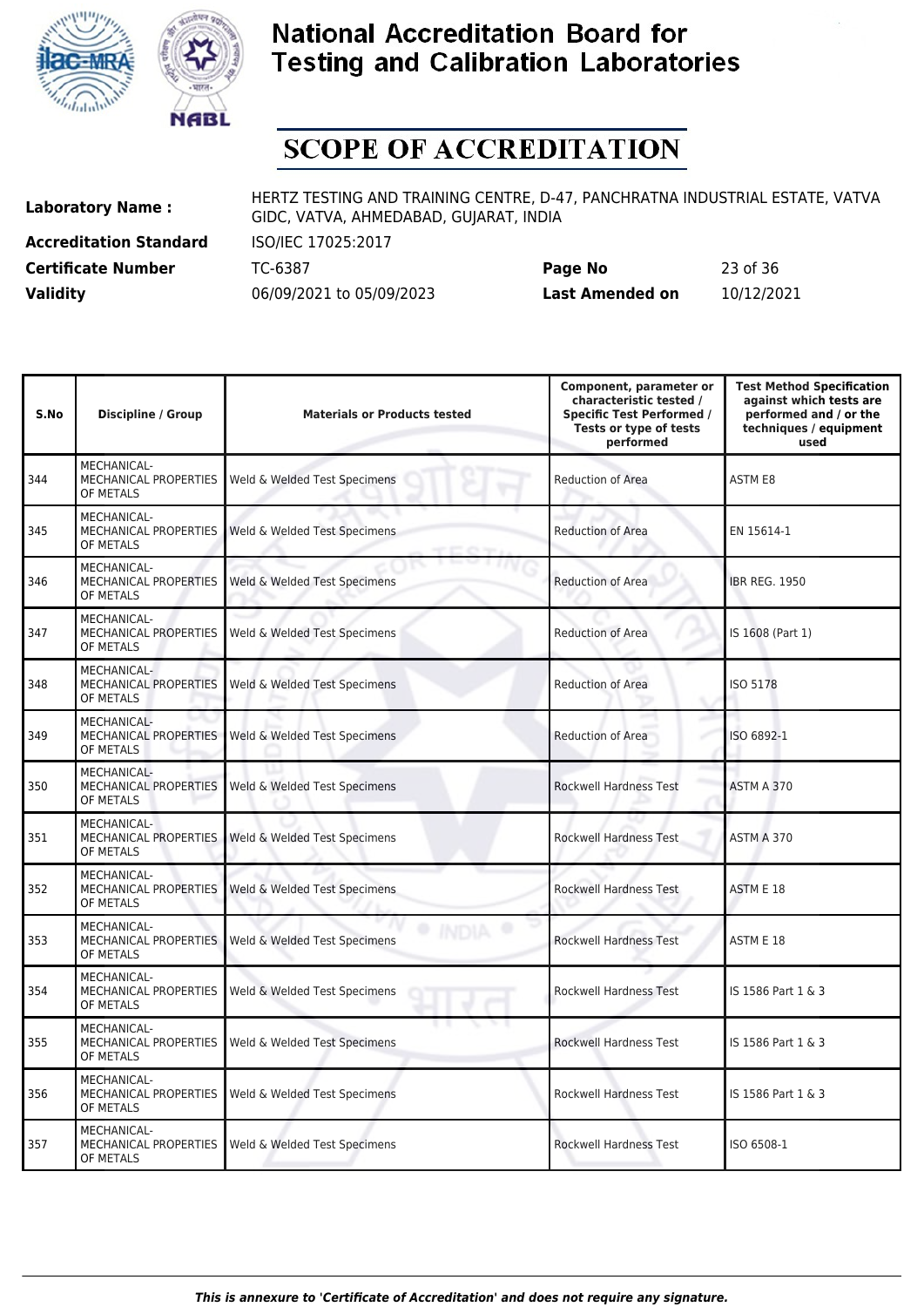



# **SCOPE OF ACCREDITATION**

**Accreditation Standard** ISO/IEC 17025:2017

**Laboratory Name :** HERTZ TESTING AND TRAINING CENTRE, D-47, PANCHRATNA INDUSTRIAL ESTATE, VATVA GIDC, VATVA, AHMEDABAD, GUJARAT, INDIA

**Certificate Number** TC-6387 **Page No** 24 of 36 **Validity** 06/09/2021 to 05/09/2023 **Last Amended on** 10/12/2021

| S.No | <b>Discipline / Group</b>                                       | <b>Materials or Products tested</b> | Component, parameter or<br>characteristic tested /<br><b>Specific Test Performed /</b><br>Tests or type of tests<br>performed | <b>Test Method Specification</b><br>against which tests are<br>performed and / or the<br>techniques / equipment<br>used |
|------|-----------------------------------------------------------------|-------------------------------------|-------------------------------------------------------------------------------------------------------------------------------|-------------------------------------------------------------------------------------------------------------------------|
| 358  | MECHANICAL-<br>MECHANICAL PROPERTIES<br>OF METALS               | Weld & Welded Test Specimens        | <b>Rockwell Hardness Test</b>                                                                                                 | ISO 6508-1                                                                                                              |
| 359  | <b>MECHANICAL-</b><br>MECHANICAL PROPERTIES<br>OF METALS        | Weld & Welded Test Specimens        | <b>Rockwell Hardness Test</b>                                                                                                 | ASTM A 370                                                                                                              |
| 360  | <b>MECHANICAL-</b><br>MECHANICAL PROPERTIES<br>OF METALS        | Weld & Welded Test Specimens        | <b>Rockwell Hardness Test</b>                                                                                                 | ASTM A 370                                                                                                              |
| 361  | <b>MECHANICAL-</b><br><b>MECHANICAL PROPERTIES</b><br>OF METALS | Weld & Welded Test Specimens        | <b>Rockwell Hardness Test</b>                                                                                                 | ASTM A 370                                                                                                              |
| 362  | MECHANICAL-<br>MECHANICAL PROPERTIES<br>OF METALS               | Weld & Welded Test Specimens        | Rockwell Hardness Test                                                                                                        | ASTM E 18                                                                                                               |
| 363  | MECHANICAL-<br>MECHANICAL PROPERTIES<br>OF METALS               | Weld & Welded Test Specimens        | <b>Rockwell Hardness Test</b>                                                                                                 | ASTM E 18                                                                                                               |
| 364  | MECHANICAL-<br>MECHANICAL PROPERTIES<br>OF METALS               | Weld & Welded Test Specimens        | <b>Rockwell Hardness Test</b>                                                                                                 | ASTM E 18                                                                                                               |
| 365  | MECHANICAL-<br>MECHANICAL PROPERTIES<br>OF METALS               | Weld & Welded Test Specimens        | <b>Rockwell Hardness Test</b>                                                                                                 | IS 1586 Part 1 & 3                                                                                                      |
| 366  | <b>MECHANICAL-</b><br>MECHANICAL PROPERTIES<br>OF METALS        | Weld & Welded Test Specimens        | <b>Rockwell Hardness Test</b>                                                                                                 | IS 1586 Part 1 & 3                                                                                                      |
| 367  | MECHANICAL-<br>MECHANICAL PROPERTIES<br>OF METALS               | Weld & Welded Test Specimens        | <b>Rockwell Hardness Test</b>                                                                                                 | ISO 6508-1                                                                                                              |
| 368  | <b>MECHANICAL-</b><br>MECHANICAL PROPERTIES<br>OF METALS        | Weld & Welded Test Specimens        | <b>Rockwell Hardness Test</b>                                                                                                 | ISO 6508-1                                                                                                              |
| 369  | <b>MECHANICAL-</b><br>MECHANICAL PROPERTIES<br>OF METALS        | Weld & Welded Test Specimens        | <b>Rockwell Hardness Test</b>                                                                                                 | ISO 6508-1                                                                                                              |
| 370  | MECHANICAL-<br>MECHANICAL PROPERTIES<br>OF METALS               | Weld & Welded Test Specimens        | <b>Ultimate Tensile Strength</b>                                                                                              | API 1104                                                                                                                |
| 371  | <b>MECHANICAL-</b><br>MECHANICAL PROPERTIES<br>OF METALS        | Weld & Welded Test Specimens        | Ultimate Tensile Strength                                                                                                     | API 1104                                                                                                                |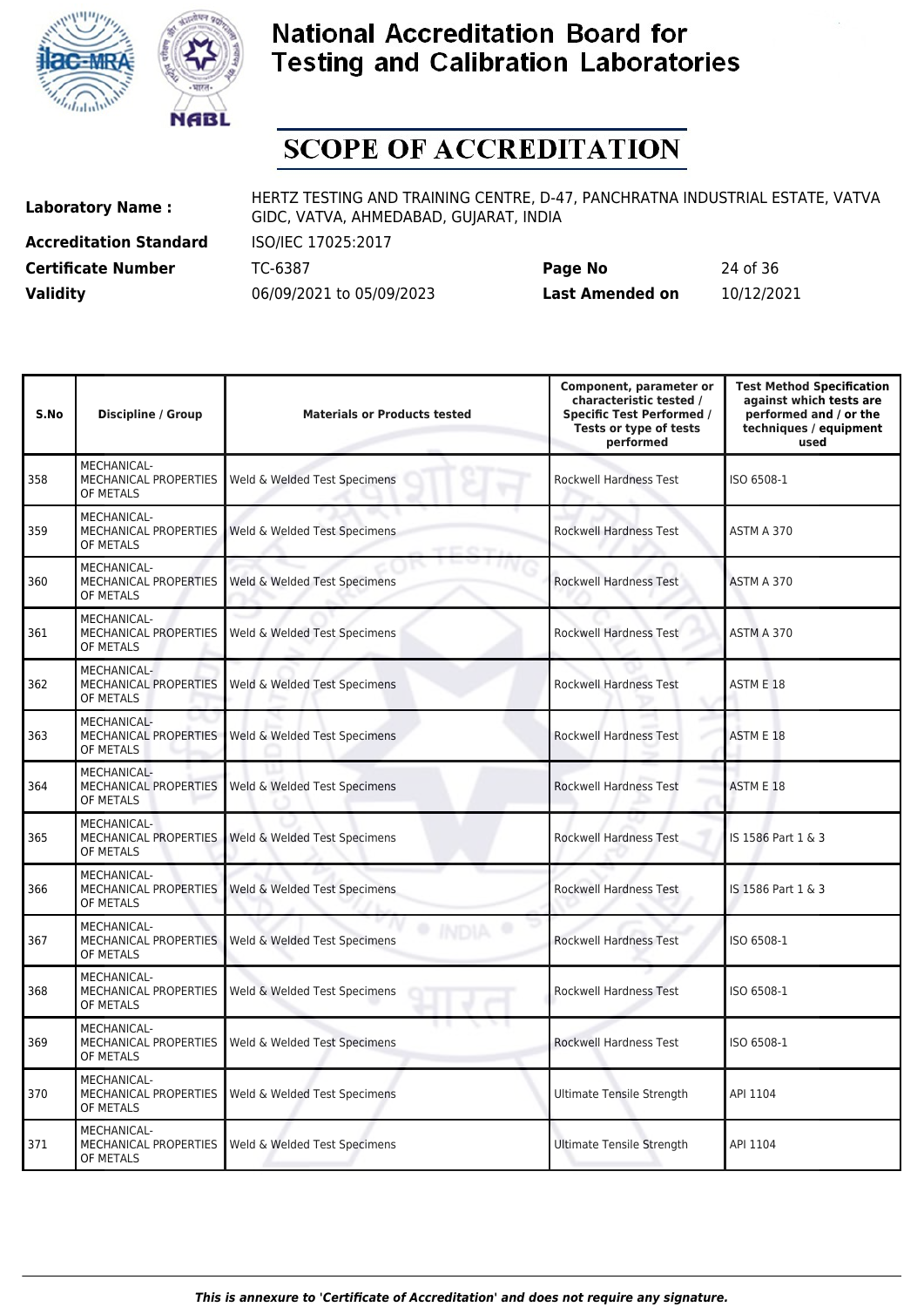



# **SCOPE OF ACCREDITATION**

**Accreditation Standard** ISO/IEC 17025:2017

**Laboratory Name :** HERTZ TESTING AND TRAINING CENTRE, D-47, PANCHRATNA INDUSTRIAL ESTATE, VATVA GIDC, VATVA, AHMEDABAD, GUJARAT, INDIA

**Certificate Number** TC-6387 **Page No** 25 of 36 **Validity** 06/09/2021 to 05/09/2023 **Last Amended on** 10/12/2021

| S.No | <b>Discipline / Group</b>                                | <b>Materials or Products tested</b> | Component, parameter or<br>characteristic tested /<br><b>Specific Test Performed /</b><br>Tests or type of tests<br>performed | <b>Test Method Specification</b><br>against which tests are<br>performed and / or the<br>techniques / equipment<br>used |
|------|----------------------------------------------------------|-------------------------------------|-------------------------------------------------------------------------------------------------------------------------------|-------------------------------------------------------------------------------------------------------------------------|
| 372  | <b>MECHANICAL-</b><br>MECHANICAL PROPERTIES<br>OF METALS | Weld & Welded Test Specimens        | Ultimate Tensile Strength                                                                                                     | ASME Sec. II SA 770                                                                                                     |
| 373  | <b>MECHANICAL-</b><br>MECHANICAL PROPERTIES<br>OF METALS | Weld & Welded Test Specimens        | <b>Ultimate Tensile Strength</b>                                                                                              | ASME Sec. II SA 770                                                                                                     |
| 374  | MECHANICAL-<br>MECHANICAL PROPERTIES<br>OF METALS        | Weld & Welded Test Specimens        | <b>Ultimate Tensile Strength</b>                                                                                              | <b>ASME Sec. IX</b>                                                                                                     |
| 375  | MECHANICAL-<br>MECHANICAL PROPERTIES<br>OF METALS        | Weld & Welded Test Specimens        | <b>Ultimate Tensile Strength</b>                                                                                              | <b>ASME Sec. IX</b>                                                                                                     |
| 376  | MECHANICAL-<br><b>MECHANICAL PROPERTIES</b><br>OF METALS | Weld & Welded Test Specimens        | <b>Ultimate Tensile Strength</b>                                                                                              | ASTM A 370                                                                                                              |
| 377  | MECHANICAL-<br><b>MECHANICAL PROPERTIES</b><br>OF METALS | Weld & Welded Test Specimens        | <b>Ultimate Tensile Strength</b>                                                                                              | ASTM A 370                                                                                                              |
| 378  | MECHANICAL-<br>MECHANICAL PROPERTIES<br>OF METALS        | Weld & Welded Test Specimens        | <b>Ultimate Tensile Strength</b>                                                                                              | <b>ASTM E8</b>                                                                                                          |
| 379  | MECHANICAL-<br>MECHANICAL PROPERTIES<br>OF METALS        | Weld & Welded Test Specimens        | <b>Ultimate Tensile Strength</b>                                                                                              | <b>ASTM E8</b>                                                                                                          |
| 380  | MECHANICAL-<br><b>MECHANICAL PROPERTIES</b><br>OF METALS | Weld & Welded Test Specimens        | <b>Ultimate Tensile Strength</b>                                                                                              | EN 15614-1                                                                                                              |
| 381  | MECHANICAL-<br>MECHANICAL PROPERTIES<br>OF METALS        | Weld & Welded Test Specimens        | <b>Ultimate Tensile Strength</b>                                                                                              | EN 15614-1                                                                                                              |
| 382  | MECHANICAL-<br><b>MECHANICAL PROPERTIES</b><br>OF METALS | Weld & Welded Test Specimens        | <b>Ultimate Tensile Strength</b>                                                                                              | EN 4136                                                                                                                 |
| 383  | <b>MECHANICAL-</b><br>MECHANICAL PROPERTIES<br>OF METALS | Weld & Welded Test Specimens        | <b>Ultimate Tensile Strength</b>                                                                                              | EN 4136                                                                                                                 |
| 384  | MECHANICAL-<br>MECHANICAL PROPERTIES<br>OF METALS        | Weld & Welded Test Specimens        | <b>Ultimate Tensile Strength</b>                                                                                              | <b>IBR REG. 1950</b>                                                                                                    |
| 385  | MECHANICAL-<br>MECHANICAL PROPERTIES<br>OF METALS        | Weld & Welded Test Specimens        | <b>Ultimate Tensile Strength</b>                                                                                              | <b>IBR REG. 1950</b>                                                                                                    |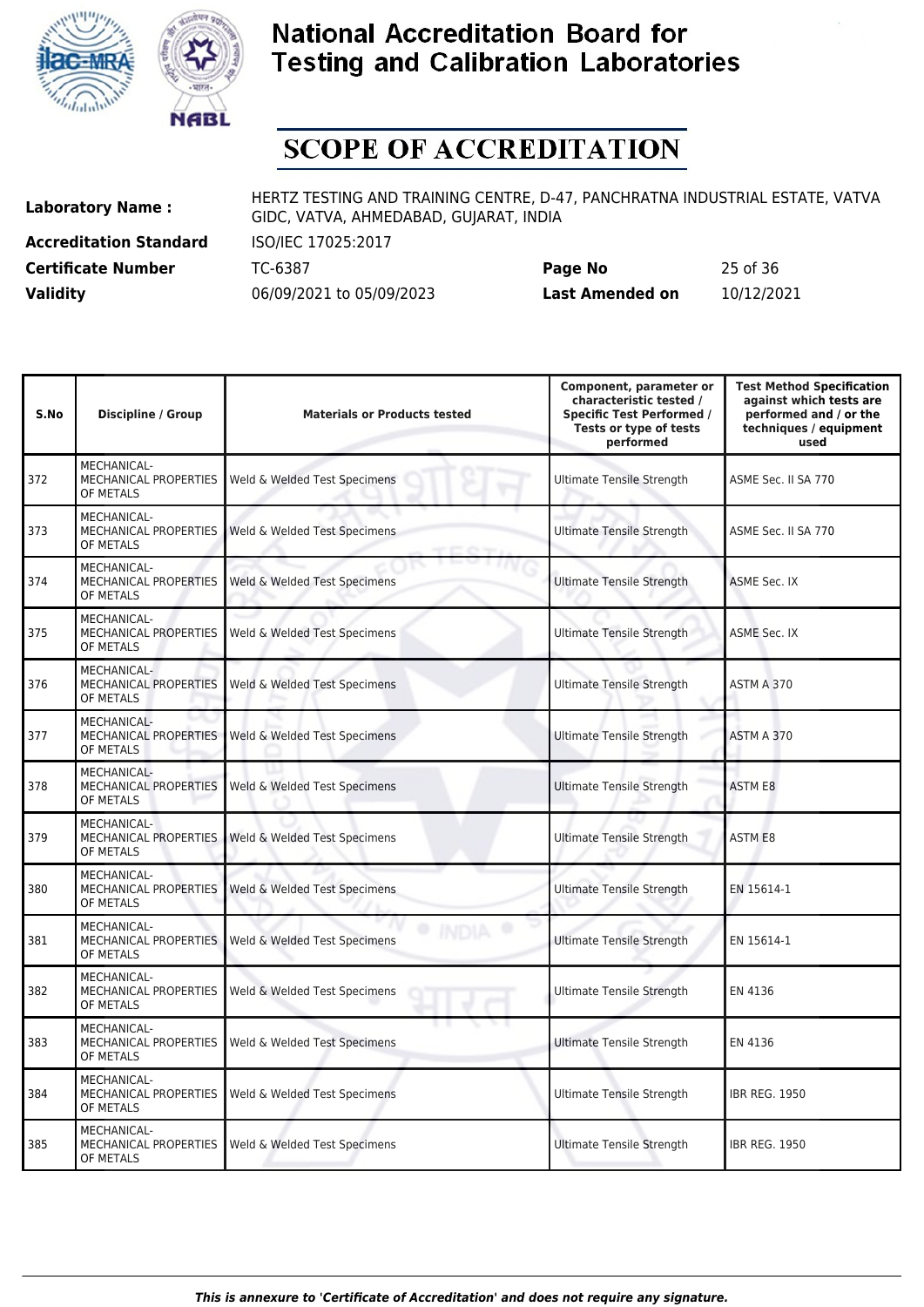



# **SCOPE OF ACCREDITATION**

**Accreditation Standard** ISO/IEC 17025:2017

**Laboratory Name :** HERTZ TESTING AND TRAINING CENTRE, D-47, PANCHRATNA INDUSTRIAL ESTATE, VATVA GIDC, VATVA, AHMEDABAD, GUJARAT, INDIA

**Certificate Number** TC-6387 **Page No** 26 of 36 **Validity** 06/09/2021 to 05/09/2023 **Last Amended on** 10/12/2021

| S.No | <b>Discipline / Group</b>                                | <b>Materials or Products tested</b> | Component, parameter or<br>characteristic tested /<br><b>Specific Test Performed /</b><br>Tests or type of tests<br>performed | <b>Test Method Specification</b><br>against which tests are<br>performed and / or the<br>techniques / equipment<br>used |
|------|----------------------------------------------------------|-------------------------------------|-------------------------------------------------------------------------------------------------------------------------------|-------------------------------------------------------------------------------------------------------------------------|
| 386  | MECHANICAL-<br>MECHANICAL PROPERTIES<br>OF METALS        | Weld & Welded Test Specimens        | <b>Ultimate Tensile Strength</b>                                                                                              | IS 1608 (Part 1)                                                                                                        |
| 387  | MECHANICAL-<br>MECHANICAL PROPERTIES<br>OF METALS        | Weld & Welded Test Specimens        | <b>Ultimate Tensile Strength</b>                                                                                              | IS 1608 (Part 1)                                                                                                        |
| 388  | MECHANICAL-<br>MECHANICAL PROPERTIES<br>OF METALS        | Weld & Welded Test Specimens        | Ultimate Tensile Strength                                                                                                     | <b>ISO 5178</b>                                                                                                         |
| 389  | MECHANICAL-<br><b>MECHANICAL PROPERTIES</b><br>OF METALS | Weld & Welded Test Specimens        | Ultimate Tensile Strength                                                                                                     | <b>ISO 5178</b>                                                                                                         |
| 390  | MECHANICAL-<br>MECHANICAL PROPERTIES<br>OF METALS        | Weld & Welded Test Specimens        | <b>Ultimate Tensile Strength</b>                                                                                              | ISO 6892                                                                                                                |
| 391  | MECHANICAL-<br>MECHANICAL PROPERTIES<br>OF METALS        | Weld & Welded Test Specimens        | <b>Ultimate Tensile Strength</b>                                                                                              | ISO 6892-1                                                                                                              |
| 392  | MECHANICAL-<br>MECHANICAL PROPERTIES<br>OF METALS        | Weld & Welded Test Specimens        | <b>Vickers Hardness Test</b>                                                                                                  | ASTM A 370                                                                                                              |
| 393  | MECHANICAL-<br>MECHANICAL PROPERTIES<br>OF METALS        | Weld & Welded Test Specimens        | <b>Vickers Hardness Test</b>                                                                                                  | ASTM A 370                                                                                                              |
| 394  | MECHANICAL-<br>MECHANICAL PROPERTIES<br>OF METALS        | Weld & Welded Test Specimens        | <b>Vickers Hardness Test</b>                                                                                                  | ASTM E 92                                                                                                               |
| 395  | MECHANICAL-<br>MECHANICAL PROPERTIES<br>OF METALS        | Weld & Welded Test Specimens        | <b>Vickers Hardness Test</b>                                                                                                  | ASTM E 92                                                                                                               |
| 396  | MECHANICAL-<br>MECHANICAL PROPERTIES<br>OF METALS        | Weld & Welded Test Specimens        | <b>Vickers Hardness Test</b>                                                                                                  | IS 1501-1                                                                                                               |
| 397  | <b>MECHANICAL-</b><br>MECHANICAL PROPERTIES<br>OF METALS | Weld & Welded Test Specimens        | <b>Vickers Hardness Test</b>                                                                                                  | IS 1501-1                                                                                                               |
| 398  | MECHANICAL-<br>MECHANICAL PROPERTIES<br>OF METALS        | Weld & Welded Test Specimens        | <b>Vickers Hardness Test</b>                                                                                                  | ISO 6507-1                                                                                                              |
| 399  | MECHANICAL-<br>MECHANICAL PROPERTIES<br>OF METALS        | Weld & Welded Test Specimens        | <b>Vickers Hardness Test</b>                                                                                                  | ISO 6507-1                                                                                                              |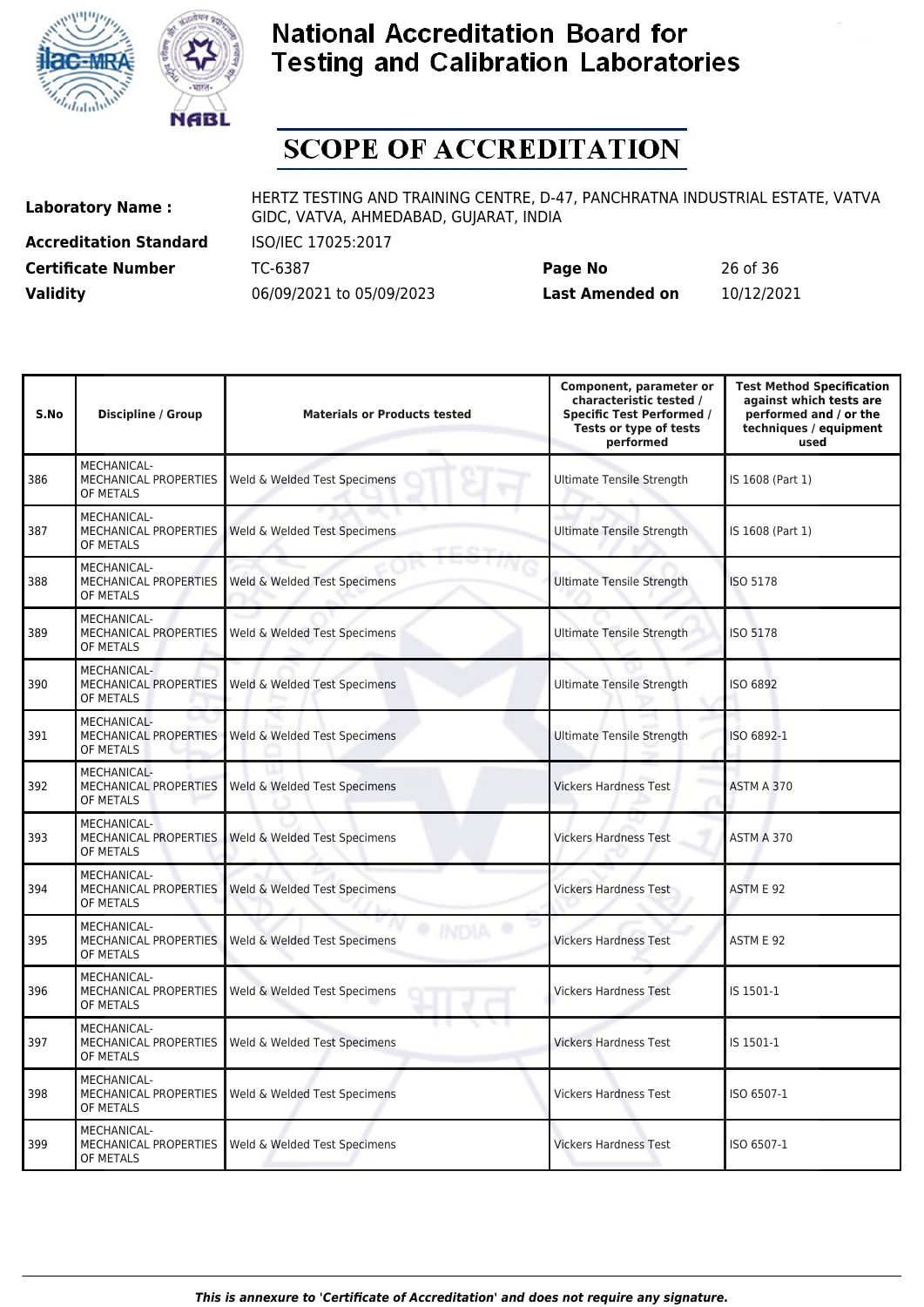



# **SCOPE OF ACCREDITATION**

**Accreditation Standard** ISO/IEC 17025:2017 **Certificate Number Page 10-1300** 

**Laboratory Name :** HERTZ TESTING AND TRAINING CENTRE, D-47, PANCHRATNA INDUSTRIAL ESTATE, VATVA GIDC, VATVA, AHMEDABAD, GUJARAT, INDIA

| <b>Certificate Number</b> | TC-6387                  | Page No         | 27 of 36   |
|---------------------------|--------------------------|-----------------|------------|
| <b>Validity</b>           | 06/09/2021 to 05/09/2023 | Last Amended on | 10/12/2021 |

| S.No | <b>Discipline / Group</b>                                | <b>Materials or Products tested</b> | Component, parameter or<br>characteristic tested /<br><b>Specific Test Performed /</b><br>Tests or type of tests<br>performed | <b>Test Method Specification</b><br>against which tests are<br>performed and / or the<br>techniques / equipment<br>used |
|------|----------------------------------------------------------|-------------------------------------|-------------------------------------------------------------------------------------------------------------------------------|-------------------------------------------------------------------------------------------------------------------------|
| 400  | MECHANICAL-<br>MECHANICAL PROPERTIES<br>OF METALS        | Welded sample                       | Elongation                                                                                                                    | <b>ISO 5178</b>                                                                                                         |
| 401  | MECHANICAL-<br>MECHANICAL PROPERTIES<br>OF METALS        | Welded specimen                     | <b>Bend Test</b>                                                                                                              | <b>ASME Sec IX</b>                                                                                                      |
| 402  | MECHANICAL-<br>MECHANICAL PROPERTIES<br>OF METALS        | Welded specimen                     | <b>Bend Test</b>                                                                                                              | ASTM E190                                                                                                               |
| 403  | MECHANICAL-<br>MECHANICAL PROPERTIES<br>OF METALS        | Welded specimen                     | <b>Bend Test</b>                                                                                                              | EN 5173                                                                                                                 |
| 404  | MECHANICAL-<br>MECHANICAL PROPERTIES<br>OF METALS        | Welded specimen                     | Elongation                                                                                                                    | ISO 5178                                                                                                                |
| 405  | MECHANICAL-<br>MECHANICAL PROPERTIES<br>OF METALS        | Welded specimen                     | Reduction of Area                                                                                                             | ISO 5178                                                                                                                |
| 406  | MECHANICAL-<br><b>MECHANICAL PROPERTIES</b><br>OF METALS | Welded specimen                     | <b>Ultimate Tensile Strength</b>                                                                                              | API 1104                                                                                                                |
| 407  | MECHANICAL-<br>MECHANICAL PROPERTIES<br>OF METALS        | Welded specimen                     | <b>Ultimate Tensile Strength</b>                                                                                              | <b>ASME Sec IX</b>                                                                                                      |
| 408  | MECHANICAL-<br>MECHANICAL PROPERTIES<br>OF METALS        | Welded specimen                     | <b>Ultimate Tensile Strength</b>                                                                                              | ASME Sec. IX                                                                                                            |
| 409  | MECHANICAL-<br>MECHANICAL PROPERTIES<br>OF METALS        | Welded specimen                     | <b>Ultimate Tensile Strength</b>                                                                                              | <b>ASME Sec. IX</b>                                                                                                     |
| 410  | MECHANICAL-<br><b>MECHANICAL PROPERTIES</b><br>OF METALS | Welded specimen                     | <b>Ultimate Tensile Strength</b>                                                                                              | EN 15614-1                                                                                                              |
| 411  | MECHANICAL-<br>MECHANICAL PROPERTIES<br>OF METALS        | Welded specimen                     | <b>Ultimate Tensile Strength</b>                                                                                              | EN 4136                                                                                                                 |
| 412  | MECHANICAL-<br>MECHANICAL PROPERTIES<br>OF METALS        | Welded specimen                     | Ultimate Tensile Strength                                                                                                     | EN 4136                                                                                                                 |
| 413  | MECHANICAL-<br>MECHANICAL PROPERTIES<br>OF METALS        | Welded specimen                     | Ultimate Tensile Strength                                                                                                     | ISO 4136                                                                                                                |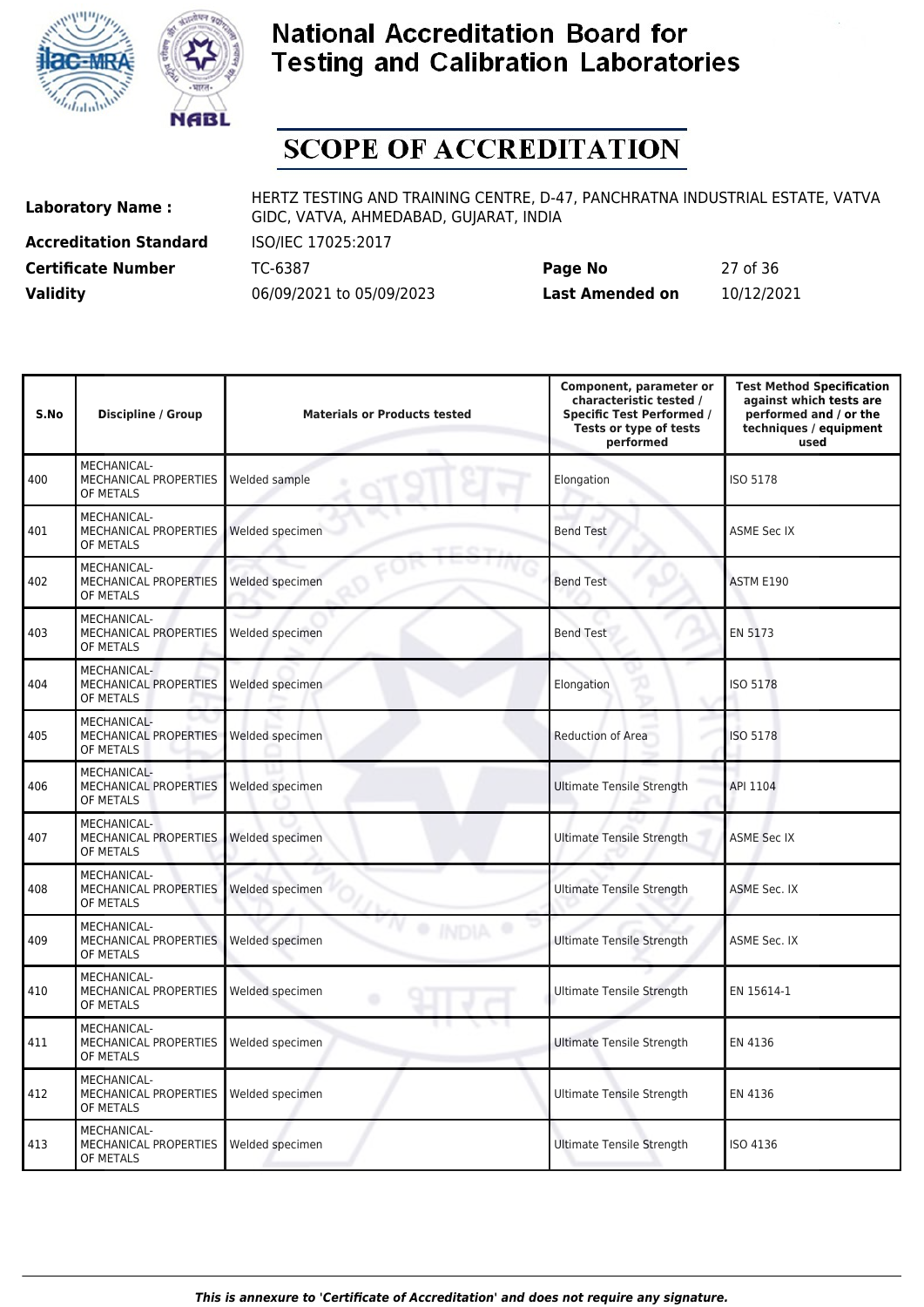



# **SCOPE OF ACCREDITATION**

**Accreditation Standard** ISO/IEC 17025:2017

**Laboratory Name :** HERTZ TESTING AND TRAINING CENTRE, D-47, PANCHRATNA INDUSTRIAL ESTATE, VATVA GIDC, VATVA, AHMEDABAD, GUJARAT, INDIA

**Certificate Number** TC-6387 **Page No** 28 of 36 **Validity** 06/09/2021 to 05/09/2023 **Last Amended on** 10/12/2021

| S.No | <b>Discipline / Group</b>                                | <b>Materials or Products tested</b>               | Component, parameter or<br>characteristic tested /<br><b>Specific Test Performed /</b><br>Tests or type of tests<br>performed | <b>Test Method Specification</b><br>against which tests are<br>performed and / or the<br>techniques / equipment<br>used |
|------|----------------------------------------------------------|---------------------------------------------------|-------------------------------------------------------------------------------------------------------------------------------|-------------------------------------------------------------------------------------------------------------------------|
| 414  | MECHANICAL-<br>MECHANICAL PROPERTIES<br>OF METALS        | Welded specimen                                   | <b>Ultimate Tensile Strength</b>                                                                                              | ISO 4136                                                                                                                |
| 415  | MECHANICAL-<br><b>MECHANICAL PROPERTIES</b><br>OF METALS | Welded specimen                                   | <b>Ultimate Tensile Strength</b>                                                                                              | <b>ISO 5178</b>                                                                                                         |
| 416  | MECHANICAL-<br>MECHANICAL PROPERTIES<br>OF METALS        | Welded specimen                                   | <b>Ultimate Tensile Strength</b>                                                                                              | <b>ISO 5178</b>                                                                                                         |
| 417  | MECHANICAL-<br><b>MECHANICAL PROPERTIES</b><br>OF METALS | Welded specimen                                   | <b>Ultimate Tensile Strength</b>                                                                                              | <b>ISO 5178</b>                                                                                                         |
| 418  | MECHANICAL-<br><b>MECHANICAL PROPERTIES</b><br>OF METALS | Welded specimen                                   | Yield Stress (0.2% / 1.0% Proof<br>Stress)                                                                                    | ISO 5178                                                                                                                |
| 419  | MECHANICAL-<br><b>MECHANICAL PROPERTIES</b><br>OF METALS | Welded specimen                                   | Yield Stress (0.2% / 1.0% Proof<br>Stress)                                                                                    | ISO 5178                                                                                                                |
| 420  | <b>MECHANICAL-</b><br>MECHANICAL PROPERTIES<br>OF METALS | Welded specimen (Steel, Nickel and nickel alloys) | <b>Ultimate Tensile Strength</b>                                                                                              | EN 15614-1                                                                                                              |
| 421  | MECHANICAL-<br><b>MECHANICAL PROPERTIES</b><br>OF METALS | Welded specimen (Steel, Nickel and nickel alloys) | <b>Ultimate Tensile Strength</b>                                                                                              | EN 15614-1                                                                                                              |
| 422  | MECHANICAL-<br><b>MECHANICAL PROPERTIES</b><br>OF METALS | Welded specimen.                                  | <b>Reduction of Area</b>                                                                                                      | <b>ISO 5178</b>                                                                                                         |
| 423  | MECHANICAL-<br><b>MECHANICAL PROPERTIES</b><br>OF METALS | Welded specimen.                                  | <b>Ultimate Tensile Strength</b>                                                                                              | <b>ISO 5178</b>                                                                                                         |
| 424  | MECHANICAL-<br><b>MECHANICAL PROPERTIES</b><br>OF METALS | Welds & Welded Test Specimens                     | <b>Vickers Hardness Test</b>                                                                                                  | ASTM A 370                                                                                                              |
| 425  | MECHANICAL-<br>MECHANICAL PROPERTIES<br>OF METALS        | Welds & Welded Test Specimens                     | Yield Stress (0.2% / 1.0% Proof<br>Stress)                                                                                    | ASME Sec. II SA 770                                                                                                     |
| 426  | MECHANICAL-<br>MECHANICAL PROPERTIES<br>OF METALS        | Welds & Welded Test Specimens                     | Yield Stress (0.2% / 1.0% Proof<br>Stress)                                                                                    | ASME Sec. II SA 770                                                                                                     |
| 427  | MECHANICAL-<br><b>MECHANICAL PROPERTIES</b><br>OF METALS | Welds & Welded Test Specimens                     | Yield Stress (0.2% / 1.0% Proof<br>Stress)                                                                                    | ASTM A 370                                                                                                              |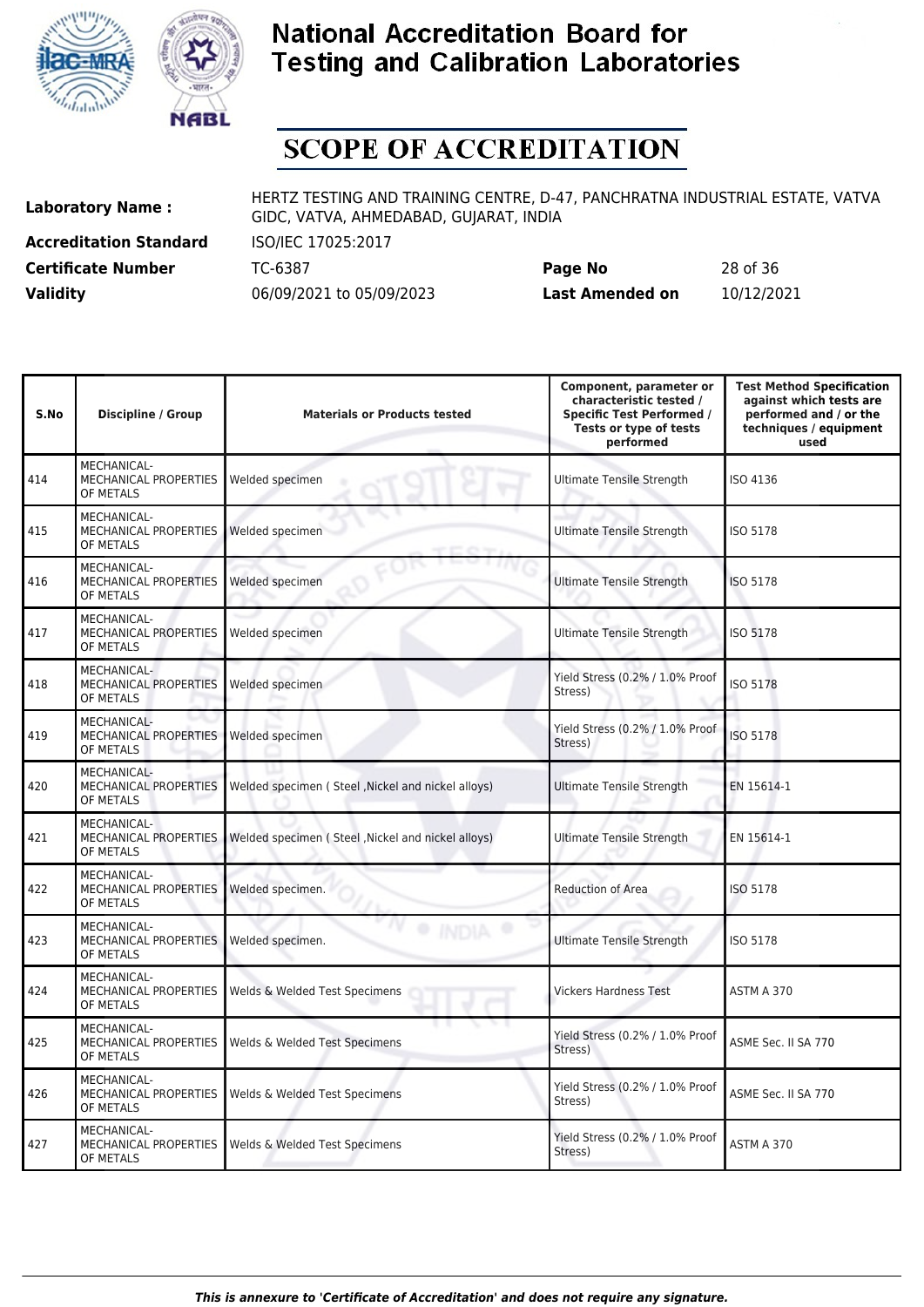



# **SCOPE OF ACCREDITATION**

**Accreditation Standard** ISO/IEC 17025:2017

**Laboratory Name :** HERTZ TESTING AND TRAINING CENTRE, D-47, PANCHRATNA INDUSTRIAL ESTATE, VATVA GIDC, VATVA, AHMEDABAD, GUJARAT, INDIA

**Certificate Number** TC-6387 **Page No** 29 of 36 **Validity** 06/09/2021 to 05/09/2023 **Last Amended on** 10/12/2021

| S.No | <b>Discipline / Group</b>                                | <b>Materials or Products tested</b>                         | Component, parameter or<br>characteristic tested /<br><b>Specific Test Performed /</b><br>Tests or type of tests<br>performed | <b>Test Method Specification</b><br>against which tests are<br>performed and / or the<br>techniques / equipment<br>used |
|------|----------------------------------------------------------|-------------------------------------------------------------|-------------------------------------------------------------------------------------------------------------------------------|-------------------------------------------------------------------------------------------------------------------------|
| 428  | <b>MECHANICAL-</b><br>MECHANICAL PROPERTIES<br>OF METALS | Welds & Welded Test Specimens                               | Yield Stress (0.2% / 1.0% Proof<br>Stress)                                                                                    | ASTM A 370                                                                                                              |
| 429  | MECHANICAL-<br>MECHANICAL PROPERTIES<br>OF METALS        | Welds & Welded Test Specimens                               | Yield Stress (0.2% / 1.0% Proof<br>Stress)                                                                                    | <b>ASTM E8</b>                                                                                                          |
| 430  | MECHANICAL-<br>MECHANICAL PROPERTIES<br>OF METALS        | Welds & Welded Test Specimens                               | Yield Stress (0.2% / 1.0% Proof<br>Stress)                                                                                    | <b>ASTM E8</b>                                                                                                          |
| 431  | MECHANICAL-<br>MECHANICAL PROPERTIES<br>OF METALS        | Welds & Welded Test Specimens                               | Yield Stress (0.2% / 1.0% Proof<br>Stress)                                                                                    | EN 15614-1                                                                                                              |
| 432  | MECHANICAL-<br>MECHANICAL PROPERTIES<br>OF METALS        | Welds & Welded Test Specimens                               | Yield Stress (0.2% / 1.0% Proof<br>Stress)                                                                                    | EN 15614-1                                                                                                              |
| 433  | MECHANICAL-<br>MECHANICAL PROPERTIES<br>OF METALS        | Welds & Welded Test Specimens                               | Yield Stress (0.2% / 1.0% Proof<br>Stress)                                                                                    | <b>IBR REG. 1950</b>                                                                                                    |
| 434  | MECHANICAL-<br>MECHANICAL PROPERTIES<br>OF METALS        | Welds & Welded Test Specimens                               | Yield Stress (0.2% / 1.0% Proof<br>Stress)                                                                                    | <b>IBR REG. 1950</b>                                                                                                    |
| 435  | MECHANICAL-<br>MECHANICAL PROPERTIES<br>OF METALS        | Welds & Welded Test Specimens                               | Yield Stress (0.2% / 1.0% Proof<br>Stress)                                                                                    | IS 1608 (Part 1)                                                                                                        |
| 436  | MECHANICAL-<br>MECHANICAL PROPERTIES<br>OF METALS        | Welds & Welded Test Specimens                               | Yield Stress (0.2% / 1.0% Proof<br>Stress)                                                                                    | IS 1608 (Part 1)                                                                                                        |
| 437  | MECHANICAL-<br>MECHANICAL PROPERTIES<br>OF METALS        | Welds & Welded Test Specimens                               | Yield Stress (0.2% / 1.0% Proof<br>Stress)                                                                                    | <b>ISO 5178</b>                                                                                                         |
| 438  | MECHANICAL-<br>MECHANICAL PROPERTIES<br>OF METALS        | Welds & Welded Test Specimens                               | Yield Stress (0.2% / 1.0% Proof<br>Stress)                                                                                    | ISO 5178                                                                                                                |
| 439  | MECHANICAL-<br>MECHANICAL PROPERTIES<br>OF METALS        | Welds & Welded Test Specimens                               | Yield Stress (0.2% / 1.0% Proof<br>Stress)                                                                                    | ISO 6892-1                                                                                                              |
| 440  | MECHANICAL-<br>MECHANICAL PROPERTIES<br>OF METALS        | Welds & Welded Test Specimens                               | Yield Stress (0.2% / 1.0% Proof<br>Stress)                                                                                    | ISO 6892-1                                                                                                              |
| 441  | MECHANICAL-<br>MECHANICAL PROPERTIES<br>OF METALS        | Welds & Welded Test Specimens Tube to Tube Sheet Mock<br>Up | Pull Out Test / Push Out Test                                                                                                 | ASME Sec. VIII Div. 1                                                                                                   |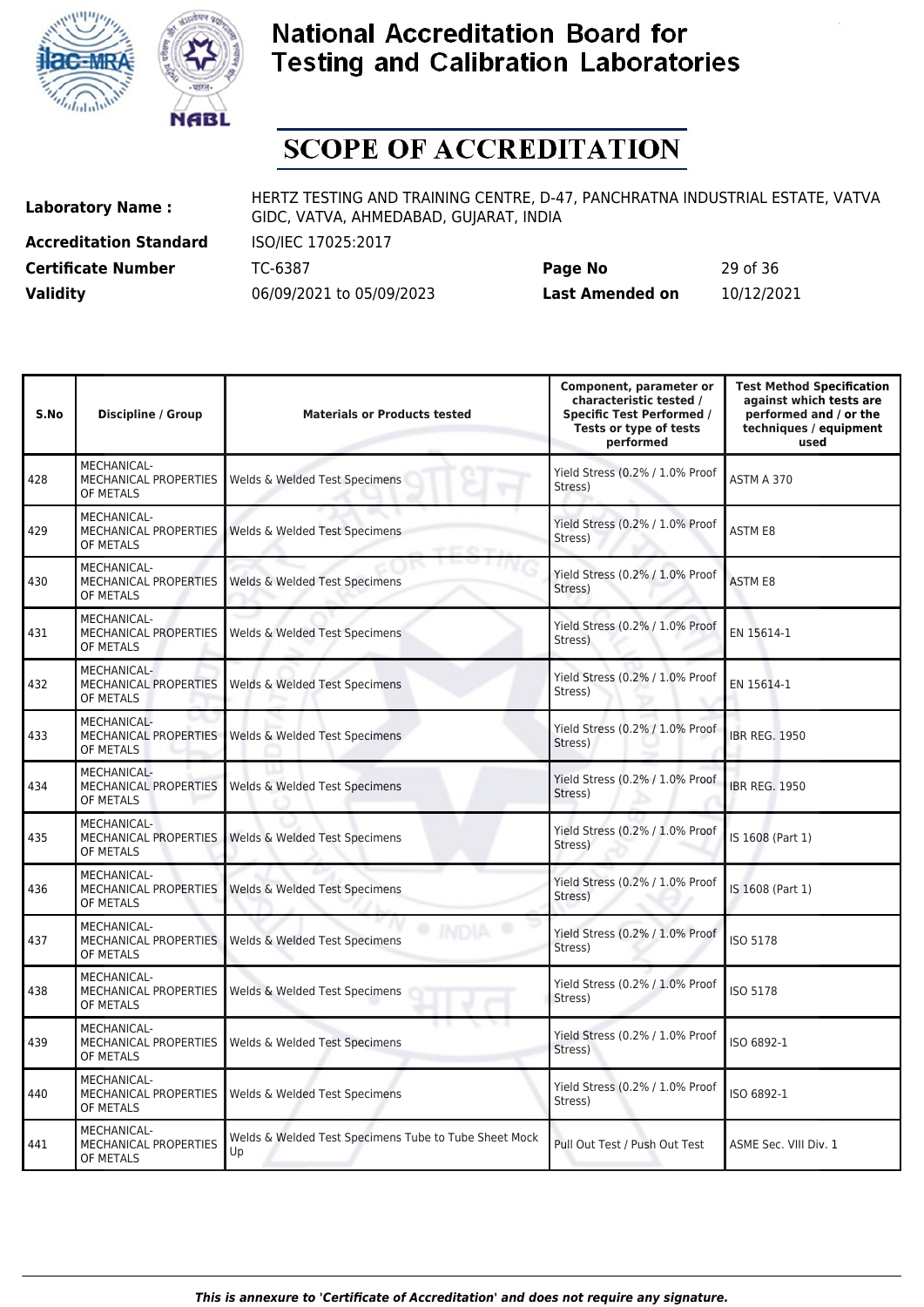



# **SCOPE OF ACCREDITATION**

**Accreditation Standard** ISO/IEC 17025:2017

**Laboratory Name :** HERTZ TESTING AND TRAINING CENTRE, D-47, PANCHRATNA INDUSTRIAL ESTATE, VATVA GIDC, VATVA, AHMEDABAD, GUJARAT, INDIA

**Certificate Number** TC-6387 **Page No** 30 of 36 **Validity** 06/09/2021 to 05/09/2023 **Last Amended on** 10/12/2021

| S.No | Discipline / Group                                       | <b>Materials or Products tested</b>         | Component, parameter or<br>characteristic tested /<br><b>Specific Test Performed /</b><br>Tests or type of tests<br>performed | <b>Test Method Specification</b><br>against which tests are<br>performed and / or the<br>techniques / equipment<br>used |
|------|----------------------------------------------------------|---------------------------------------------|-------------------------------------------------------------------------------------------------------------------------------|-------------------------------------------------------------------------------------------------------------------------|
| 442  | MECHANICAL-<br>MECHANICAL PROPERTIES<br>OF METALS        | Welds & Welded Test Specimens Tubes & Pipes | Flaring Test and Flange Test                                                                                                  | ASTM A 370                                                                                                              |
| 443  | MECHANICAL-<br><b>MECHANICAL PROPERTIES</b><br>OF METALS | Welds & Welded Test Specimens Tubes & Pipes | Flaring Test and Flange Test                                                                                                  | ASTM A1016/A1016M                                                                                                       |
| 444  | <b>MECHANICAL-</b><br>MECHANICAL PROPERTIES<br>OF METALS | Welds & Welded Test Specimens Tubes & Pipes | Flaring Test and Flange Test                                                                                                  | <b>BS EN ISO 8493</b>                                                                                                   |
| 445  | MECHANICAL-<br><b>MECHANICAL PROPERTIES</b><br>OF METALS | Welds & Welded Test Specimens Tubes & Pipes | Flaring Test and Flange Test                                                                                                  | <b>BS EN ISO 8494</b>                                                                                                   |
| 446  | MECHANICAL-<br><b>MECHANICAL PROPERTIES</b><br>OF METALS | Welds & Welded Test Specimens Tubes & Pipes | Flaring Test and Flange Test                                                                                                  | IS 2335                                                                                                                 |
| 447  | MECHANICAL-<br>MECHANICAL PROPERTIES<br>OF METALS        | Welds & Welded Test Specimens Tubes & Pipes | <b>Flattening Test</b>                                                                                                        | ASTM A 370                                                                                                              |
| 448  | MECHANICAL-<br><b>MECHANICAL PROPERTIES</b><br>OF METALS | Welds & Welded Test Specimens Tubes & Pipes | <b>Flattening Test</b>                                                                                                        | ASTM A1016 / A1016M                                                                                                     |
| 449  | MECHANICAL-<br><b>MECHANICAL PROPERTIES</b><br>OF METALS | Welds & Welded Test Specimens Tubes & Pipes | <b>Flattening Test</b>                                                                                                        | ASTM A999 / A999M                                                                                                       |
| 450  | MECHANICAL-<br><b>MECHANICAL PROPERTIES</b><br>OF METALS | Welds & Welded Test Specimens Tubes & Pipes | <b>Flattening Test</b>                                                                                                        | <b>BS EN ISO 8492</b>                                                                                                   |
| 451  | MECHANICAL-<br><b>MECHANICAL PROPERTIES</b><br>OF METALS | Welds & Welded Test Specimens Tubes & Pipes | <b>Flattening Test</b>                                                                                                        | IS 2328                                                                                                                 |
| 452  | <b>MECHANICAL-</b><br>METALLOGRAPHY TEST                 | All Ferrous Metallic Material               | ASTM G28 Method A                                                                                                             | ASTM G 28                                                                                                               |
| 453  | MECHANICAL-<br>METALLOGRAPHY TEST                        | All Ferrous Metallic Material               | Detrimental Intermetallic<br>Phase - Method 'A' - Corrosion<br>Test                                                           | ASTM A 923                                                                                                              |
| 454  | MECHANICAL-<br>METALLOGRAPHY TEST                        | All Ferrous Metallic Material               | Detrimental Intermetallic<br>Phase - Method 'C' - Corrosion<br>Test                                                           | ASTM A 923                                                                                                              |
| 455  | <b>MECHANICAL-</b><br>METALLOGRAPHY TEST                 | All Ferrous Metallic Material               | <b>Grain Size Measurement</b>                                                                                                 | ASM Handbook Vol-9                                                                                                      |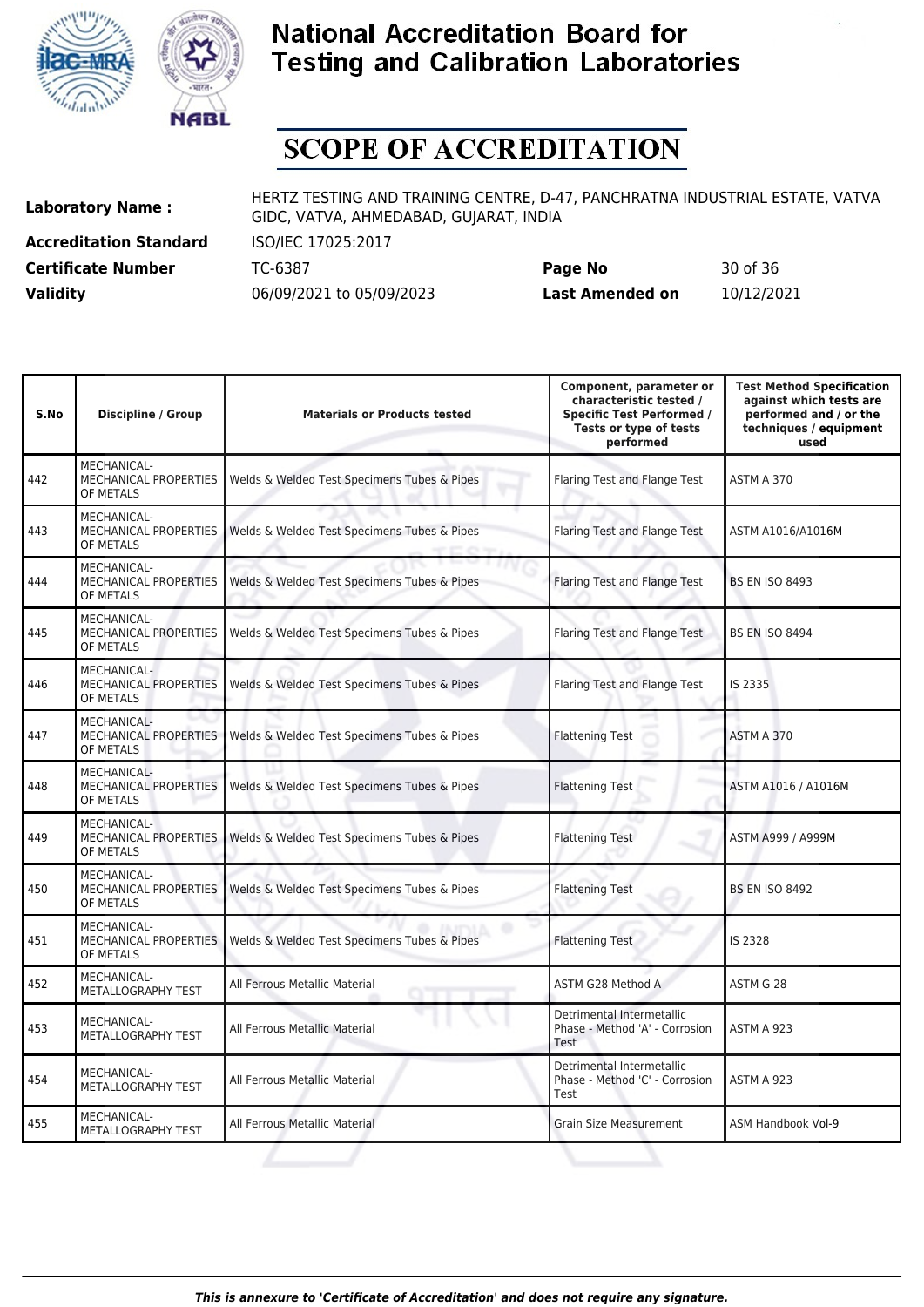



# **SCOPE OF ACCREDITATION**

**Accreditation Standard** ISO/IEC 17025:2017

**Laboratory Name :** HERTZ TESTING AND TRAINING CENTRE, D-47, PANCHRATNA INDUSTRIAL ESTATE, VATVA GIDC, VATVA, AHMEDABAD, GUJARAT, INDIA

**Certificate Number** TC-6387 **Page No** 31 of 36 **Validity** 06/09/2021 to 05/09/2023 **Last Amended on** 10/12/2021

| S.No | <b>Discipline / Group</b>                | <b>Materials or Products tested</b>               | Component, parameter or<br>characteristic tested /<br><b>Specific Test Performed /</b><br>Tests or type of tests<br>performed | <b>Test Method Specification</b><br>against which tests are<br>performed and / or the<br>techniques / equipment<br>used |
|------|------------------------------------------|---------------------------------------------------|-------------------------------------------------------------------------------------------------------------------------------|-------------------------------------------------------------------------------------------------------------------------|
| 456  | <b>MECHANICAL-</b><br>METALLOGRAPHY TEST | All Ferrous Metallic Material                     | <b>Grain Size Measurement</b>                                                                                                 | <b>ASTM E 112</b>                                                                                                       |
| 457  | MECHANICAL-<br>METALLOGRAPHY TEST        | All Ferrous Metallic Material                     | <b>Grain Size Measurement</b>                                                                                                 | IS 4748                                                                                                                 |
| 458  | MECHANICAL-<br>METALLOGRAPHY TEST        | All Ferrous Metallic Material                     | <b>Graphite Structure and Matrix</b>                                                                                          | ASTM A 247                                                                                                              |
| 459  | MECHANICAL-<br>METALLOGRAPHY TEST        | All Ferrous Metallic Material                     | <b>Graphite Structure and Matrix</b>                                                                                          | IS 1865                                                                                                                 |
| 460  | MECHANICAL-<br><b>METALLOGRAPHY TEST</b> | All Ferrous Metallic Material                     | <b>Graphite Structure and Matrix</b>                                                                                          | IS 7754                                                                                                                 |
| 461  | MECHANICAL-<br>METALLOGRAPHY TEST        | All Ferrous Metallic Material                     | IGC Test Practice 'A' -<br><b>Corrosion Test</b>                                                                              | ASTM A 262                                                                                                              |
| 462  | MECHANICAL-<br>METALLOGRAPHY TEST        | All Ferrous Metallic Material                     | IGC Test Practice 'B' -<br><b>Corrosion Test</b>                                                                              | ASTM A 262                                                                                                              |
| 463  | MECHANICAL-<br>METALLOGRAPHY TEST        | All Ferrous Metallic Material                     | IGC Test Practice 'C' -<br><b>Corrosion Test</b>                                                                              | ASTM A 262                                                                                                              |
| 464  | MECHANICAL-<br>METALLOGRAPHY TEST        | All Ferrous Metallic Material                     | IGC Test Practice 'E' -<br><b>Corrosion Test</b>                                                                              | ASTM A 262                                                                                                              |
| 465  | MECHANICAL-<br>METALLOGRAPHY TEST        | All Ferrous Metallic Material                     | <b>Inclusion Rating</b>                                                                                                       | ASTM E 45                                                                                                               |
| 466  | MECHANICAL-<br>METALLOGRAPHY TEST        | All Ferrous Metallic Material                     | <b>Inclusion Rating</b>                                                                                                       | IS 4163                                                                                                                 |
| 467  | <b>MECHANICAL-</b><br>METALLOGRAPHY TEST | All Ferrous Metallic Material                     | Macro Etch Test                                                                                                               | <b>ASME Sec IX</b>                                                                                                      |
| 468  | MECHANICAL-<br>METALLOGRAPHY TEST        | All Ferrous Metallic Material<br><b>O INITYIA</b> | Macro Etch Test                                                                                                               | <b>ASTM E 340</b>                                                                                                       |
| 469  | MECHANICAL-<br>METALLOGRAPHY TEST        | All Ferrous Metallic Material                     | Macro Etch Test                                                                                                               | ASTM E 381                                                                                                              |
| 470  | <b>MECHANICAL-</b><br>METALLOGRAPHY TEST | All Ferrous Metallic Material                     | Macro Etch Test                                                                                                               | EN ISO 15614-1                                                                                                          |
| 471  | MECHANICAL-<br>METALLOGRAPHY TEST        | All Ferrous Metallic Material                     | Macro Etch Test                                                                                                               | EN ISO 17639                                                                                                            |
| 472  | <b>MECHANICAL-</b><br>METALLOGRAPHY TEST | All Ferrous Metallic Material                     | Macro Etch Test                                                                                                               | IS 3600 (Part 9)                                                                                                        |
| 473  | MECHANICAL-<br>METALLOGRAPHY TEST        | All Ferrous Metallic Material                     | Microstructure                                                                                                                | <b>ASM Handbook Vol-9</b>                                                                                               |
| 474  | MECHANICAL-<br>METALLOGRAPHY TEST        | All Ferrous Metallic Material                     | Microstructure                                                                                                                | <b>ASTM E 407</b>                                                                                                       |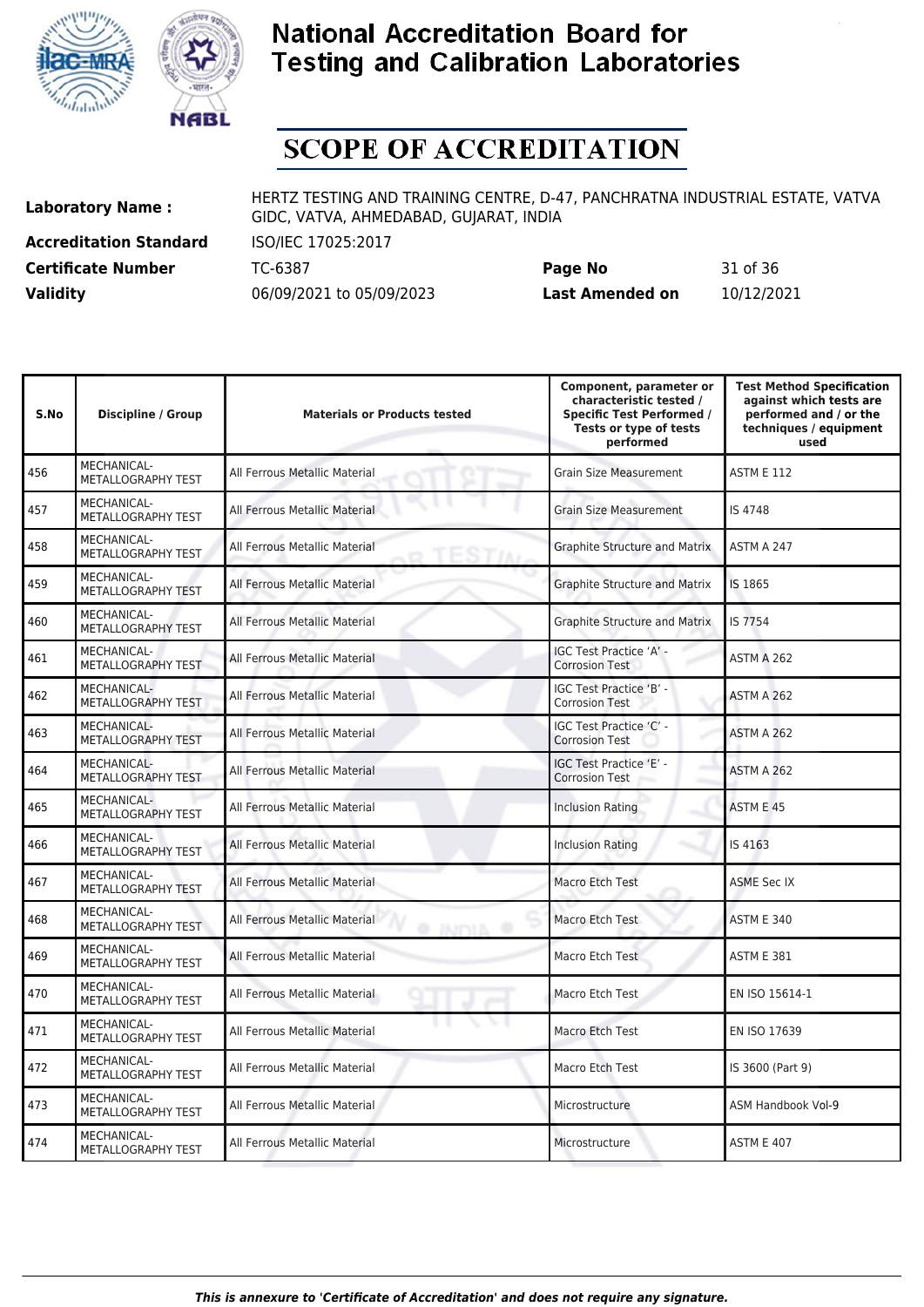



# **SCOPE OF ACCREDITATION**

**Accreditation Standard** ISO/IEC 17025:2017

**Laboratory Name :** HERTZ TESTING AND TRAINING CENTRE, D-47, PANCHRATNA INDUSTRIAL ESTATE, VATVA GIDC, VATVA, AHMEDABAD, GUJARAT, INDIA

**Certificate Number** TC-6387 **Page No** 32 of 36 **Validity** 06/09/2021 to 05/09/2023 **Last Amended on** 10/12/2021

| S.No | <b>Discipline / Group</b>                | <b>Materials or Products tested</b>  | Component, parameter or<br>characteristic tested /<br><b>Specific Test Performed /</b><br>Tests or type of tests<br>performed | <b>Test Method Specification</b><br>against which tests are<br>performed and / or the<br>techniques / equipment<br>used |
|------|------------------------------------------|--------------------------------------|-------------------------------------------------------------------------------------------------------------------------------|-------------------------------------------------------------------------------------------------------------------------|
| 475  | MECHANICAL-<br>METALLOGRAPHY TEST        | All Non-Ferrous Metallic Material    | ASTM G28 Method A                                                                                                             | ASTM G28                                                                                                                |
| 476  | MECHANICAL-<br>METALLOGRAPHY TEST        | Welds & Welded Test Specimens        | Detrimental Intermetallic<br>Phase - Method 'A' - Corrosion<br>Test                                                           | ASTM A 923                                                                                                              |
| 477  | MECHANICAL-<br>METALLOGRAPHY TEST        | Welds & Welded Test Specimens        | Detrimental Intermetallic<br>Phase - Method 'C' - Corrosion<br>Test                                                           | ASTM A 923                                                                                                              |
| 478  | MECHANICAL-<br>METALLOGRAPHY TEST        | Welds & Welded Test Specimens        | <b>Grain Size Measurement</b>                                                                                                 | <b>ASTM E 112</b>                                                                                                       |
| 479  | MECHANICAL-<br>METALLOGRAPHY TEST        | Welds & Welded Test Specimens        | <b>Grain Size Measurement</b>                                                                                                 | ASTM E112                                                                                                               |
| 480  | MECHANICAL-<br>METALLOGRAPHY TEST        | Welds & Welded Test Specimens        | <b>Grain Size Measurement</b>                                                                                                 | IS 4748                                                                                                                 |
| 481  | MECHANICAL-<br>METALLOGRAPHY TEST        | Welds & Welded Test Specimens        | IGC Test Practice 'A' -<br><b>Corrosion Test</b>                                                                              | ASTM A 262                                                                                                              |
| 482  | MECHANICAL-<br>METALLOGRAPHY TEST        | Welds & Welded Test Specimens        | IGC Test Practice 'B' -<br><b>Corrosion Test</b>                                                                              | ASTM A 262                                                                                                              |
| 483  | MECHANICAL-<br>METALLOGRAPHY TEST        | Welds & Welded Test Specimens        | IGC Test Practice 'C' -<br><b>Corrosion Test</b>                                                                              | ASTM A 262                                                                                                              |
| 484  | MECHANICAL-<br>METALLOGRAPHY TEST        | Welds & Welded Test Specimens        | IGC Test Practice 'E' -<br><b>Corrosion Test</b>                                                                              | ASTM A 262                                                                                                              |
| 485  | <b>MECHANICAL-</b><br>METALLOGRAPHY TEST | Welds & Welded Test Specimens        | Macro Etch Test                                                                                                               | <b>ASME Sec IX</b>                                                                                                      |
| 486  | MECHANICAL-<br>METALLOGRAPHY TEST        | Welds & Welded Test Specimens        | Macro Etch Test                                                                                                               | <b>ASTM E 340</b>                                                                                                       |
| 487  | MECHANICAL-<br>METALLOGRAPHY TEST        | mum<br>Welds & Welded Test Specimens | Macro Etch Test                                                                                                               | <b>ASTM E 381</b>                                                                                                       |
| 488  | MECHANICAL-<br>METALLOGRAPHY TEST        | Welds & Welded Test Specimens        | Macro Etch Test                                                                                                               | EN ISO 15614-1                                                                                                          |
| 489  | MECHANICAL-<br>METALLOGRAPHY TEST        | Welds & Welded Test Specimens        | Macro Etch Test                                                                                                               | EN ISO 17639                                                                                                            |
| 490  | MECHANICAL-<br>METALLOGRAPHY TEST        | Welds & Welded Test Specimens        | Macro Etch Test                                                                                                               | IS 3600 (Part 9)                                                                                                        |
| 491  | MECHANICAL-<br>METALLOGRAPHY TEST        | Welds & Welded Test Specimens        | Microstructure                                                                                                                | ASM Handbook Volume 9                                                                                                   |
| 492  | MECHANICAL-<br>METALLOGRAPHY TEST        | Welds & Welded Test Specimens        | Microstructure                                                                                                                | <b>ASTM E 407</b>                                                                                                       |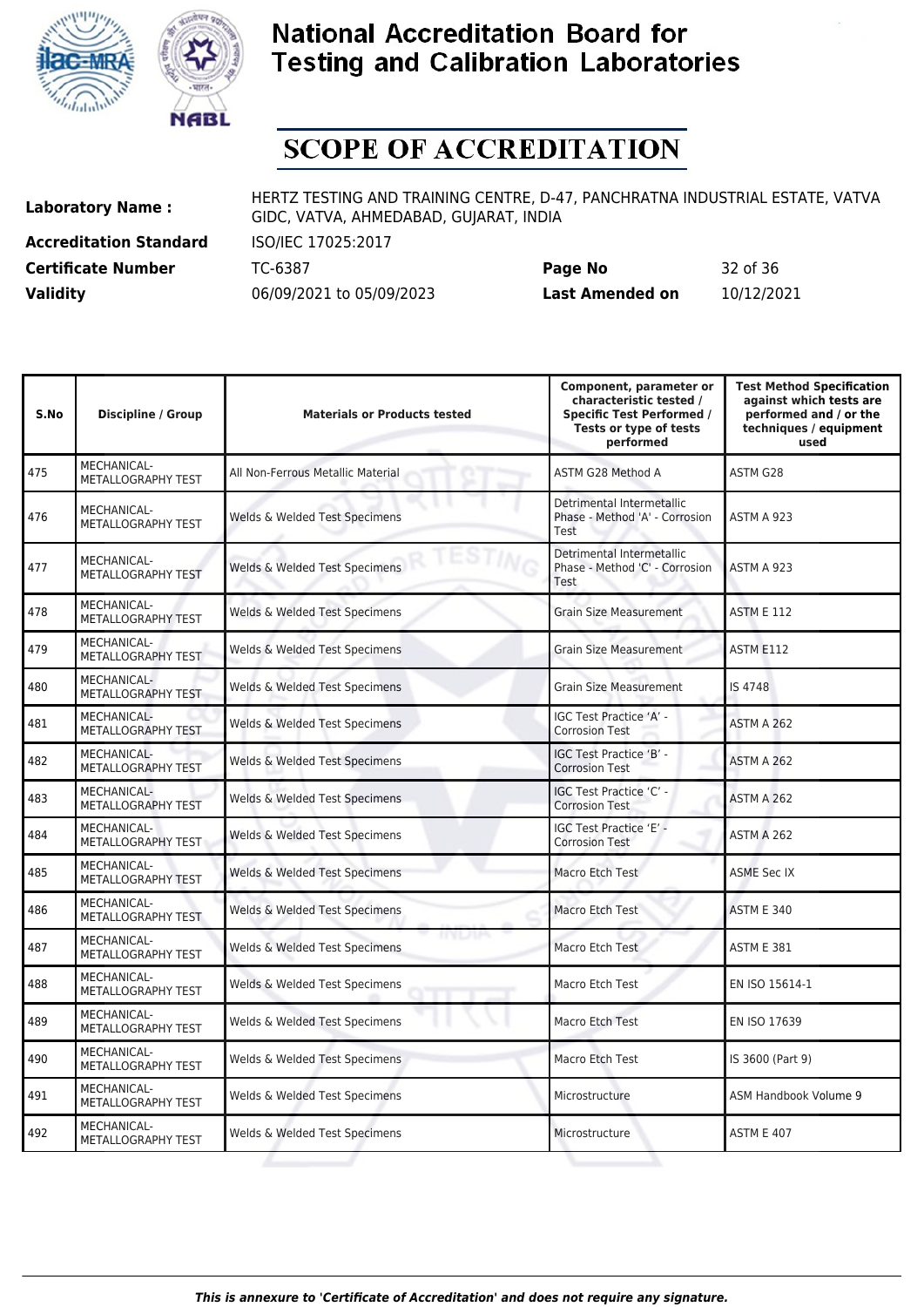



# **SCOPE OF ACCREDITATION**

**Accreditation Standard** ISO/IEC 17025:2017

**Laboratory Name :** HERTZ TESTING AND TRAINING CENTRE, D-47, PANCHRATNA INDUSTRIAL ESTATE, VATVA GIDC, VATVA, AHMEDABAD, GUJARAT, INDIA

**Certificate Number** TC-6387 **Page No** 33 of 36 **Validity** 06/09/2021 to 05/09/2023 **Last Amended on** 10/12/2021

| S.No | Discipline / Group                             | <b>Materials or Products tested</b>                            | Component, parameter or<br>characteristic tested /<br><b>Specific Test Performed /</b><br>Tests or type of tests<br>performed | <b>Test Method Specification</b><br>against which tests are<br>performed and / or the<br>techniques / equipment<br>used |
|------|------------------------------------------------|----------------------------------------------------------------|-------------------------------------------------------------------------------------------------------------------------------|-------------------------------------------------------------------------------------------------------------------------|
| 493  | NON-DESTRUCTIVE-<br><b>METALS &amp; ALLOYS</b> | Ferromagnetic and Non-Ferromagnetic                            | <b>Eddy Current Testing (Tube</b><br>testing)                                                                                 | ASME Sec. XI Appendix 4                                                                                                 |
| 494  | NON-DESTRUCTIVE-<br><b>METALS &amp; ALLOYS</b> | Ferromagnetic and Non-Ferromagnetic                            | <b>Eddy Current Testing (Tube</b><br>testing)                                                                                 | ASME Sec.V : Article 8                                                                                                  |
| 495  | NON-DESTRUCTIVE-<br><b>METALS &amp; ALLOYS</b> | Ferromagnetic Materials - Weldments, Casting, Forging,<br>Pipe | Magnetic Particle Test (Prod &<br>Coil) (Visible & Fluorescent)                                                               | ASME Sec.V Article 25 SE 709                                                                                            |
| 496  | NON-DESTRUCTIVE-<br><b>METALS &amp; ALLOYS</b> | Ferromagnetic Materials - Weldments, Casting, Forging,<br>Pipe | Magnetic Particle Test (Prod &<br>Coil) (Visible & Fluorescent)                                                               | <b>ASME Sec.V Article 7</b>                                                                                             |
| 497  | NON-DESTRUCTIVE-<br><b>METALS &amp; ALLOYS</b> | Ferromagnetic Materials - Weldments, Casting, Forging,<br>Pipe | Magnetic Particle Test (Yoke)<br>(Visible & Fluorescent)                                                                      | ASME Sec.V Article 25 SE 709                                                                                            |
| 498  | NON-DESTRUCTIVE-<br><b>METALS &amp; ALLOYS</b> | Ferromagnetic Materials - Weldments, Casting, Forging,<br>Pipe | Magnetic Particle Test (Yoke)<br>(Visible & Fluorescent)                                                                      | ASME Sec.V Article 7                                                                                                    |
| 499  | NON-DESTRUCTIVE-<br><b>METALS &amp; ALLOYS</b> | Ferrous, Non Ferrous                                           | <b>Thickness Measurement</b><br>(Contact Method)                                                                              | ASME Sec. V Article 23 SE 797                                                                                           |
| 500  | NON-DESTRUCTIVE-<br><b>METALS &amp; ALLOYS</b> | <b>Ferrous Casting</b>                                         | <b>Contact Method</b>                                                                                                         | ASME Sec. V Article 23 SA 609                                                                                           |
| 501  | NON-DESTRUCTIVE-<br><b>METALS &amp; ALLOYS</b> | <b>Ferrous Casting</b>                                         | Radiography Using Gamma<br>Rays (ir - 92)                                                                                     | <b>ASME B 16.34</b>                                                                                                     |
| 502  | NON-DESTRUCTIVE-<br><b>METALS &amp; ALLOYS</b> | <b>Ferrous Casting</b>                                         | Radiography Using Gamma<br>Rays (ir - 92)                                                                                     | ASME Sec. V Article 2 & 22                                                                                              |
| 503  | NON-DESTRUCTIVE-<br><b>METALS &amp; ALLOYS</b> | <b>Ferrous Forging</b>                                         | <b>Contact Method</b>                                                                                                         | ASME Sec. V Article 23 SA 388                                                                                           |
| 504  | NON-DESTRUCTIVE-<br><b>METALS &amp; ALLOYS</b> | Ferrous Forging                                                | <b>Contact Method</b>                                                                                                         | ASME Sec. V Article 23 SA 745                                                                                           |
| 505  | NON-DESTRUCTIVE-<br><b>METALS &amp; ALLOYS</b> | <b>Ferrous Plate</b><br>@ INITYIA @                            | <b>Contact Method</b>                                                                                                         | ASME Sec. V Article 23 SA 435                                                                                           |
| 506  | NON-DESTRUCTIVE-<br><b>METALS &amp; ALLOYS</b> | <b>Ferrous Plate</b>                                           | <b>Contact Method</b>                                                                                                         | ASME Sec. V Article 23 SA 577                                                                                           |
| 507  | NON-DESTRUCTIVE-<br><b>METALS &amp; ALLOYS</b> | <b>Ferrous Plate</b><br>۰                                      | <b>Contact Method</b>                                                                                                         | ASME Sec. V Article 23 SA 578                                                                                           |
| 508  | NON-DESTRUCTIVE-<br><b>METALS &amp; ALLOYS</b> | $\blacksquare$<br><b>Ferrous Plate</b>                         | <b>Contact Method</b>                                                                                                         | IS11630                                                                                                                 |
| 509  | NON-DESTRUCTIVE-<br><b>METALS &amp; ALLOYS</b> | Ferrous Tube & Pipe Weld                                       | Contact Method                                                                                                                | ASME Sec V Article 23 SA 213                                                                                            |
| 510  | NON-DESTRUCTIVE-<br><b>METALS &amp; ALLOYS</b> | Ferrous Tube & pipe Weld                                       | <b>Contact Method</b>                                                                                                         | ASME Sec.V Article 23, SA 273                                                                                           |
| 511  | NON-DESTRUCTIVE-<br><b>METALS &amp; ALLOYS</b> | Ferrous Weldments                                              | <b>Contact Method</b>                                                                                                         | ASME Sec. V Article 4                                                                                                   |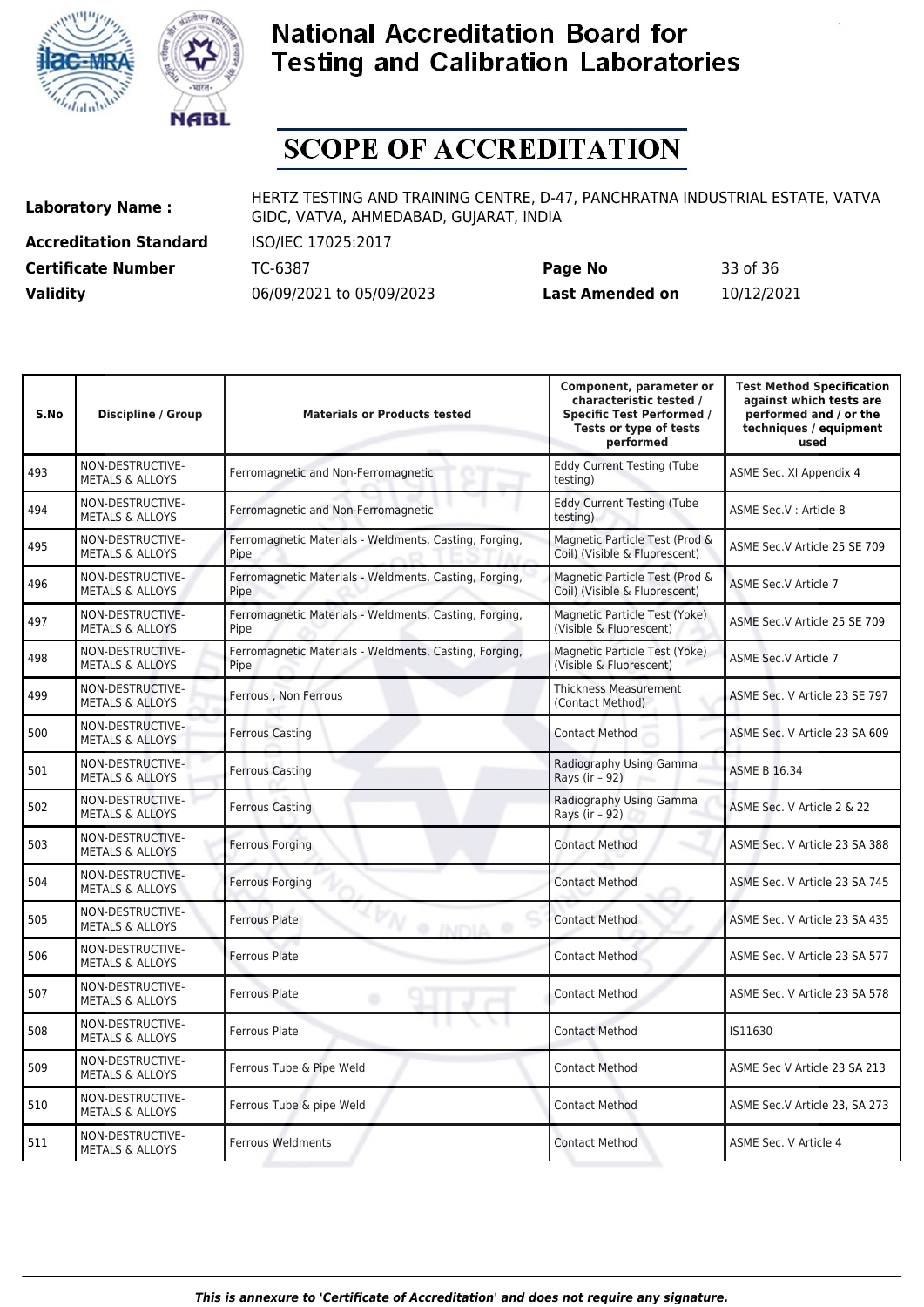



# **SCOPE OF ACCREDITATION**

**Accreditation Standard** ISO/IEC 17025:2017

**Laboratory Name :** HERTZ TESTING AND TRAINING CENTRE, D-47, PANCHRATNA INDUSTRIAL ESTATE, VATVA GIDC, VATVA, AHMEDABAD, GUJARAT, INDIA

**Certificate Number** TC-6387 **Page No** 34 of 36 **Validity** 06/09/2021 to 05/09/2023 **Last Amended on** 10/12/2021

| S.No | Discipline / Group                             | <b>Materials or Products tested</b>                                                    | Component, parameter or<br>characteristic tested /<br><b>Specific Test Performed /</b><br>Tests or type of tests<br>performed | <b>Test Method Specification</b><br>against which tests are<br>performed and / or the<br>techniques / equipment<br>used |
|------|------------------------------------------------|----------------------------------------------------------------------------------------|-------------------------------------------------------------------------------------------------------------------------------|-------------------------------------------------------------------------------------------------------------------------|
| 512  | NON-DESTRUCTIVE-<br><b>METALS &amp; ALLOYS</b> | Non-Porous Materials, Ferrous & Non-Ferrous - Plate, Pipe,<br><b>Weldments Casting</b> | Liquid Penetrant Examination                                                                                                  | ASME Sec. V Article 24 SE 165                                                                                           |
| 513  | NON-DESTRUCTIVE-<br><b>METALS &amp; ALLOYS</b> | Non-Porous Materials, Ferrous & Non-Ferrous - Plate, Pipe,<br><b>Weldments Casting</b> | Liquid Penetrant Examination                                                                                                  | ASME Sec. V Article 6                                                                                                   |
| 514  | NON-DESTRUCTIVE-<br><b>METALS &amp; ALLOYS</b> | Weldments                                                                              | Radiography Using Gamma<br>Rays (ir - 92)                                                                                     | l ASME Sec. V Article 2 & 22 SE<br>l 94                                                                                 |

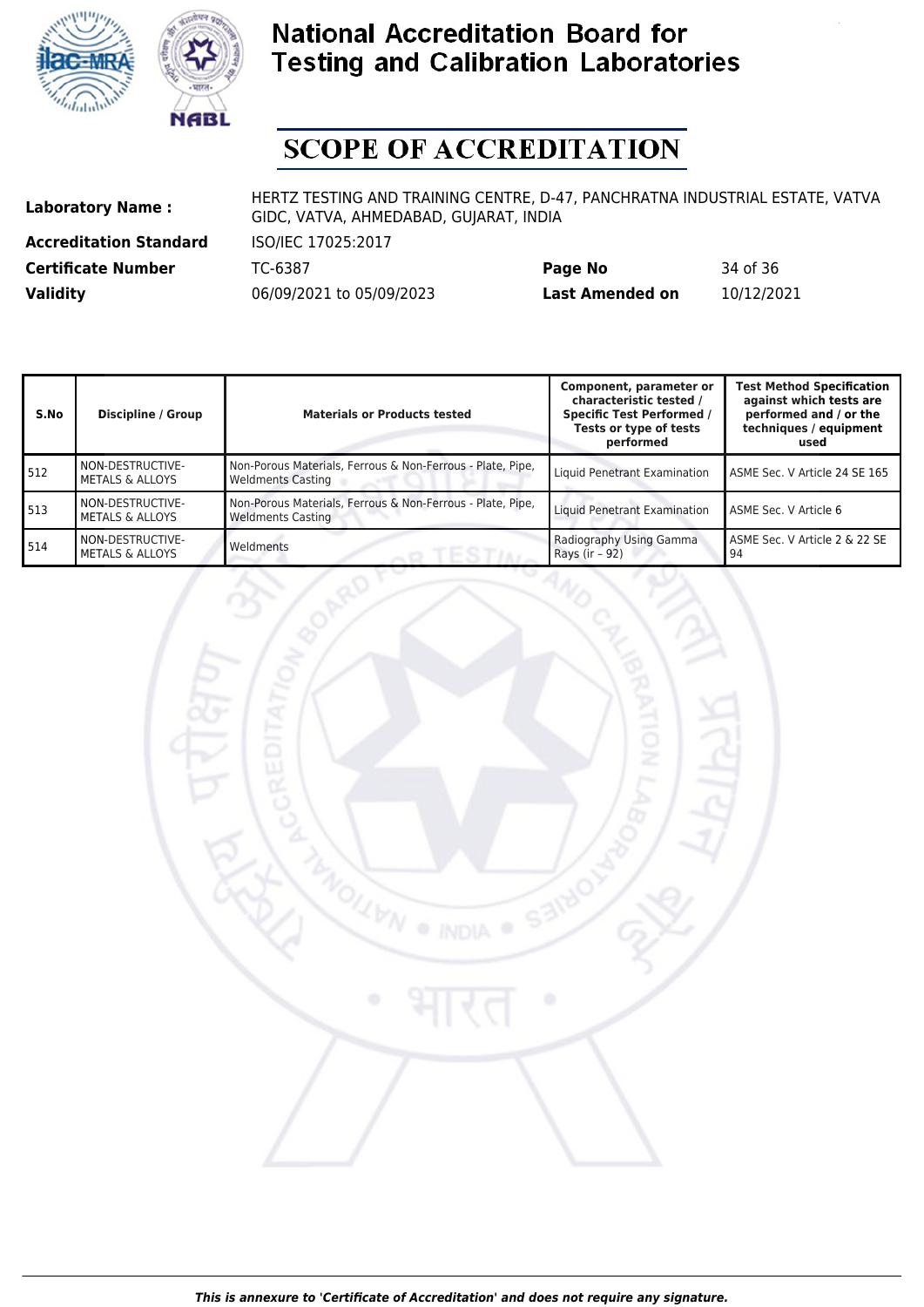



# **SCOPE OF ACCREDITATION**

**Accreditation Standard** ISO/IEC 17025:2017

**Laboratory Name :** HERTZ TESTING AND TRAINING CENTRE, D-47, PANCHRATNA INDUSTRIAL ESTATE, VATVA GIDC, VATVA, AHMEDABAD, GUJARAT, INDIA

**Certificate Number** TC-6387 **Page No** 35 of 36 **Validity** 06/09/2021 to 05/09/2023 **Last Amended on** 10/12/2021

| S.No                 | Discipline / Group                             | <b>Materials or Products tested</b>                            | Component, parameter or<br>characteristic tested /<br><b>Specific Test Performed /</b><br>Tests or type of tests<br>performed | <b>Test Method Specification</b><br>against which tests are<br>performed and / or the<br>techniques / equipment<br>used |  |  |  |  |
|----------------------|------------------------------------------------|----------------------------------------------------------------|-------------------------------------------------------------------------------------------------------------------------------|-------------------------------------------------------------------------------------------------------------------------|--|--|--|--|
| <b>Site Facility</b> |                                                |                                                                |                                                                                                                               |                                                                                                                         |  |  |  |  |
| $\mathbf{1}$         | NON-DESTRUCTIVE-<br><b>METALS &amp; ALLOYS</b> | Ferromagnetic and Non-Ferromagnetic                            | <b>Eddy Current Testing (Tube</b><br>testing)                                                                                 | ASME Sec. XI Appendix 4                                                                                                 |  |  |  |  |
| $\overline{2}$       | NON-DESTRUCTIVE-<br><b>METALS &amp; ALLOYS</b> | Ferromagnetic and Non-Ferromagnetic                            | <b>Eddy Current Testing (Tube</b><br>testing)                                                                                 | ASME Sec.V : Article 8                                                                                                  |  |  |  |  |
| 3                    | NON-DESTRUCTIVE-<br><b>METALS &amp; ALLOYS</b> | Ferromagnetic Materials - Weldments, Casting, Forging,<br>Pipe | Magnetic Particle Test (Prod &<br>Coil) (Visible & Fluorescent)                                                               | ASME Sec.V Article 25 SE 709                                                                                            |  |  |  |  |
| 4                    | NON-DESTRUCTIVE-<br><b>METALS &amp; ALLOYS</b> | Ferromagnetic Materials - Weldments, Casting, Forging,<br>Pipe | Magnetic Particle Test (Prod &<br>Coil) (Visible & Fluorescent)                                                               | ASME Sec.V Article 7                                                                                                    |  |  |  |  |
| 5                    | NON-DESTRUCTIVE-<br><b>METALS &amp; ALLOYS</b> | Ferromagnetic Materials - Weldments, Casting, Forging,<br>Pipe | Magnetic Particle Test (Yoke)<br>(Visible & Fluorescent)                                                                      | ASME Sec.V Article 25 SE 709                                                                                            |  |  |  |  |
| 6                    | NON-DESTRUCTIVE-<br><b>METALS &amp; ALLOYS</b> | Ferromagnetic Materials - Weldments, Casting, Forging,<br>Pipe | Magnetic Particle Test (Yoke)<br>(Visible & Fluorescent)                                                                      | ASME Sec.V Article 7                                                                                                    |  |  |  |  |
| 7                    | NON-DESTRUCTIVE-<br><b>METALS &amp; ALLOYS</b> | Ferrous, Non Ferrous                                           | <b>Thickness Measurement</b><br>(Contact Method)                                                                              | ASME Sec. V Article 23 SE 797                                                                                           |  |  |  |  |
| 8                    | NON-DESTRUCTIVE-<br><b>METALS &amp; ALLOYS</b> | <b>Ferrous Casting</b>                                         | <b>Contact Method</b>                                                                                                         | ASME Sec. V Article 23 SA 609                                                                                           |  |  |  |  |
| 9                    | NON-DESTRUCTIVE-<br><b>METALS &amp; ALLOYS</b> | <b>Ferrous Casting</b>                                         | Radiography Using Gamma<br>Rays (ir - 92)                                                                                     | <b>ASME B 16.34</b>                                                                                                     |  |  |  |  |
| 10                   | NON-DESTRUCTIVE-<br><b>METALS &amp; ALLOYS</b> | Ferrous Casting                                                | Radiography Using Gamma<br>Rays (ir - 92)                                                                                     | ASME Sec. V Article 2 & 22                                                                                              |  |  |  |  |
| 11                   | NON-DESTRUCTIVE-<br><b>METALS &amp; ALLOYS</b> | Ferrous Forging                                                | <b>Contact Method</b>                                                                                                         | ASME Sec. V Article 23 SA 388                                                                                           |  |  |  |  |
| 12                   | NON-DESTRUCTIVE-<br><b>METALS &amp; ALLOYS</b> | Ferrous Forging                                                | <b>Contact Method</b>                                                                                                         | ASME Sec. V Article 23 SA 745                                                                                           |  |  |  |  |
| 13                   | NON-DESTRUCTIVE-<br><b>METALS &amp; ALLOYS</b> | Ferrous Plate                                                  | <b>Contact Method</b>                                                                                                         | ASME Sec. V Article 23 SA 435                                                                                           |  |  |  |  |
| 14                   | NON-DESTRUCTIVE-<br><b>METALS &amp; ALLOYS</b> | <b>Ferrous Plate</b>                                           | <b>Contact Method</b>                                                                                                         | ASME Sec. V Article 23 SA 577                                                                                           |  |  |  |  |
| 15                   | NON-DESTRUCTIVE-<br><b>METALS &amp; ALLOYS</b> | <b>Ferrous Plate</b>                                           | <b>Contact Method</b>                                                                                                         | ASME Sec. V Article 23 SA 578                                                                                           |  |  |  |  |
| 16                   | NON-DESTRUCTIVE-<br><b>METALS &amp; ALLOYS</b> | Ferrous Plate                                                  | <b>Contact Method</b>                                                                                                         | IS11630                                                                                                                 |  |  |  |  |
| 17                   | NON-DESTRUCTIVE-<br><b>METALS &amp; ALLOYS</b> | Ferrous Tube & Pipe Weld                                       | <b>Contact Method</b>                                                                                                         | ASME Sec V Article 23 SA 213                                                                                            |  |  |  |  |
| 18                   | NON-DESTRUCTIVE-<br><b>METALS &amp; ALLOYS</b> | Ferrous Tube & pipe Weld                                       | <b>Contact Method</b>                                                                                                         | ASME Sec.V Article 23, SA 273                                                                                           |  |  |  |  |